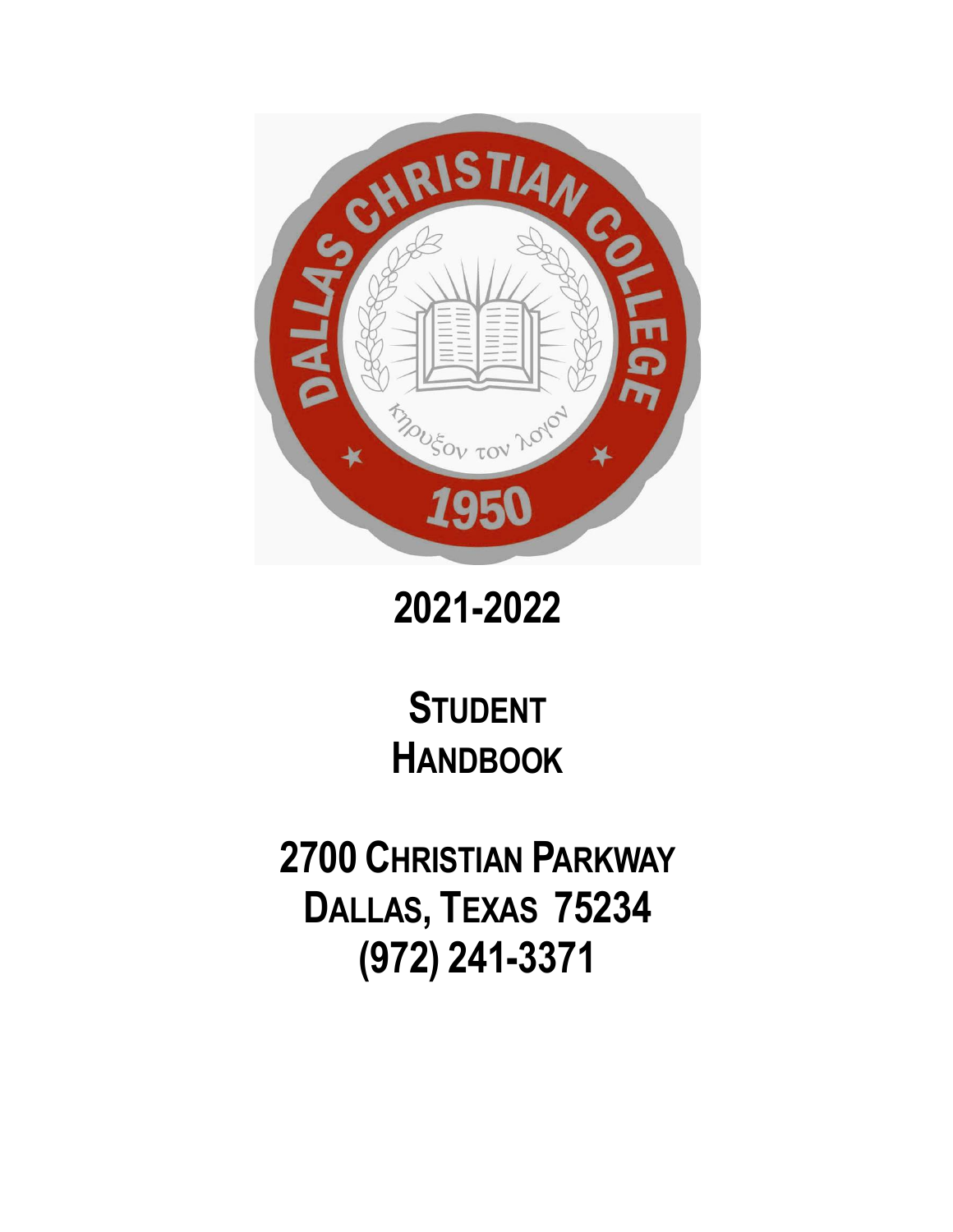#### **TABLE OF CONTENTS**

#### STUDENT RULES, REGULATIONS, & POLICIES

- 1. Introduction & Rationale
- 2. Academic Decorum
- 3. Dress & Appearance
- 4. Residence-Hall Living
- 5. Cafeteria Use
- 6. Gym Use
- 7. Vehicle Use & Parking
- 8. Employment
- 9. Health Care
- 10. Christian Service Program
- 11. Financial Responsibility
- 12. Matters of General Conduct
- 13. Counseling & Guidance
- 14. Resolution of Problems & Infractions
- 15. Grievance Policy
- 16. Legal Rights of Students
- 17. Alcohol & Substance Abuse
- 18. Aids/HIV Policy
- 19. Student Government
- 20. Emergency Procedures

Library Handbook Information Technology Policies A Community Covenant

#### **1. INTRODUCTION AND RATIONALE**

Dallas Christian College (hereafter referred to as DCC or 'the College') is a Christian educational community devoted to educating and mentoring students "to be people of influence engaging in their calling to the work of Christ in the church and in the world." This handbook outlines rules, regulations, and policies necessary or expedient for such a community's life. Some encourage the calm operations and safety necessary for any community to exist and run smoothly. Others are in place to facilitate a quality academic environment for all students. But because DCC is a *Christian* educational community, it also must have policies and standards that reflect, encourage, and enforce biblical mandates for all Christians: righteousness, holiness, justice, and love (Amos 5:24; Titus 2:11-15; Matthew 5:48; Mark 12:28-31; 1 Peter 1:13-2:3, 2:11-12, 3:8-12; 1 John 4:7-12). The policies and regulations of DCC are intended to be concrete expressions of those mandates.

Some items in this handbook stem from clear biblical prohibitions or commands; the justification for these is obvious. Others represent matters of taste, interpretation, opinion, culture, and tradition. Student welfare (a concern for their safety, security, education, and health), institutional welfare (a concern for the College's purpose, values, image, reputation, and property), and principles deduced from scripture provide the main justification for those rules of conviction and accommodation not based on clear biblical commands or injunctions. While there is no room for discussion on matters of clear scriptural command, individuals may very well dis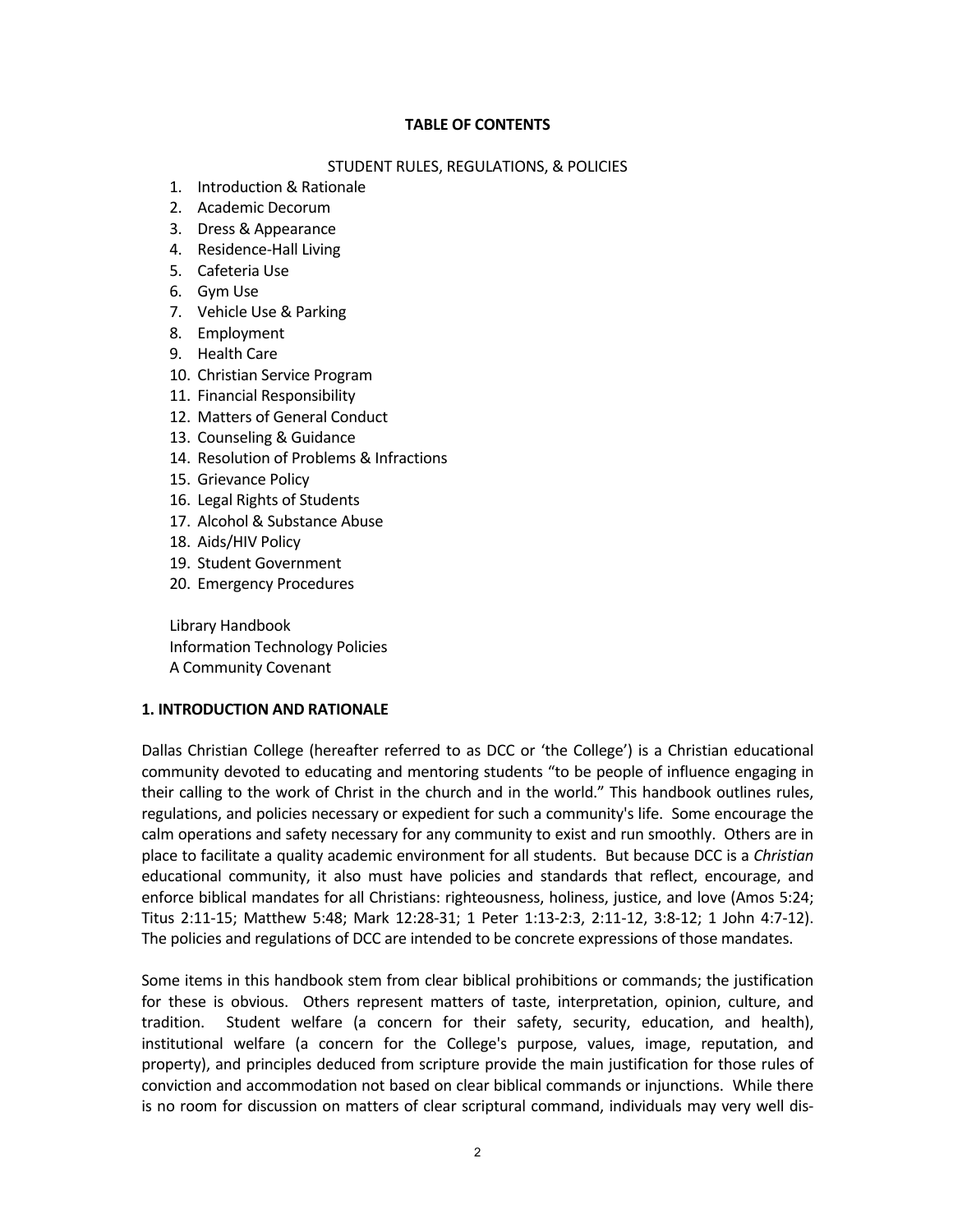agree on the rationale for and the appropriateness of rules and policies of conviction and accommodation. DCC administration, faculty, and staff are always open to reasoned discussion in matters of opinion, but disagreement with the rationale and particulars of a policy is not license for non-compliance. Students should remember the biblical norm of respect for those in authority (1 Peter 2:13-17, 5:5-7) and their need to pray for their leaders (1 Timothy 2:1-4; Hebrews 13:7, 17-18).

Why so many rules? There are some who come to Dallas Christian College who think that there should be more rules and regulations. They are concerned about "permissiveness" that takes place in the city of Dallas and on the campus by DCC students. There are others who are on the opposite end of the spectrum. It is difficult to find a balance as everyone comes from a different frame of reference. We believe there are three types of rules: rules of accommodation, rules of conviction, and rules of Scripture. Almost every rule has a history. Rules of accommodation have to do with the best ways to get along. These rules would include such items as hours the cafeteria serves, taking out the trash, and housing occupancy. Rules of conviction have to do with areas of witness. These rules would include such items as the use of tobacco, the use of alcoholic beverages, and the use of firearms. It would also include such rules as curfew, quiet times, and visiting "clubs." These two types of rules can sometimes be difficult to justify as they represent matters of taste, interpretation, opinion, culture, and tradition. For example, modesty can be a relative term. Are the College's dress codes too strict, too permissive, or just right? Other questions would include public display of affection, attending chapel, or going "clubbing." Many standards are matters of taste or principle, and therefore subject to differences of interpretation. Nevertheless, lines have to be drawn somewhere. The lines that have been drawn and the rules that have been written represent the results of years of cumulative observation, experience, prayerful deliberation, and careful wording. Student welfare and College welfare are the two main factors influencing the establishment of the rules in this handbook outside the Scriptures themselves.

Rules of Scripture are the third criteria for the establishment of rules at DCC. Dallas Christian College holds God's Word as the accepted rule of faith. It is the central focus of this College. The Bible can be seen as oppressive if used in a legalistic way, or it can be seen as guidance if used as God's guidelines for living. Certain rules of Scripture should be considered as absolute. Examples of these types of rules would include extra-marital sex, lying, drunkenness, homosexuality, stealing, etc. Dallas Christian College will adhere to the rules of Scripture. These guidelines are not a matter of tradition or culture. They are matters of a relationship with God. These guidelines are not to be dismissed, even during school breaks. On the other hand, the College cannot forbid what the Bible plainly commands. The College encourages caring for the poor, evangelizing the lost, and visiting the sick.

All rules are established for the betterment of the students, order for the College, and the glory of God. Each student represents God, the student body of DCC, and himself/herself—remember that what is done on and off campus is a reflection of the student's relationship with Christ, his/her fellow students, and himself/herself.A student should consider himself/herself a student from the time of enrollment until the time of graduation or transfer from the College. Rules of conduct should be adhered to during Christmas breaks, Spring breaks, and summer vacations—as long as the student is considered a student of DCC. If there are questions as to why a certain rule has been established and/or enforced, please contact Director of Student Development or the Student Government President.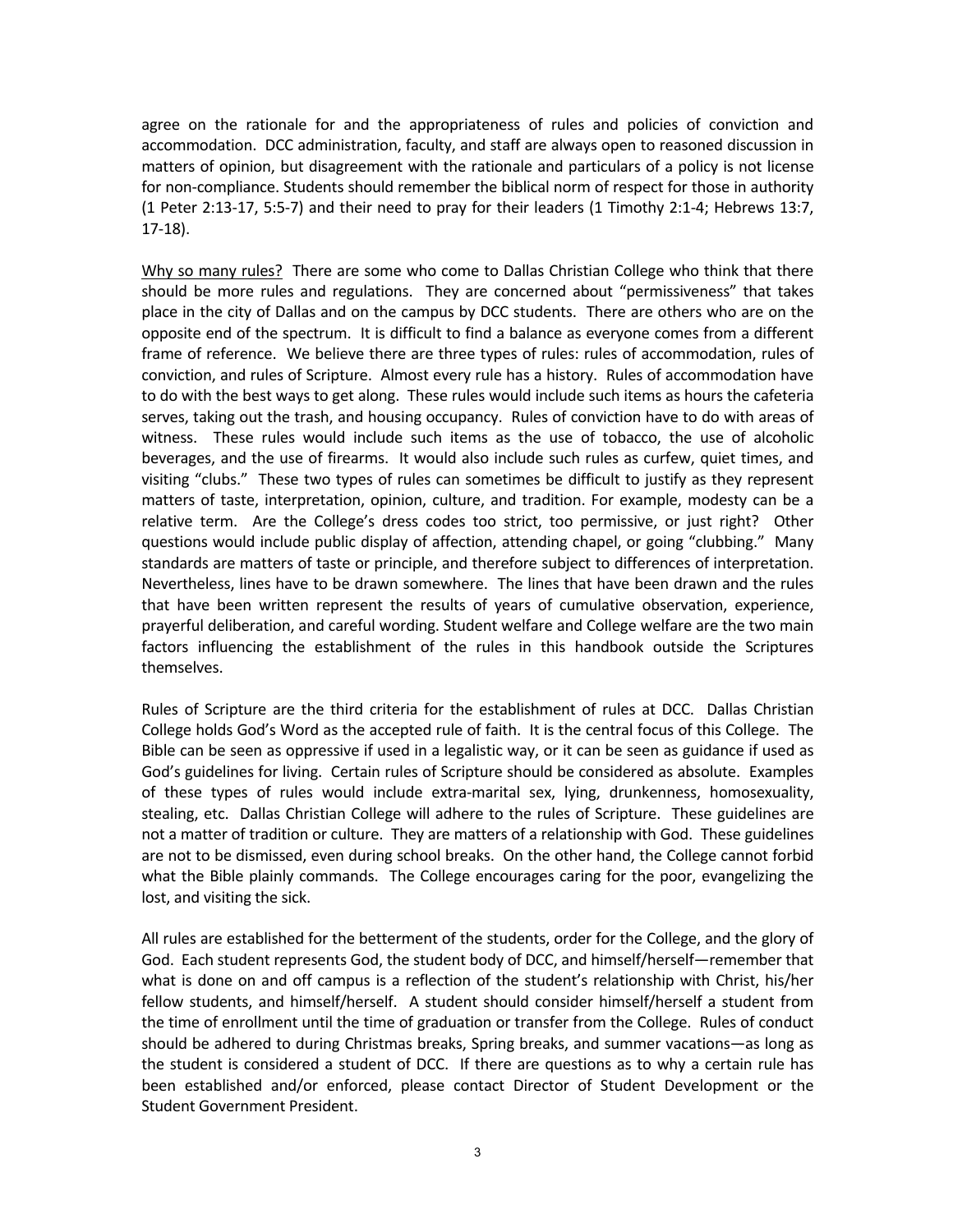# **2. ACADEMIC DECORUM**

2.1 As members of a Christian academic community, DCC students should apply themselves to their studies in ways that glorify the LORD who gave them their gifts, talents, and abilities. Their conduct and study should exhibit respect and integrity. Each student is expected to attend every class session for all courses.Take care of personal needs before class. Avoid leaving class before it is over. Remember the purpose of the class. Be punctual. Be prepared. Participate.

2.2 Respect for Persons Students should respect their professors and the College administration, staff, and fellow students. Address and refer to faculty and staff members in the way each person requests. All people should be addressed with respect and love. There is no place inside or outside the classroom for vulgar or unkind speech. DCC students also should show respect for persons by respecting the personal property of fellow students, faculty, administration, and staff.

2.3 Respect for College Classrooms Students must respect the facilities provided for their education. Food and drink are not permitted in the chapel or library. Drinks are permitted in the classroom in spill-proof containers. Food items are not allowed in the classroom. Professors may revoke any permission for drink. Classrooms should be left in proper order and arranged as determined by Academic Affairs.

2.4 Academic Integrity Students are expected to do their own work. While a teacher may occasionally encourage group participation in a project, students should do their own work on class assignments, tests, and exams. Academic Dishonesty (cheating) will not be tolerated. Academic Dishonesty will be reported to the Academic Office who will notify the Department Chair. In some instances, the faculty and the Ethical Conduct Committee may be notified as well. The penalty for academic dishonesty may vary, depending on the student's intent and history. The student may be required to resubmit the assignment, receive a zero for the assignment or exam, fail the course, receive an "XF" (see Section 2.5) for the course, and/or be dismissed from school.

A major goal for students is to learn to communicate effectively through writing. The use of ideas researched from other writers and giving proper credit for those ideas are major and sometimes confusing skills. Professors offer students help in learning how to identify adequately the sources of information. When plagiarism (copying or using the work of other writers without adequate recognition) does occur, the professor may require a resubmission of the assignment, assign an "F" for the assignment and/or course, or the Ethical Conduct Committee may assign an "XF" (see Section 2.5) for the course, and/or be dismissed from school. The professor will notify the Academic Office and the Department Chair of the problem. In some instances, the case may be referred to the Ethical Conduct Committee.

Students will observe library policies for the correct use and checking out of library resources.

2.5 Academic Dishonesty Students caught flagrantly plagiarizing, cheating on a test, or violating the academic-integrity policies in any other fashion will meet with the Ethical Conduct Committee. The ECC may issue a grade of "XF" for the course, which will be recorded on the student's permanent record and reflected on the transcript as "XF – Failure Due to Academic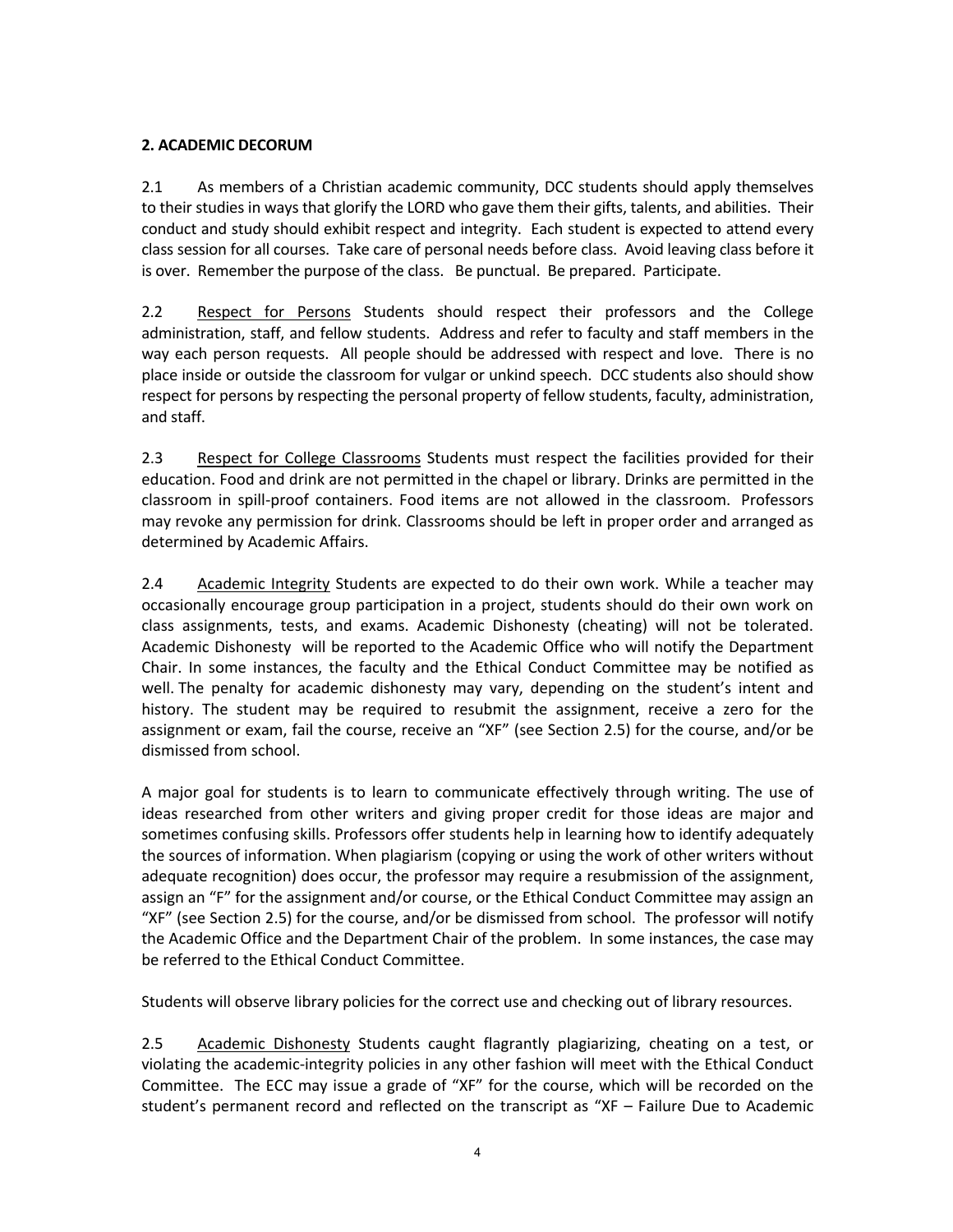Dishonesty." The "XF" may be removed from a student's record as outlined in the DCC Catalog.

2.6 Electronic Equipment Cell phones should be turned to the "off" or "silent" position in classrooms, chapel, and library (see the Library section of this Handbook for further information). Accepting phone calls or electronic notifications during class sessions is discourteous to the professor and fellow students and may result in a student being counted tardy or absent for that class period. Professors may permit or revoke any use of cell phones within the classroom. Mobile devices are welcome in the classroom, unless used for something other than taking notes for class, e.g. games, internet, etc.

2.7 Student Mailboxes and Folders Each student taking courses on campus is issued a campus mail receptacle. Students residing in the residence halls are assigned mailboxes in those buildings. All other on campus students may pick up mail from the Library service window. It is important that your campus mailbox be checked on a weekly basis, as this is a primary way for the College to communicate with students including returned homework and any other official communication.

It is the responsibility of the student to update DCC and the U.S. Postal Office of any mailing address changes. Mail received at DCC after a student no longer lives on campus will be returned to either the sender (first-class mail) or shredded (junk mail).

2.8 Student Responsibility Although we are always happy to assist the student, he/she is responsible for checking to see that a course will be taught on a certain date by checking the DCC Student Portal. The student is responsible to see that the correct books are in hand before the class start date and that any necessary business connected with textbook purchases has been completed with the business and financial aid offices. Books will be available on Virtual Bookstore at least thirty days prior to the course start date. The students will receive an e-mail (in their Crusader mail) from the Director of Learning Technology with instructions for accessing their *DCC Online* course site a few days before the online class begins. It is the students' responsibility to follow all applicable instructions prior to the beginning of the class. The students must check their Crusader Mail and campus mailbox for any course-specific instructions regarding syllabi, texts, etc. and make themselves aware of any campus announcements.

When children are brought to the College, the following requirements apply:

- Children are not allowed in the classroom or library unless for instructional purposes as deemed necessary by the professor.
- The presence of the child in a classroom cannot disrupt the classroom environment or negatively impact the productivity of other students.
- Children are expressly prohibited from entering hazardous areas. Laboratories, kitchens, and workshops are examples of locations that often present hazards to children.
- The student who brought the child to the College is responsible for keeping the child within his or her "sight and sound" at all times.
- Children are not permitted to stay in the residence hall overnight unless they are staying with paying adults in the guest room. Child visitation during daytime hours should be minimal. See section 4.12 for more information about child visitation in residence halls.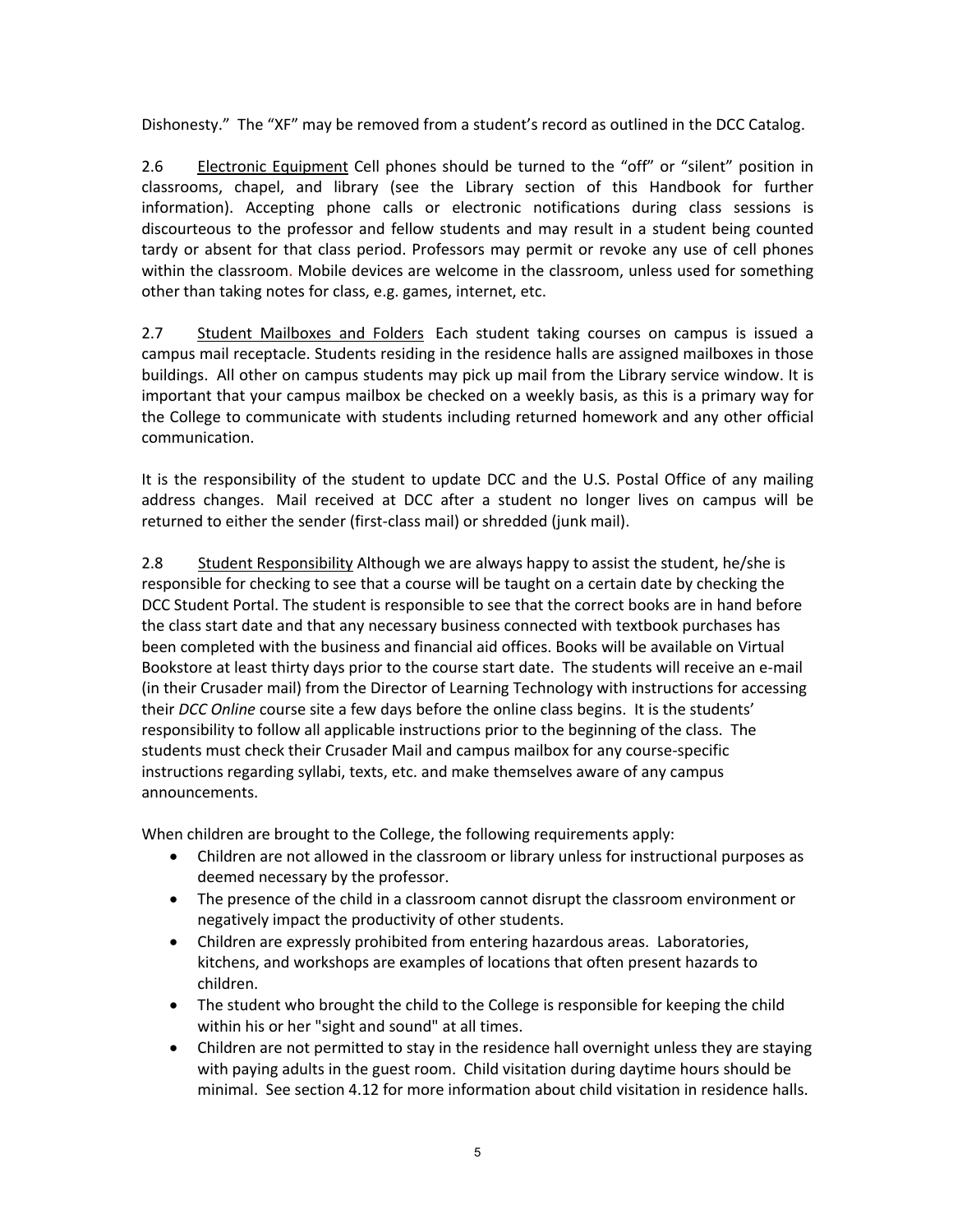- The student who brought the child to the College is responsible for all aspects of the child's behavior. The student is responsible for the child's safety and is financially responsible for any damages caused by the child.
- The faculty and/or staff may direct the student to remove the child from the College at any time if the faculty and/or staff member determines that this policy has been violated or that the child's presence negatively impacts College interests.

# **3. DRESS AND APPEARANCE**

3.1 General Standard The general standard for attire is modesty and appropriateness (1 Timothy 2:9; 5:22). Student dress should always be in good taste, inoffensive, and appropriate for the place and occasion. Resident Directors and Resident Assistants, as well as College faculty and staff may direct a student to change attire deemed as inappropriate. Students who think they have not violated the standards of modesty or appropriateness or specific policies listed below may appeal through the Student Government or to the Director of Student Development.

3.2 Campus Attire Students should dress in good taste in classes and chapel. Modesty will prevail in all cases. Shorts and skirts/dresses should extend down near or below the knees. Spaghetti straps, cutout sleeves, pajamas or "sweats," midriff shirts, tank tops, sagging pants or shorts, offensive verbiage, etc. are not permitted in the classroom or chapel. All persons entering the cafeteria must be properly attired, e.g. athletic wear following practice or games is not acceptable. Some College functions may call for dress attire. Dress attire for men would include a dress shirt and dress pants. Dress attire for women would include a dress or pants outfit. It is desired that Chapel be a more formal setting, and although not required, it would be appreciated if students would dress appropriately.

3.3 Summer Attire Students working on campus or taking classes on campus during summer months will consult with their professors and work supervisors to determine proper attire.

3.4 Attire While Representing DCC Students who officially or unofficially represent DCC offcampus must continue to observe standards of modesty and appropriateness. Sunday morning worship services at most churches call for dress attire. Campus attire may be appropriate for other gatherings. Students should remember that they represent the student body at DCC and their presentation reflects back on their fellow students.

# **4. RESIDENCE HALL LIVING**

4.1 Residence Hall Eligibility In order to be eligible to live in the residence halls, traditional students must be enrolled in at least six (6) hours of class work at DCC. Any exceptions must be approved by the Director of Student Development.

All single Freshmen, Sophomore, and Junior students under 21 years of age not living with parents or a guardian must live in one of the residence halls, sharing together in this phase of the College community. Senior students desiring to live off campus must complete an Off-Campus Residency application to the Director of Student Development. However, Senior students are encouraged to continue to live on campus providing leadership and continuity in the residence halls.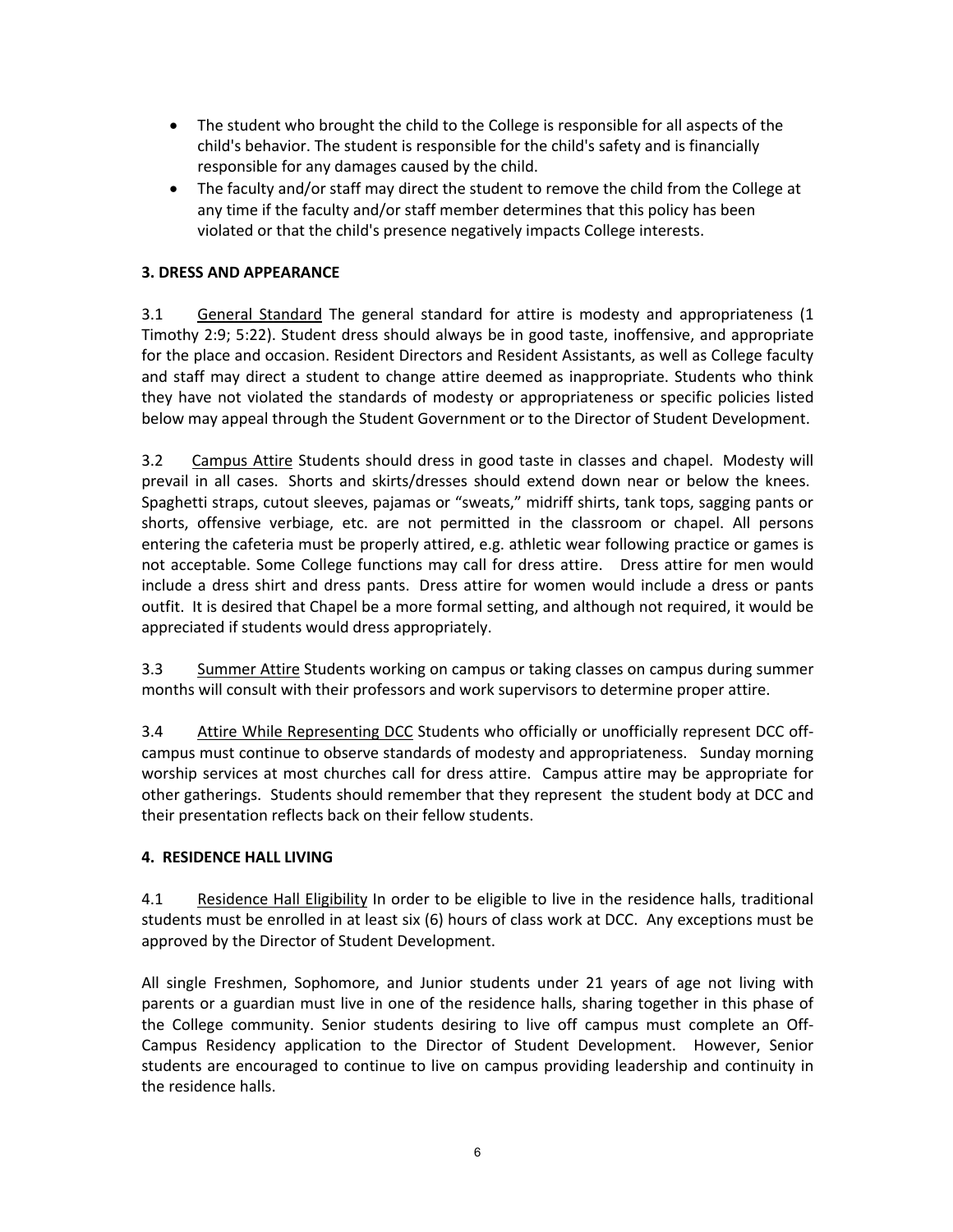The residence halls at Dallas Christian College foster a culture unique to young men and women. Accordingly, DCC does not permit students over 26 years of age to live in the residence halls. The Director of Student Development and the Residence Director may make exceptions under certain circumstances. Generally, however, students older than 26 years of age should make alternative housing arrangements.

4.2 Care for Residence Hall Furnishings Gifts from churches and individuals have helped to provide and furnish the residence halls that current students and future students will use. An attitude of gratitude and stewardship will lead to the proper care for residence hall rooms and facilities. Each student should exercise care not to mar, mark, deface, or damage walls or furniture. No signs or stickers of any kind with adhesives which may leave permanent marks are permitted on residence hall room walls, doors, or the walls in any hall of the residence hall. Students responsible for damage other than normal wear on furnishings will compensate the College for damage. The maintenance department will assess the amount of damage done. The cost of repair or cleaning may exceed the \$150 deposit. In this case, the additional amount will be added to the student's school bill.

The customizing of rooms (including painting, paneling, or contact paper) is not permitted. Fixed furniture may not be moved or removed, and extra furniture may be added to rooms only with the permission of the Resident Director. A resident may not make any repairs without the permission of the Resident Director.

No pets other than fish are allowed.

Service animal on campus guidelines are followed by the standards of the Americans with Disabilities Act (ADA), www.ADA.gov. Therapy animals are allowed on campus, but will be held to the behavior standards of service animals.

DCC policy for students requesting emotional support animals (ESA) requires medical documentation from a licensed clinician, who is managing the student's care, indicating the student has a disability and prescribing an ESA as a result of the disability. The documentation must articulate how the presence of living with an animal in college housing is necessary in alleviating the symptoms of the disability. The College will not accept documentation from online companies that provide such for a fee.

If the request is granted by the Student Development Office, the student agrees to assume all liability and responsibilities associated with the emotional support animal, including evidence of vaccinations, cleanliness and sanitation inside and outside of the residence hall, and ensuring the animal does not disrupt residents or cause a risk to their safety. The College reserves the right to deny the presence of an ESA should any violation of the above occur. Emotional support animals are only permitted in college housing and are prohibited from classrooms and other buildings on campus.

The use of irons, microwaves, crock pots, toasters/toaster ovens, or electric skillets is permitted in the residence hall rooms. However, no exposed heating elements, incense, candles, or open flames are allowed.

Plants may be kept in a room as long as they do not inconvenience the roommate.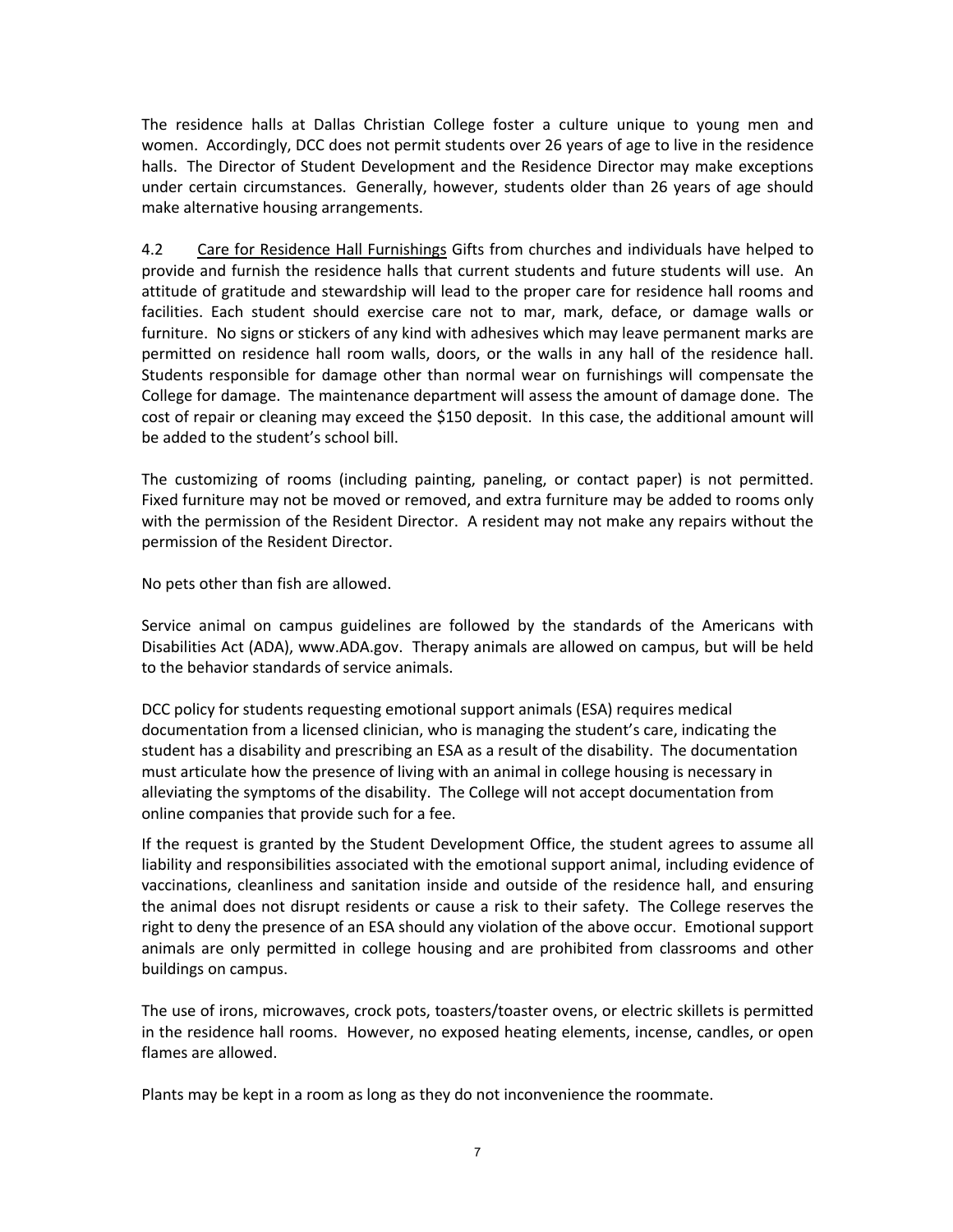4.3 Key and iCard Policy Any unauthorized use (including possession and duplication) of College keys will result in disciplinary probation or other disciplinary action. This action produces a breach of security in the residence halls and could result in payment for re-keying the residence hall (approximately \$900). If a student should lose a room key, and iCard, or a mailbox key, the student may request a new key/iCard. A \$25 fee will be assessed for each lost key or iCard. A student that checks out of the dorm and fails to return his/her unlost key(s) will be charged \$100 as this poses a greater security violation.

4.4 Consideration of Fellow Students Rooms are usually shared with other students; the residence hall, as a whole, is a community. An individual must respect the rights of fellow students to privacy, the control and use of personal property, and quiet. Radios, stereos, televisions, and musical instruments may be played, but the volume must be kept down so as not to disturb other students. Quiet times are from 10:30 PM to 8:30 AM. No unusually loud or disruptive behavior should take place during this study/rest time. Work with roommates to meet the mutual needs of a harmonious lifestyle and study habits.

Students with serious counseling issues (e.g., depression, abuse) should be considerate of fellow students who are not equipped to deal with such issues. Students with counseling needs should seek help by going to the www.dallas.edu website or from the Chair of the Psychology Department, Student Development Office, Resident Directors, or Faculty Advisor. Professional counseling is a free service provided through Student Services Fees and is available to all DCC students as well, and students may request counseling on the Dallas Christian College website.

4.5 Guests If a student hosts an overnight guest in the residence halls, he/she must notify the Resident Director, 24 hours in advance. Guests may visit residents overnight for up to 2 nights per semester at no charge only with permission from the Resident Director. Any nonresident wishing to stay more than two nights in a given semester must make a reservation with the Resident Director for the Guest Room at the current Guest Room rate. Reservations are subject to availability. Approved guests may choose to stay in the student's room instead of the Guest Room for a reduced rate of half of the Guest Room rate. Guests must abide by the College standards of dress, residence hall hours, and personal conduct. Guests who are disruptive to college life may be banned from the college campus. Rather than guests be a negative influence on the campus, it is the goal of the campus to be a positive influence on them.

While the College advocates benevolence, for the safety of fellow students, the school does not allow residents to bring into the residence hall the homeless, strangers, drifters, or any other person that is not well known by a resident. Should a student desire to help one of the "least of these," he/she should contact the Student Development Office or Student Government for assistance.

The College hosts regular college preview days and student conferences in which Junior High and/or High School guests will stay in the residence hall. Students should anticipate occasionally hosting such guests in their rooms. When adequate bedding is not available for guests, they will be instructed to bring bedding to sleep on the floor. These events are great ministry opportunities for residents, and they are major factors in a prospective student's impression of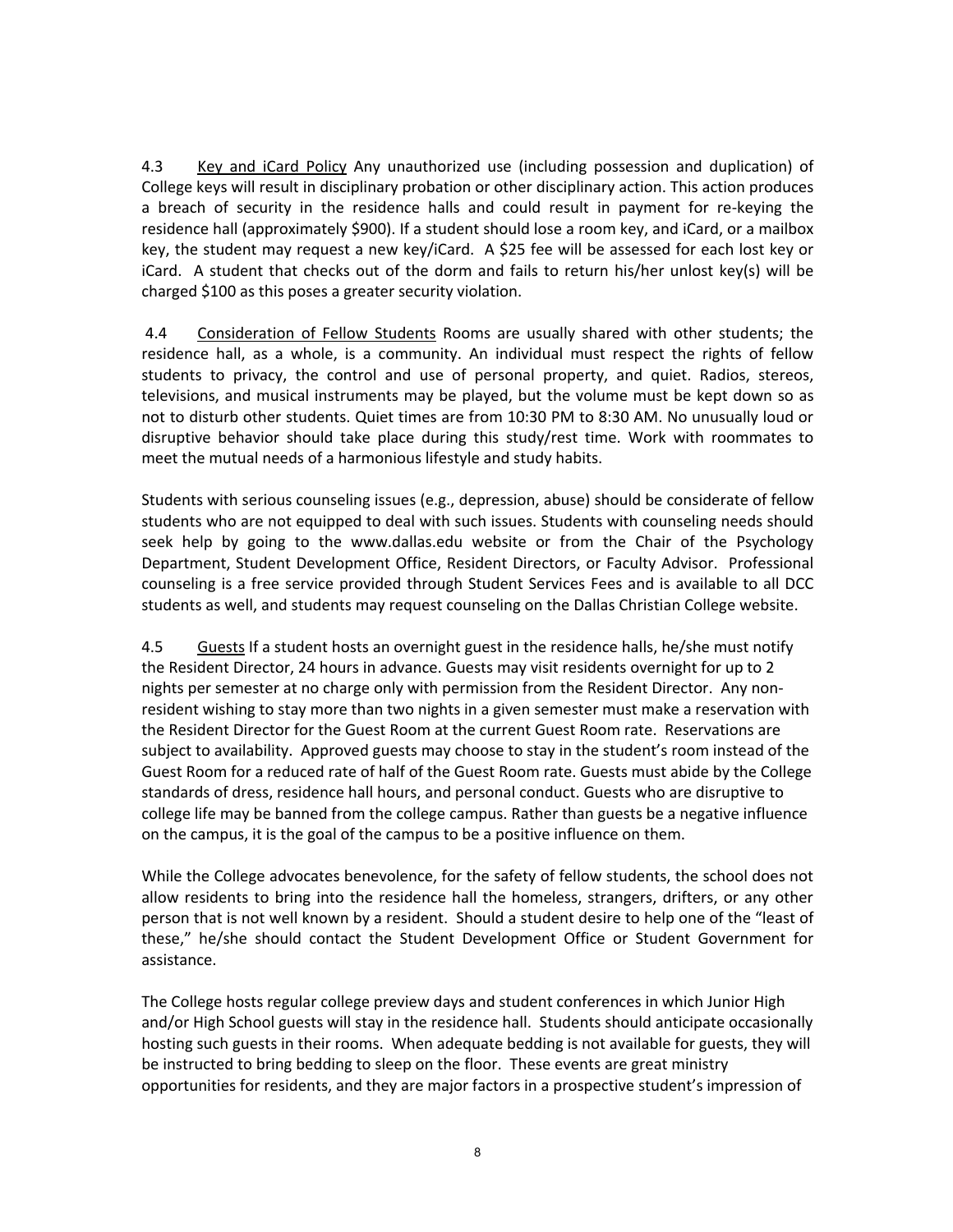the school. Therefore, residents should make concessions to occasionally welcome guests into their rooms with warm hospitality.

In certain circumstances, e.g. parents visit, etc. students may check with the Resident Director about the availability and cost of the guest room(s) in the residence halls.

4.6 Room Inspection Students must keep their rooms clean and orderly; the Resident Director or a Resident Assistant appointed by the Resident Director will periodically inspect rooms, generally on a weekly basis. The bathroom is considered a part of the resident's room for the sake of a room inspection. Failure to keep one's room clean can be discourteous to a roommate and may result in a fine.

4.7 Residence Hall Hours Freshmen students with less than 24 hours will have a curfew of 12 midnight to 6am Sunday night through Thursday night and 1:00am to 6am Friday night through Saturday night. Freshmen students 21 years or older of age may appeal to the Director of Student Development for the curfew to be waived. The curfew hours may be extended for special events by mutual consent of residents and the Resident Director and/or for the entire semester or school year by mutual consent of the Resident Directors and the Director of Student Development.

If late, students must contact a Resident Assistant.

Freshmen residents may not work at jobs that keep them out past their stated curfew hours. The breaking of curfew may result in fines, and repeated breaking of curfew may bring disciplinary action. (See Section 14 - Resolution of Problems and Infractions.)

Sophomores, Juniors, and Seniors - There is no curfew for Sophomores, Juniors, and Seniors. However, for safety purposes, and communication in cases of emergency, these upper classmen must sign out if they plan to return after curfew. With the absence of curfew comes responsibility and accountability. Students who are on academic or disciplinary probation may be subject to the same curfew as Freshmen (see above).

All Students - All residents are required to be in their respective residence halls, prepared for Hall Meetings at 10:00 PM on the designated Hall Meeting night. These Hall Meetings are mandatory. Any exception to this rule must be discussed with the Resident Director prior to the day of the meeting. The meetings are designed to build camaraderie as well as spiritual growth. Failing to attend would be counter-productive to this effort and may result in a fine.

Any student living in the residence halls must sign out to spend any nights off campus. All residents are required to follow the sign-out policies and procedures as determined by the Resident Directors. In cases of emergency, it is necessary to know where students may be reached.

It is recommended that no student walk off campus unaccompanied after dark.

4.8 Disciplinary Guidelines in Residence Halls Violation of Residence Hall policies may result in a monetary fine being assessed to the student at the discretion of the Resident Assistant (R.A.) or Resident Director (R.D.). All disciplinary matters may be referred or appealed to the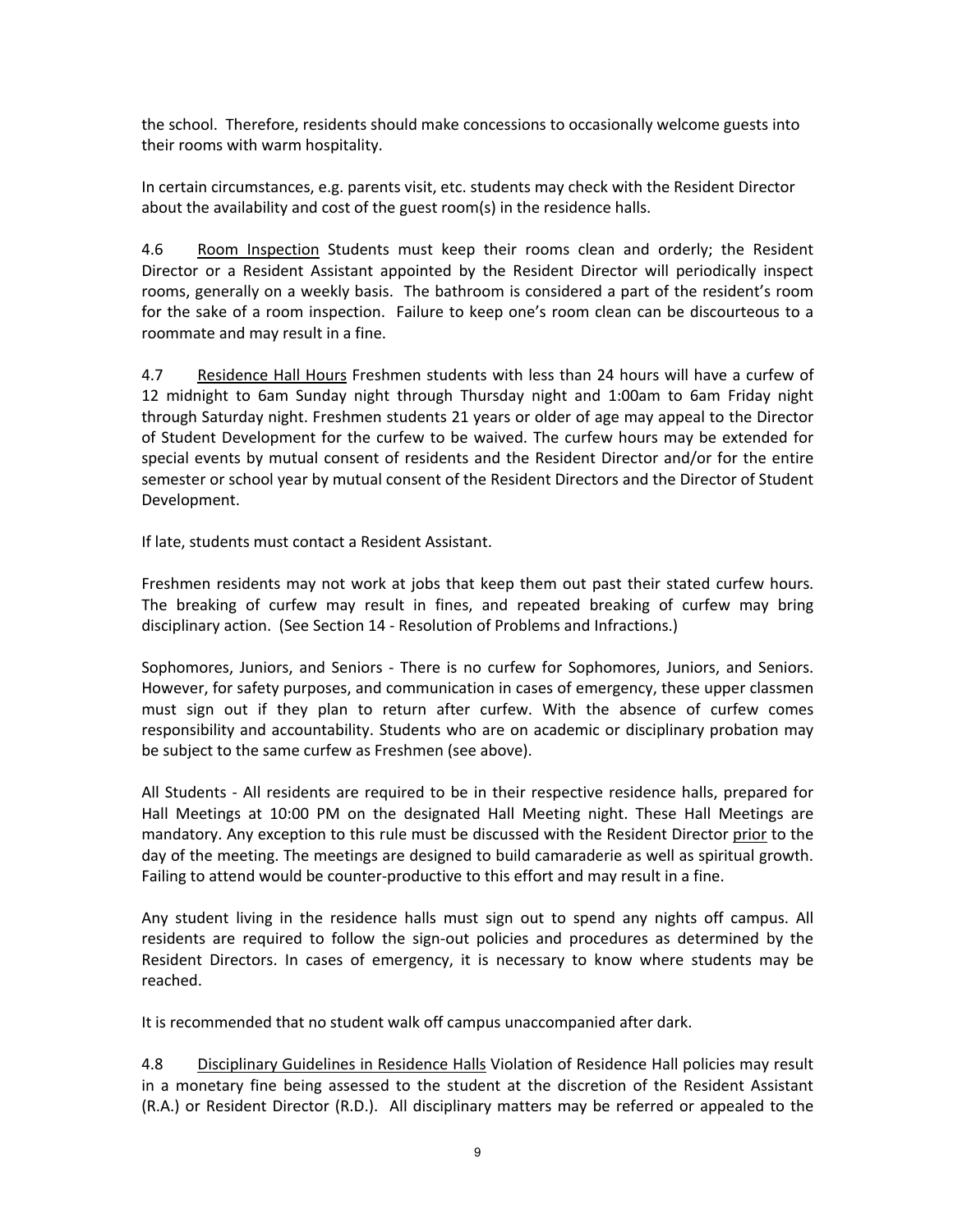Director of Student Development and/or the Ethical Conduct Committee. Fines must be paid or appealed by the due date assigned. Payment may be paid to your R.A. or the R.D. The R.D. reserves the right to add to or alter these penalties at his/her discretion. Students with multiple violations of dorm policies may face more severe disciplinary actions.

Residence Hall fines are paid to a cash account that is used to provide low-expense furnishings for the residence halls (e.g. cue sticks, DVD players, special events, etc.) at the R.D.'s discretion. If the student fails to pay the fine to the R.A. or R.D. by the date specified, the fine will automatically double, the amount will be deducted from their dorm deposit at the time they check out of the residence hall.

The following charges are guidelines for fines related to various offenses. The R.D. reserves the right to add to or alter these penalties based upon severity of the violation, circumstances, or repeated violations.

Closing hour violation for FRESHMEN

| $1st$ offense           | Warning                                        |
|-------------------------|------------------------------------------------|
| 2 <sup>nd</sup> offense | \$10                                           |
| 3rd offense             | 4.6 \$20; See Director of Student Development. |

\*Freshmen are allowed 3 late passes per semester that extend curfew to 2:00 a.m. Freshmen should receive the late pass at least 6 hours prior to closing hour.

Upperclassman Violation (10:30 p.m. – 8:30 a.m.)

Accompanying freshmen or badging them in past curfew may result in a \$20 fine.

Visitor Violation (opposite sex in room)

| $1st$ offense | -4.7 | See Director of Student Development |
|---------------|------|-------------------------------------|

Tobacco Use of any form

| 1 <sup>st</sup> offense | Warning                                    |
|-------------------------|--------------------------------------------|
| $2nd$ offense           | \$15                                       |
| 3rd offense             | See Director of Student Development<br>4.7 |

#### Use or possession of Alcohol

| 1 <sup>st</sup> offense<br>See Director of Student Development |  |  |
|----------------------------------------------------------------|--|--|
|                                                                |  |  |

#### Room Key

| Loss of Key  | \$25                  |
|--------------|-----------------------|
| Unauthorized | \$100; curfew imposed |
| duplication  |                       |
| Re-keying    | \$100 minimum         |

#### Unexcused Absence from Hall Meeting

| 1 <sup>st</sup> offense | \$10                                                        |
|-------------------------|-------------------------------------------------------------|
| 2 <sup>nd</sup> offense | \$15                                                        |
| 3 <sup>rd</sup> offense | \$20; possible meeting with Director of Student Development |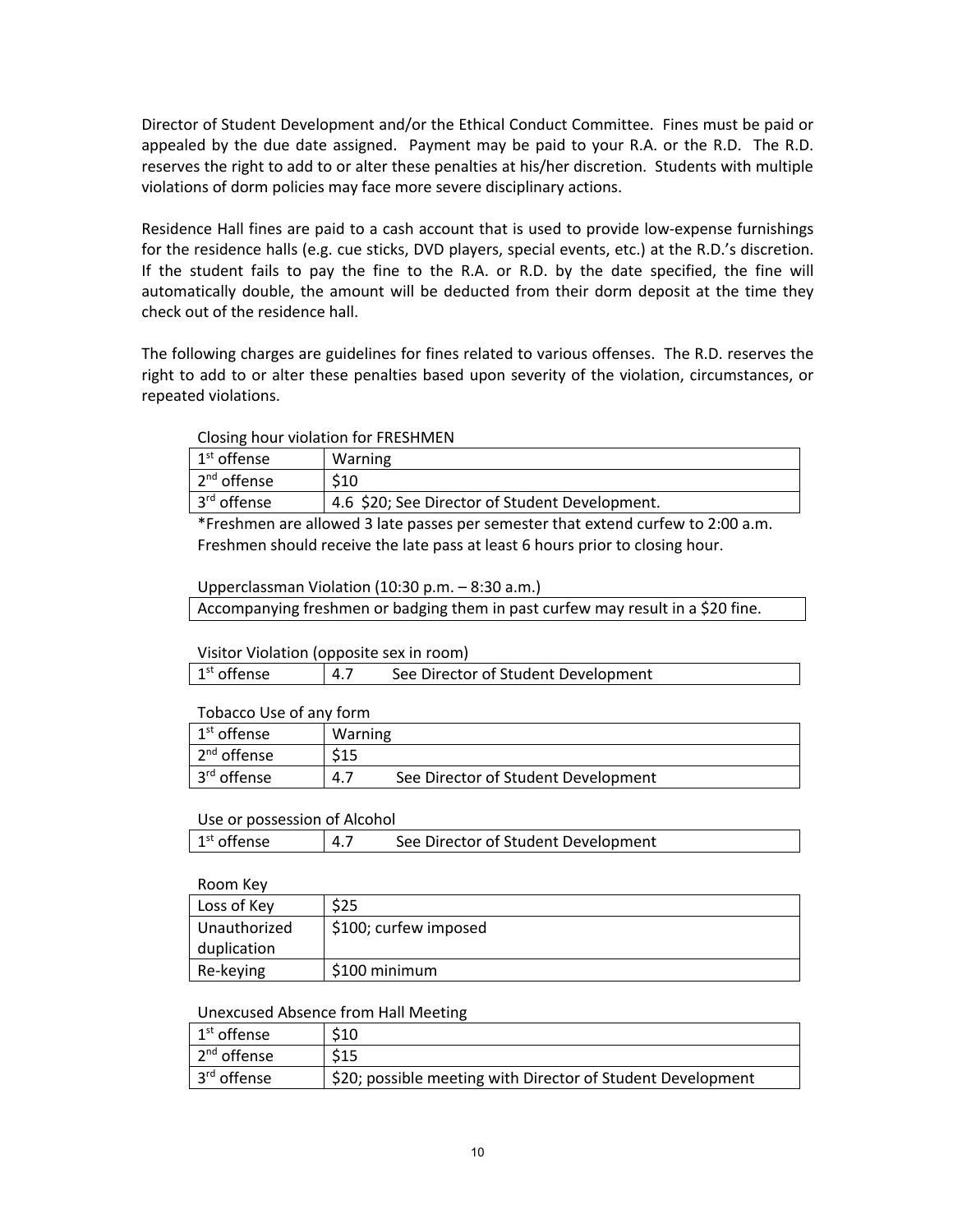Failed Room Check

At the R.A.'s / R.D.'s discretion – generally no more than \$5 for every failed aspect of the room check (i.e. sink, shower, toilet, floor, etc.)

Quiet Hour Violation (10:30 p.m. – 8:30 a.m.) At the R.A.'s / R.D.'s discretion – generally  $$5 - $10$  dollars for 1<sup>st</sup> offense

4.9 Use of Phones and Utilities It is unethical to use another's cell phone, etc. without his/her permission.

A student Wi-Fi network is available throughout the campus. It is unethical to use someone's computer and e-mail access without his or her permission. It is a violation of school policy (see 14.6.7) to use the Internet for accessing sexually explicit material. Please see the Information Technology section of this Handbook for further guidelines.

In order to access the private wireless network a pass code is needed. This pass code can be acquired from the IT department.

It is strongly recommended that students not use the Internet for dating services. Internet dates will not be allowed on campus without the permission of the Director of Student Development or the Resident Director. Such dates could result in a danger to the student initiating the contact as well as other residents.

Utility costs are high. Use energy carefully. Use lights only when needed, and turn out lights when leaving the room. Please turn off unnecessary electronics such as TVs, radios, and computers when leaving the room. Regulate cool air and heat by adjusting the vents in both residence halls. Please keep the window closed anytime A/C or heat is turned on to maintain climate control.

4.10 Health, Security, and Safety Concerns Each student is expected to share in general house cleaning.

Any residence hall student who becomes ill should have someone inform the Resident Assistant.

Weapons, firearms, and fireworks may not be kept in the residence halls (See Section 12.8).

It is a violation of Texas Penal Code 4206 to make a false alarm or report to a public institution of higher education. Students accused of this crime may face charges up to a state jail felony and will be referred through the Ethical Conduct Committee. Find the full Texas Penal Code regarding false alarms below:

#### Section 4206 – False Alarm or Report

(a) A person commits an offense if he knowingly initiates, communicates or circulates a report of a present, past, or future bombing, fire, offense, or other emergency that he knows is false or baseless and that would ordinarily:

(1) cause action by an official or volunteer agency organized to deal with emergencies;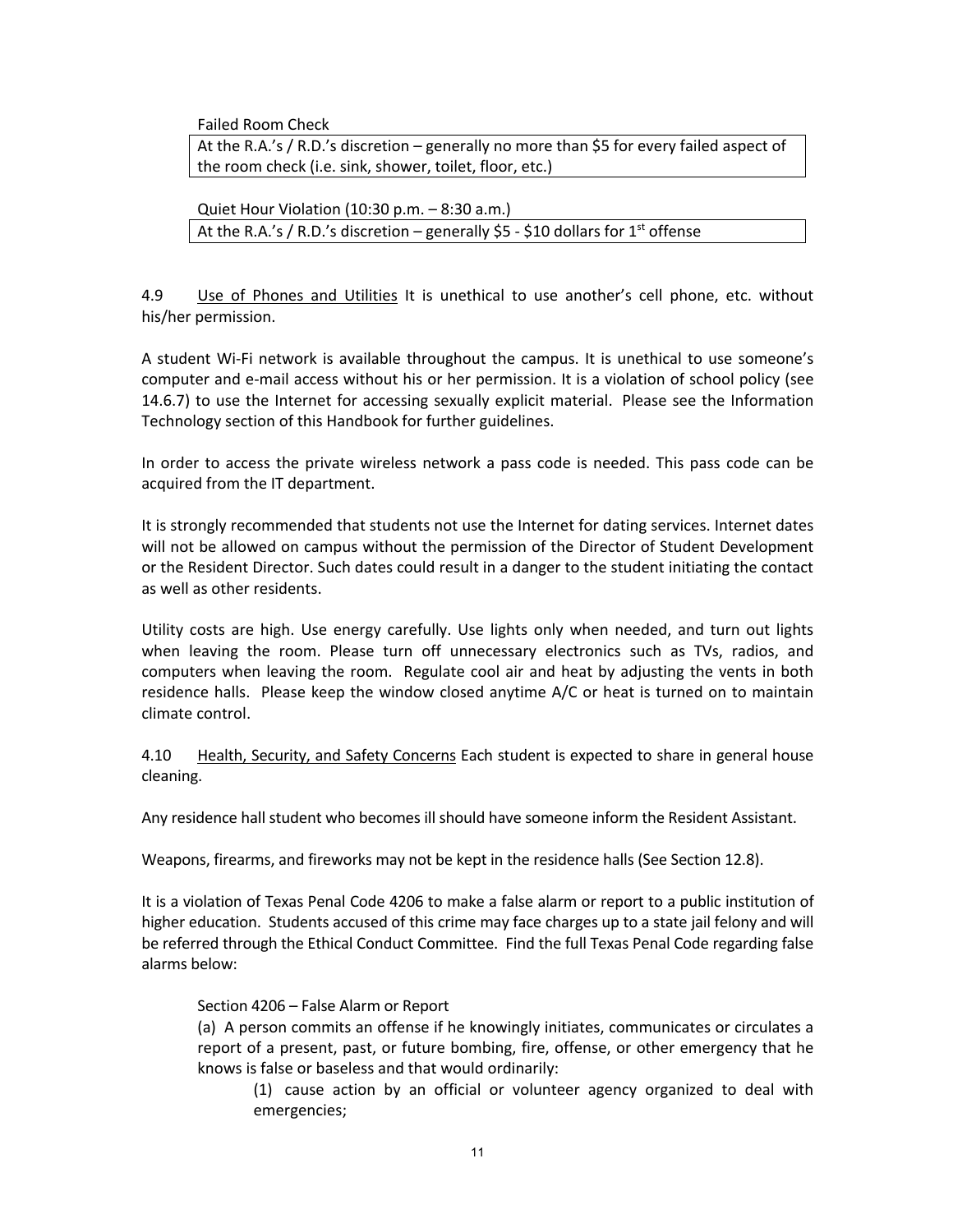(2) place a person in fear of imminent serious bodily injury; or

(3) prevent or interrupt the occupation of a building, room, place of assembly, place to which the public has access, or aircraft, automobile, or other mode of conveyance.

(b) An offense under this section is a Class A misdemeanor unless the false report is of an emergency involving a public primary or secondary school, public communications, public transportation, public water, gas, or power supply or other public service, in which event the offense is a state jail felony.

Smoke detectors must not be disabled. A fine of \$200 by the College and \$1500 by the city of Farmers Branch fire department will be assessed. It is a class "B" felony to disable or tamper with a life saving device. The fire department will be notified of violations.

Students need to contact the Resident Director in the event of any unruly or unwelcome guests being on campus.

The college administration reserves the right to check or search rooms for any reasonable suspicion at any time.

Each student will assume responsibility for keeping his or her room secure. For the security of each roommate and suite mates, it is highly recommended that residents keep their doors locked. It is also recommended that students determine whether their personal property is covered by their parents' homeowners insurance. Each student is responsible for his or her own personal property insurance. The College is not responsible for lost or stolen items.

4.11 Propriety Guidelines Students may not enter the residence hall of the opposite sex (except in the lounge areas) without permission from the Resident Director.

No student should enter another's room when that student is not present without first obtaining permission.

4.12 Child Policy While children accompanied by a student(s) are permitted in the residence halls before curfew, minors, including children of students, may not spend the night on campus. Exceptions include children of paying guests (see Section 4.5) or minors participating in a DCC sanctioned event. Children may visit the residence halls during non-quiet hours (8:30 a.m. – 10:30 p.m.). However, child visitation should be kept to a minimum, generally no more than an hour. Child care is not permitted in the residence halls without the explicit permission of the Residence Director. While DCC loves children, the College cannot accept the liability involved in minors staying on campus for long durations or overnight.

4.13 Check-Out Policies Students must have the Resident Director and/or a Resident Assistant check their rooms before moving from campus. Rooms must be cleaned and free of damage upon checkout. Departure from the residence hall without properly checking out may result in a \$50 Failure to Check Out fee. A refundable housing deposit of \$150.00 will be required from each student living in the dorm. In order for a student to receive a refund of the deposit, the Residence Hall Director must check his/her room. The Resident Director will make a copy of the Damage Report Form to be submitted to the Student Financial Services Department, along with a request for a refund of the deposit to be mailed to the student. If the student has a balance owed on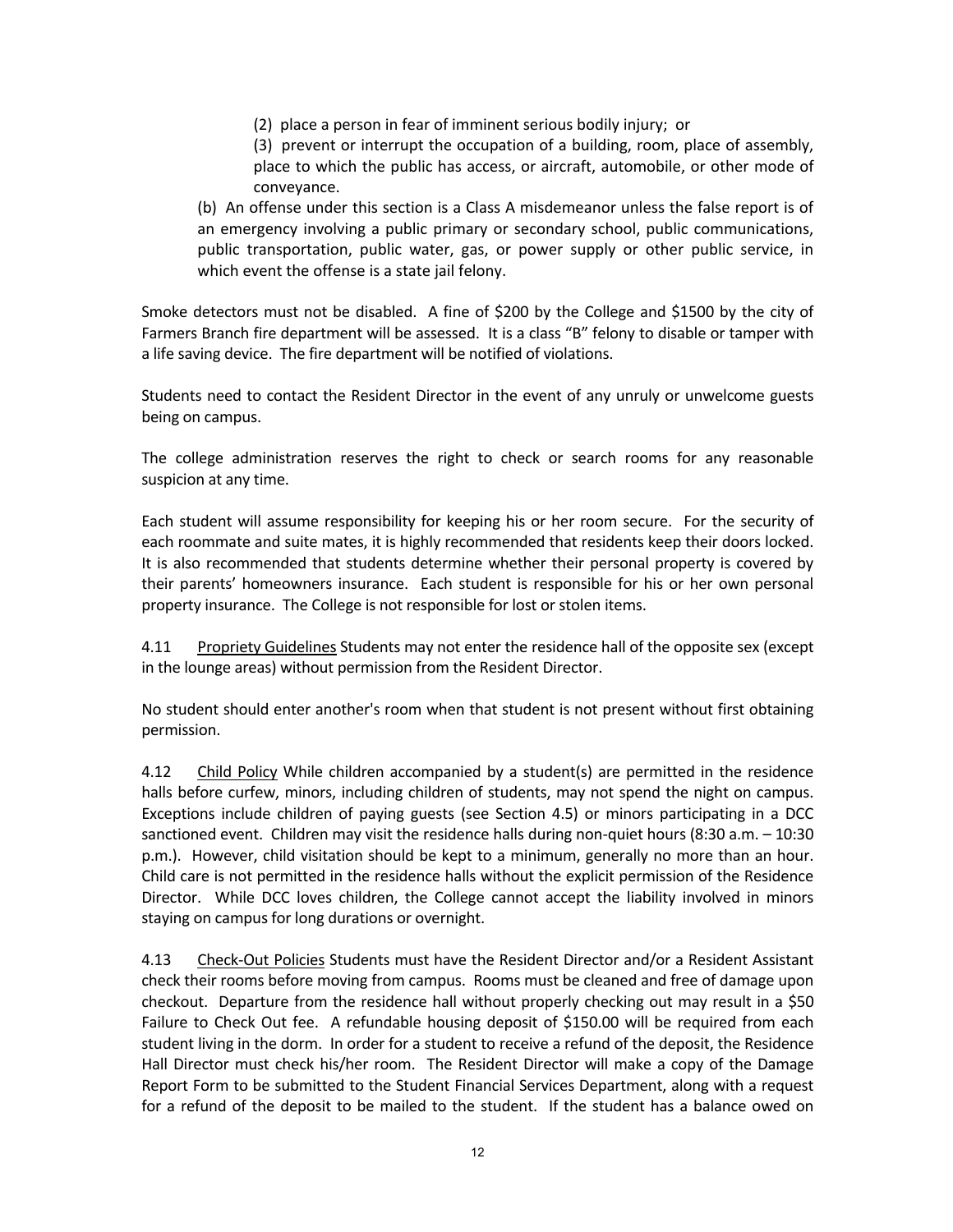his/her account, the refund will be applied to the account.

Students should move out of the residence halls by 3:00 PM on the Residence Hall Closing Date each semester. Students desiring to live in the residence halls during the summer must submit a Summer Residence Application.

Special permission must be obtained from the Resident Director and the Director of Student Development before a student may move off campus during the school year. Students who are asked to leave the College for ethical conduct issues or students who choose to leave the College in the middle of a semester will not receive a refund.

During extended holidays in which the residence halls are otherwise closed (e.g. Thanksgiving and Christmas breaks), residents should plan to leave the residence hall to go home or to make other living accommodations. If due to extenuating circumstances (such as local work or ministry) the resident would like to live on campus through the breaks, the resident should apply to their Resident Director for holiday residency and state why he/she needs to remain on campus through the break. Generally, however, residents should plan to vacate the dorms during these extended breaks.

#### **5. CAFETERIA USE**

5.1 Meal Plan The college cafeteria offers a meal program Monday through Friday, and a Sunday night meal every week for campus residents.

The features of the meal plan include the following: Full program (the hot food line) will be offered during the following time periods, Monday through Friday, reflecting "traditional" meal periods:

Breakfast: 7:45 a.m. – 8:45 a.m. Lunch: 11:45 a.m. – 1:15 p.m. Dinner: 5:30 p.m. – 6:30 p.m.

No meals are scheduled when classes have been dismissed for announced holidays. The last meal before a holiday will be lunch. A schedule of individual meal prices is available from the cafeteria manager or the Student Financial Services Department for commuting students, college faculty and staff, and campus guests. Students living in the residence halls are required to be on the meal plan unless they have received exemption permission from the Director of Student Development. Meal plan privileges are to be used only by the person who purchased them.

Identification cards will be required for board plan meals and will be scanned for access to the dining hall.

5.2 Exemption from the Meal Plan All on-campus residents are required to participate in the full meal plan. If, however, the resident has a medical condition that precludes participation in the meal plan, or if the resident has consistent scheduling conflicts, e.g. student teaching, full-time work, etc., the resident may apply to be exempted from the meal plan or receive a reduced meal plan. Students may obtain a Meal Plan Exemption Application from the Student Development Office. All applications will be reviewed and responded to by the 3-member Meal Plan Exemption Committee.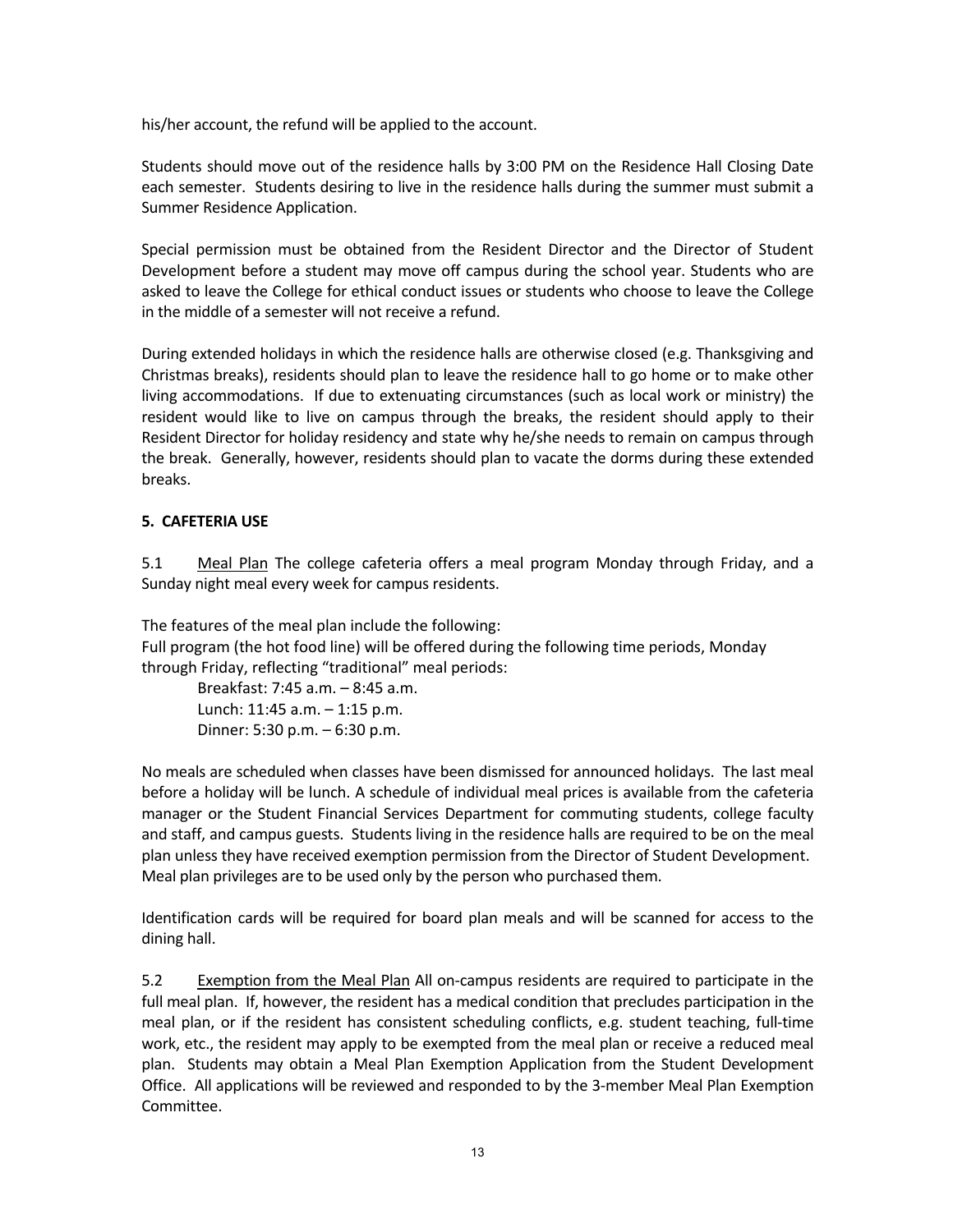5.3 Special Dietary Considerations Students with special dietary requirements must present a doctor's instruction to the cafeteria manager. After their review, the student will be notified whether the cafeteria can meet the dietary requirements or whether the student will be excused from participating in the meal plan.

5.4 Meals When Ill Students ill in their rooms should request that a meal be provided to them. Submit this request to cafeteria personnel by written message or by phone call from a Resident Assistant.

5.5 Cafeteria Etiquette Do not waste food; take only one serving at a time of those items you are going to eat. All food is to be eaten in the dining area. Students may request a to-go meal only under the following circumstances:

- If the student is sick
- If the student is studying in their room
- If the student is on a restrictive diet and prefers, for that reason, not to eat in the cafeteria
- If the student is participating in a college-approved lunch meeting (e.g. Urban Team meeting, Student Government meeting, Kingdom Week meeting, etc.)

Cooperate in keeping the dining area clean and attractive by avoiding horseplay and by immediately notifying food-service workers of any messes.

Do not take dishes or utensils out of the cafeteria.

Be considerate of others in the dining hall in your conversations and actions.

# **6. GYM USE**

6.1 Student Athlete DCC encourages varsity sports and leisure sports activities. On the playing field, the student athlete must display an attitude of Christian sportsmanship and respect towards teammates, coaches, officials, and opponents. Off the field, student athletes must exemplify commendable attendance, attitude, and scholarship.

6.2 Gym Use Permission for gym use may be obtained from the Athletic Director or the Athletic Director's appointed agents.

6.3 Use and Maintenance Guidelines Students using the gymnasium agree to: 1. Make sure all trash is picked up, 2. Put away volleyballs, basketballs, volleyball nets and equipment, 3. Put back bleachers as they were found, 4. Check locker rooms for trash and damage, 5. Check balls and athletic equipment for damage, 6. Use only basketball or court shoes on the gym floor; use no black-soled shoes, running shoes, hard-soled shoes, or boots on the playing surface, 7. Allow no food or drink on the playing surface, 8. Report any athletic equipment damage to the Athletic Director, 9. Report any facilities damage or problems to the maintenance department, and 10. Refrain from all behavior unbecoming of a Christ-follower including: cursing, fighting, bullying, playing profane or objectionable music, etc. Violation of these guidelines may result in loss of gym use and payment of damages.

6.4 Further details regarding policies and procedures for athletes and athletic facility usage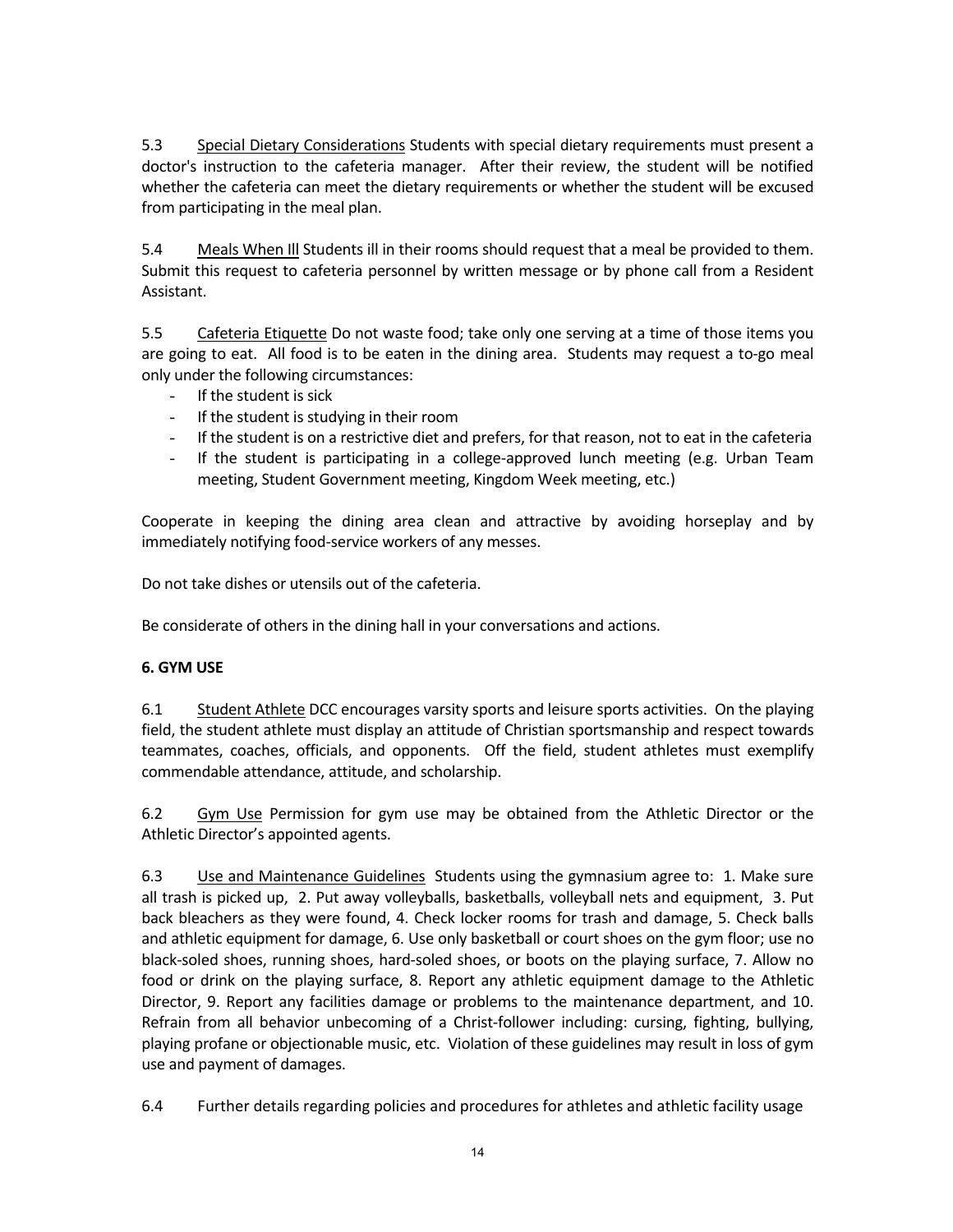can be found in the annual Athletic Handbook.

# **7. VEHICLE USE AND PARKING**

7.1 Vehicle Parking All residence hall student vehicles should be parked in front of or behind the appropriate residence hall, not in front of the Administration Building.

7.2 General Guidelines Cars, motorcycles, and bicycles are to be parked in designated areas only. Parking stickers are mandatory for all vehicles on campus.

Major car repairs are not to be performed on campus. Wrecked cars, cars not in operational condition, and/or cars not properly inspected and registered will not be permitted to remain on the college campus.

No car washing is permitted on campus unless approved by the Director of Facilities.

7.3 Tickets and Fines The following infractions may result in tickets and/or fines to the driver and/or vehicle owner:

- Parking in a fire lane
- Occupying more than one parking space at a time
- Exceeding the campus 15 MPH speed limit
- Parking in handicapped parking
- Driving or parking on the grass
- Not parking in designated areas

The city of Farmers Branch may also issue tickets and fines at their own rate.

7.4 Loss of Driving and/or Parking Privileges Repeated violations of regulations contained in 7.1-3, failure to pay fines assessed under 7.3, and/or falsifying any registration information may result in the loss of driving and/or parking privileges on the DCC campus.

#### **8. EMPLOYMENT**

The Dallas/Fort Worth Metroplex offers many opportunities for part-time work. Students should be able to find jobs that fit their needs and schedules. One should consider the following when seeking employment:

- 1. The job is a means to accomplish the end of attending school. A job should fit one's school schedule as well as allow ample time for needed study and rest (see Section 2.16).
- 2. Find a job in harmony with principles of the Christian life. Seek a work environment that does not hinder spiritual growth and that will allow opportunities for worship and service in God's kingdom.
- 3. Students seeking employment possibilities may contact the Student Development Office for referrals and/or peruse the campus announcements. A complete Job Posting database is available online at www.dallas.edu.

#### **9. HEALTH CONCERNS**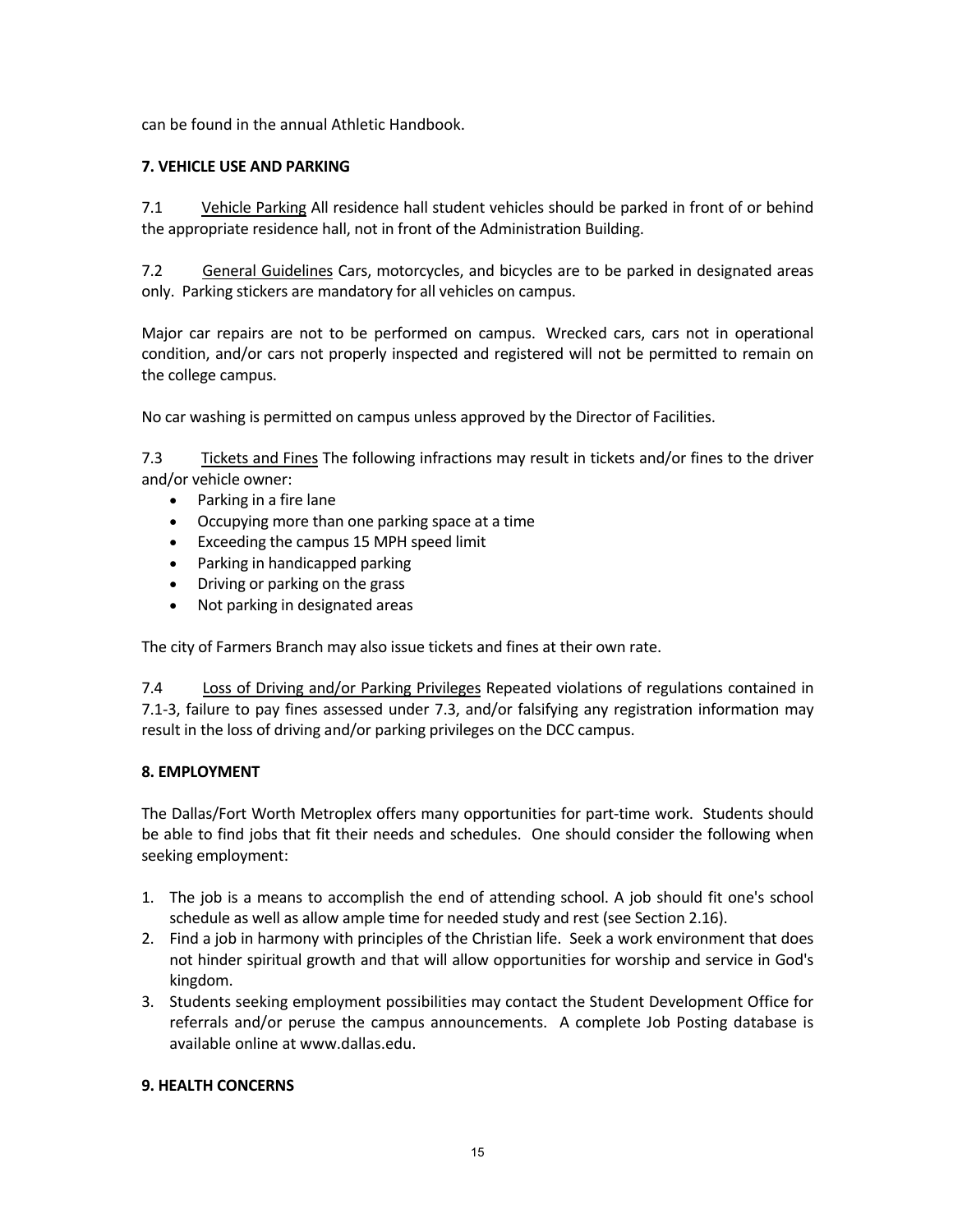9.1 Bacterial Meningitis Vaccination Requirement In accordance with Texas Department of Health Law (Subchapter T 21.610-21.614), all new on-campus students must receive a bacterial meningitis vaccination or a booster dose during the five-year period preceding, and at least 10 days prior to, attending class. Every new student must provide proof of vaccination to the Admissions Office prior to registering for classes. This evidence may include a signed and itemized receipt for immunization from a physician/pharmacy/health care facility, the student's most recent shot records, or a copy of the student's shot records. No new student will be permitted to attend class without the required vaccination documentation. Students may wish to contact their general practitioner as many insurance companies cover this vaccination.

It is recommended that students contact their county health department for information and possible discounted vaccinations. Dallas County Health and Human Services offers the meningitis vaccination for \$155. (Students 18 years of age and younger without insurance are included in the Vaccines for Children program and will only be charged \$10 if record of immunization can be produced) The Dallas County Health Department can be reached at 214- 819-2162. Vaccinations are available M-F, 8:00 a.m.–4:00 p.m. (subject to change). Cash or check only (no credit cards).

Students who do not submit proof of immunization will not be permitted to register for oncampus classes until the vaccine has been administered. Students who cannot show proof of immunization will be directed to the county health department or a local pharmacy to receive the vaccine. Currently, the Walgreens on Josey & Keller Springs (972-323-5096) offers the vaccination for approximately \$133.99. The PrimaCare at Marsh & Forest (972-488-9222) offers the vaccination for \$205. (Insurance not accepted for vaccination.) PrimaCare business hours are M-F from 8:00 a.m.–8:00 p.m. and Sa/Sun from 8:00 a.m.–5:00 p.m. (Availability, prices, and hours are subject to change.) Once a student receives the injection, he/she will be permitted to register.

Exceptions to Bacterial Meningitis Vaccination Requirement – A student is not required to submit evidence of receiving the vaccination against bacterial meningitis, or a booster does, if:

- 1. The student is 22 years of age or older by the first day of the start of the semester; or
- 2. The student is enrolled only in online or other distance education courses; or
- 3. The student is enrolled in a continuing education course or program that is less than 360 contact hours, or continuing education corporate training; or
- 4. The student is enrolled in a dual credit course which is taught at a public or private K-12 facility not located on a higher education institution campus; or
- 5. The student is incarcerated in a Texas prison.

A student is not required to submit evidence of receiving the vaccination against bacterial meningitis if the student submits to Dallas Christian College:

- 1. An affidavit or certificate signed by a physician who is dully registered and licensed to practice medicine in the United States, stating that in the physicians' opinion, the vaccination would be injurious to the health and well-being of the student; or
- 2. An affidavit signed by the student stating that they student declines the vaccination for reasons of conscience, including a religious belief. A conscientious exemption form from the Texas Department of State Health Services (DSHS) must be used.

If a student has an objection to receiving the vaccination for reasons of conscience, information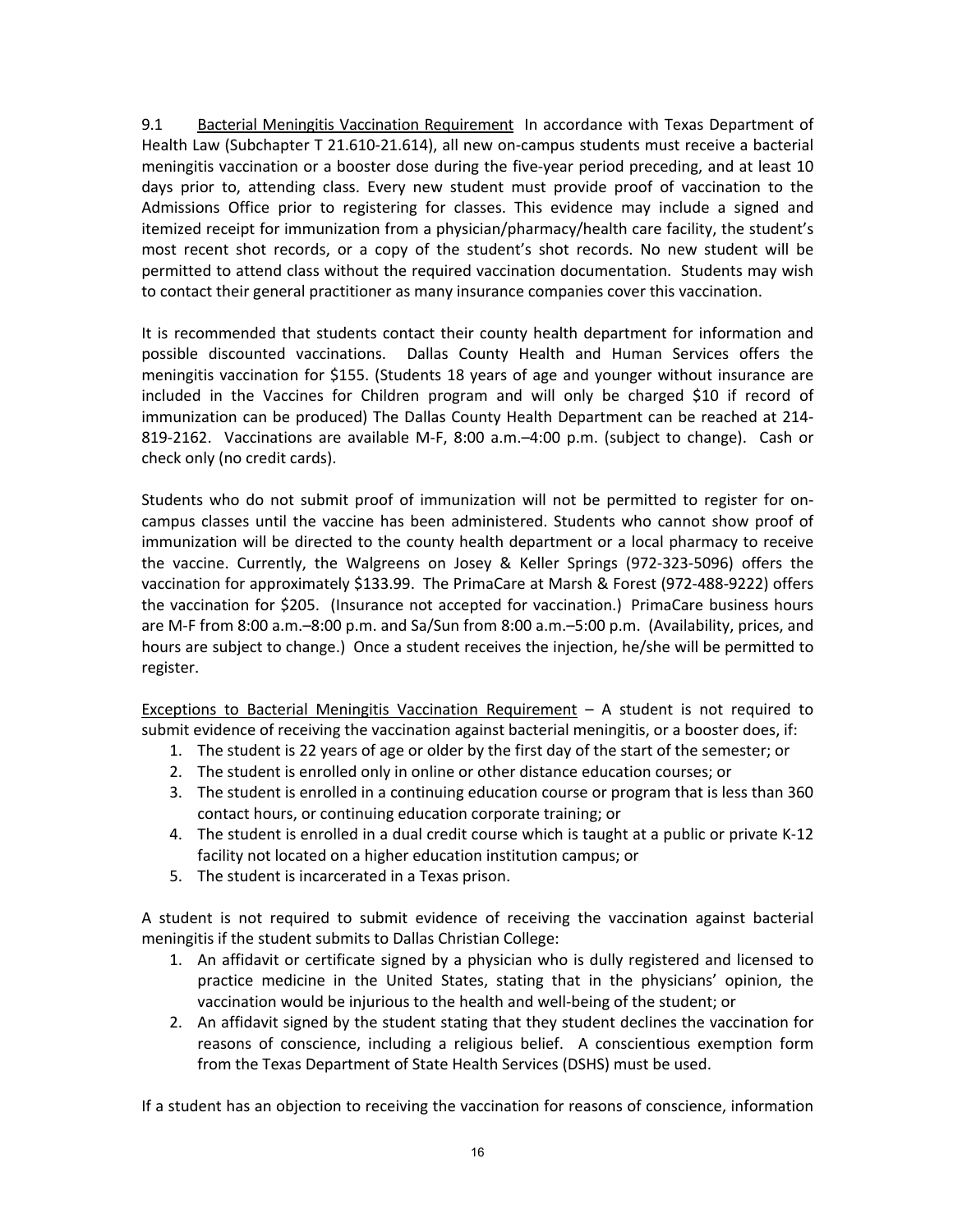about requesting the affidavit form from DSHS is found at: http://www.dshs.state.tx.us/immunize/school/default.shtm#exclusions.

The DSHS form may be ordered electronically; however it will be mailed to the address provided by the student. It may take up to two weeks to receive the DSHS form. The DSHS form must be completed, notarized, and provided to the DCC Admissions Office.

9.2 Health Insurance The College cannot assume financial liability for medical treatment and hospital services. Most students are protected today for medical and hospital claims through family insurance programs. For those students not so covered, the College provides information on available insurance through private agencies and recommends each student secure adequate coverage. Premium payment is the responsibility of the individual student. Contact the Student Development Office to obtain information. All students participating in intercollegiate athletics are required to show coverage in an accident and hospitalization program before being allowed to engage in athletic competition.

9.3 Available Health Services Providers Some local physicians have agreed to provide needed medical services for DCC students. Their names, locations, and phone numbers can be obtained from the Resident Director, Resident Assistants, or the Student Development Office; this information will be provided to each student. Dallas Medical Center (located at I-635 and Webb Chapel Road) is the closest hospital to the College. Uninsured students may be treated at the Metrocrest Family Medical Clinic located at Suite 149, Plaza 1, One Medical Parkway, Farmers Branch, TX 75234 (I-635 and Webb Chapel Road). The clinic treats minor medical conditions only, and is open Monday through Thursday from 9:00AM-5:00PM, and Friday 9:00AM-1:00PM. Appointments must be made by calling 972-484-8444 between 8:30AM-5:30PM, Monday through Friday. Hours are subject to change.

9.4 Medical Release for Minor Students Minor students must have on file a notarized release for medical treatment signed by a parent or legal guardian. Forms are available in the registrar's office.

# **10. DEVELOPING CHRISTIAN INFLUENCE PROGRAM**

10.1 Purpose of the Developing Christian Influence Program All Christians are called to be servants. That ministry-service may take various forms: preaching, teaching, encouraging of others, counseling, visiting of the sick, administering church and para-church organizations, ministering to those in prison, meeting the needs of the homeless, the elderly, children, taking leadership roles in the teaching and worship ministries of a congregation, and countless more. The Developing Christian Influence (DCI) program of DCC seeks to encourage students in finding venues for service during their college years, to help them develop their spiritual gifts for ministry, and to apply what they learn in the classroom to the task of ministry and influence.

Every student enrolled in six or more credit hours/semester will be enrolled in DCI. A student must have a passing grade in every semester of DCI in order to graduate. Any failed semester of DCI must be made up as described in the DCI syllabus in order to graduate. Students failing a third semester of DCI will not be permitted to continue in his/her studies at DCC until those semesters are made up.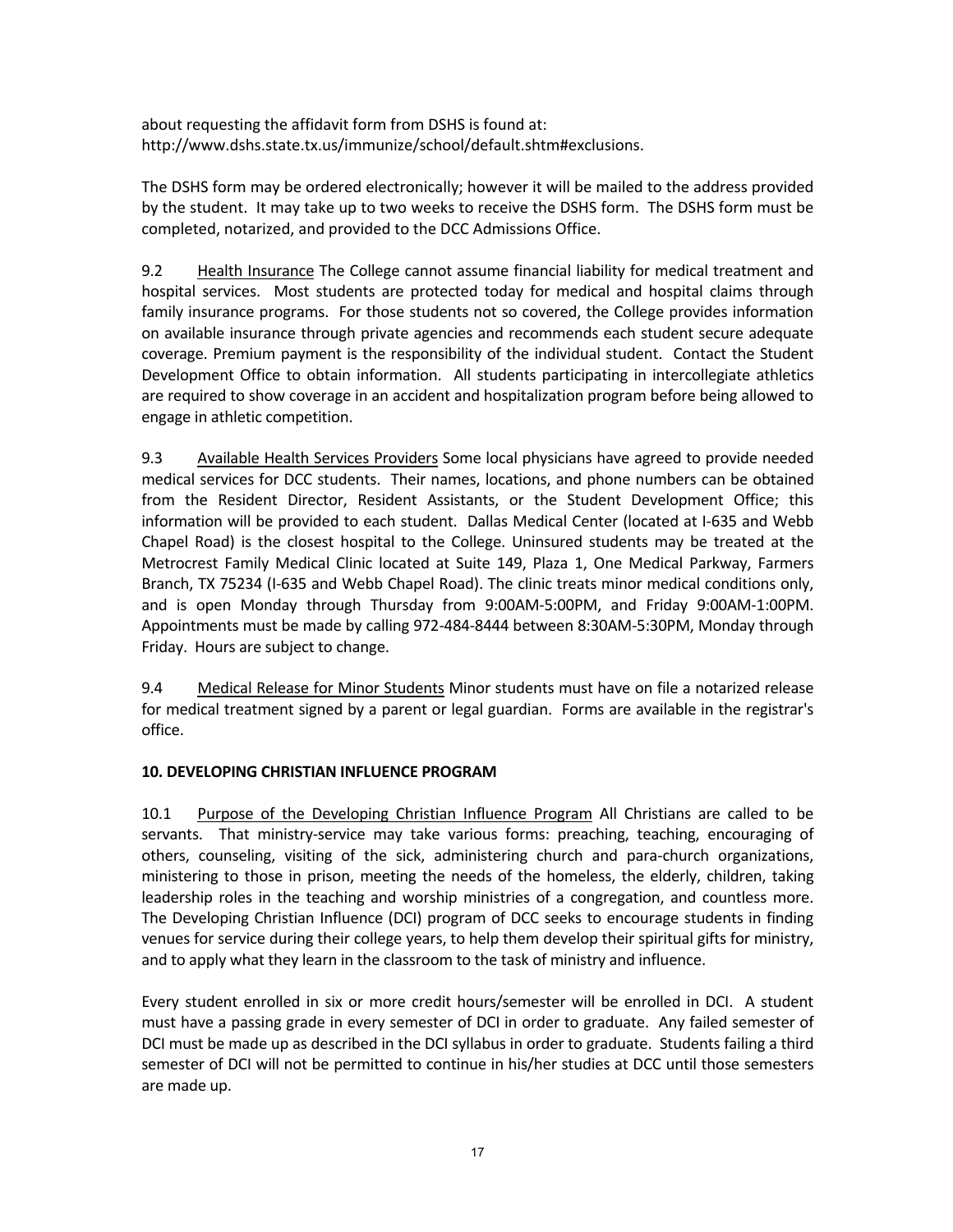10.2 Foundational Elements Elements of the DCI program are discussed briefly below; more details are available in the DCI course syllabus. For traditional students, DCI grades are assigned: one-fourth of the grade is based on chapel attendance, one-fourth is based on participation in the Day of Service each semester, one-fourth is based on Illuminate! attendance, and one-fourth on Christian Service Reports (CSRs). For *DCC Online* students, DCI grades are assessed based solely on the CSR. All DCI material must be submitted by the DCI Deadline stated in the DCI syllabus.

10.3 Chapel/Illuminate Attendance A meaningful relationship with God is a prerequisite for serving others. The corporate worship experience of chapel helps students, faculty, administration, and staff to grow in that relationship. Chapel services are conducted on Thursdays for traditional students, and Illuminate/mentoring sessions are conducted on Tuesdays. Students residing in the residence halls must attend chapel/Illuminate regardless of the number of hours taken.

10.4 Mentoring Relationships and Internships The guidance and support of more mature brothers and sisters in Christ is essential to the spiritual and ministry development of a person of influence under God's influence. Therefore, the College seeks to help students find mentors who can help them to grow spiritually in a relationship not unlike that of Paul and Timothy (see 1 and 2 Timothy). Internships assist the student in applying information and skills learned in class in the field under the guidance of experts. DCC students generally participate in practicums or internships during the junior or senior year. These internships are directed through the Vice President for Advancement and faculty members within each practical area. Internships are required for graduation.

10.5 Christian Service Participation Each student enrolled in DCI must conduct and report on the prescribed number of hours of Christian service. Acceptable activities are listed on the Christian service forms, including: ushering, serving communion, participating in a ministry team project, teaching a lesson, leading in worship, presenting special music, preaching a sermon, assisting in Sunday School or children's worship, visiting a nursing home, tutoring, attending to someone's needs, etc. Questions regarding the acceptability of an activity for meeting the requirements should be addressed to the Director of Student Development. One should feel free to contact local churches or check with the Director of Student Development for available opportunities for service within the metroplex and beyond.

10.6 Special Service Opportunities DCC provides special opportunities to exercise one's gifts and ministry. Various ministry teams travel, leading congregations in worship or teaching through drama, music, and preaching. Others work among inner-city children and youth of Dallas. The Traditional student body observes a Service Day every semester in which classes are canceled for this special service event. At other times, there are special days/weekends/weeks of service in which students and faculty set aside classroom work for mission trips, participation in civic charitable events, inner-city work, local church projects, work in children's homes, etc.

#### **11. FINANCIAL RESPONSIBILITY**

11.1 College Costs DCC is a private, church-related college. Tuition and fees paid by the student cover a percentage of the cost of operating the College. The remaining percentage of the cost is paid through contributions by interested individuals and churches committed to Christ and Christian education.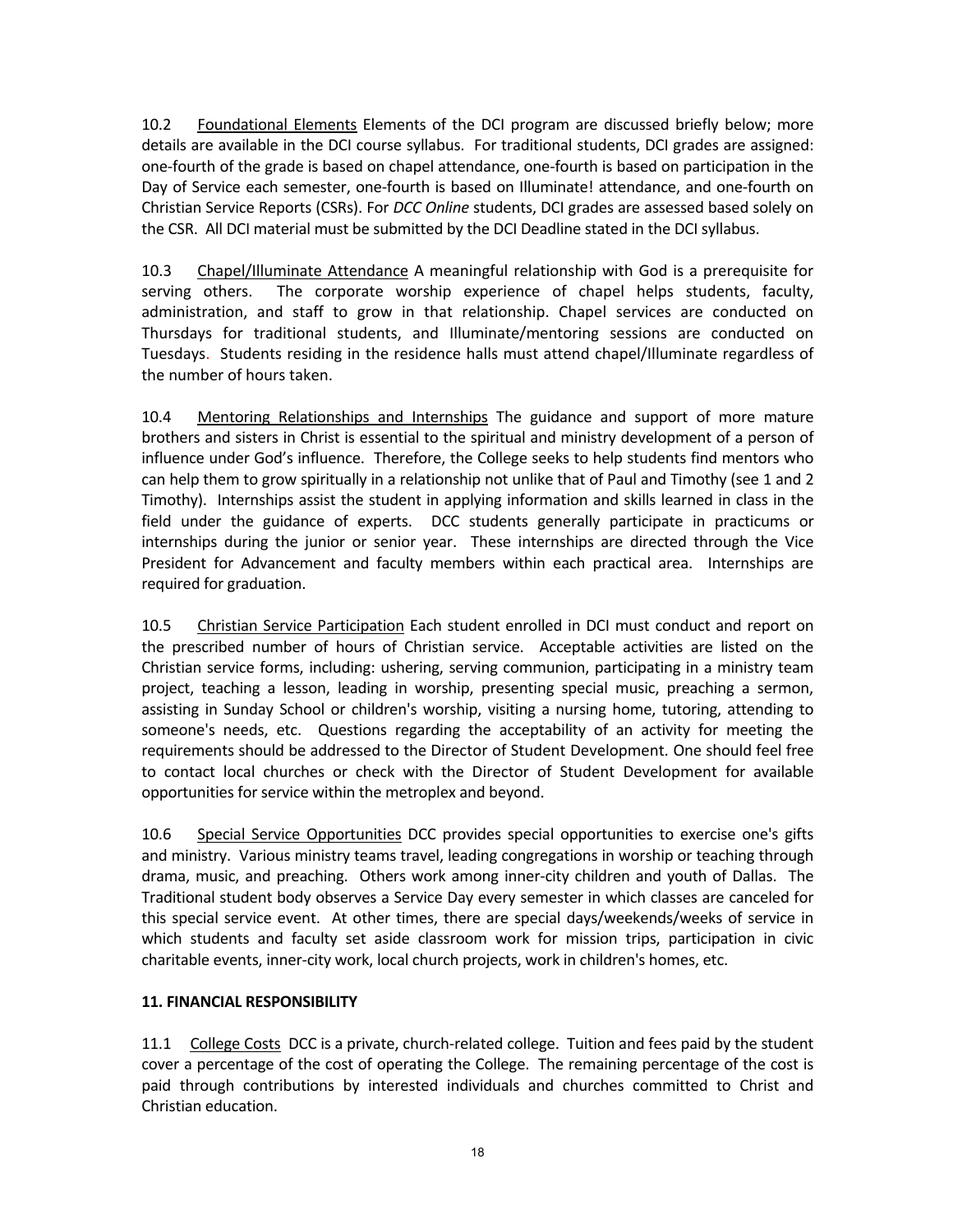11.2 Deferred Payments Students whose financial aid, if any, is not sufficient to cover a given semester's school costs and who do not have sufficient private sources to cover all school cost, and who have paid all previous semesters' costs are required to set up a payment plan. Please visit the website or contact the Student Financial Services Department at 214-453-8135 for more information. Payment plans are subject to the criteria and discretion of the Student Financial Services Department (see the DCC Catalog and website for specific payment plan information). Payment plans must be set at the time of registration to remain eligible to begin classes for that specific term. Failure to make scheduled payments will result in unregistering of classes.

11.3 Timely Payment Deferred payments, if approved by the Student Financial Services Department, must be made on time. Please keep the payment schedule in an accessible place, and be aware of the due dates. If there is a need to delay a payment (even if only one day), you must inform the Student Financial Services Department of the situation in advance and gain approval for the extension

11.4 College Work Study Please visit www.dallas.edu/jobs for more information on applying for a college work study position.

11.5 Book Purchases - To purchase textbooks using your remaining FINANCIAL AID, after tuition and fees have been paid, please go to the "Students" section on the DCC website. Click "Bookstore" to calculate the amount you'll need to request (add approximately \$25-30 for shipping charges).

Once you know the approximate amount, click the button "Financial Aid Request" on the Virtual Bookstore homepage. Please allow 1-2 business days for processing. You will be contacted by email when funds are added to your Virtual Bookstore account.

If you do not have sufficient financial aid funds CURRENTLY available on your school account, you must purchase the books with your own funds. You may contact the Financial Aid Office at fa@dallas.edu for more information about your financial aid status.

*Note: Renting a book requires a credit card number (even if you are paying with financial aid funds). Your credit card will not be charged unless the rental book is not returned at the end of the semester or is returned in non-saleable condition.*

11.6 Financial Irresponsibility Failure to pay one's school bill in a timely fashion or failure to cooperate fully with the Student Financial Services Department and Financial Aid Office may lead to a late fee, the non-issue of the diploma, withholding transcripts, and/or dismissal from class and from DCC (see section 14.6).

# **12. MATTERS OF GENERAL CONDUCT**

12.1 Standards of Sexual Purity and Display of Affection As followers of Jesus Christ, we are reminded of the significance of being good stewards of the gifts the Creator has provided, including our sexuality. Dallas Christian College is a community that seeks to uphold the teachings and examples of the Bible in all things, and expects all members of its community to glorify God through their words and actions.

Dallas Christian College affirms, teaches, and upholds the biblical model, in which sexual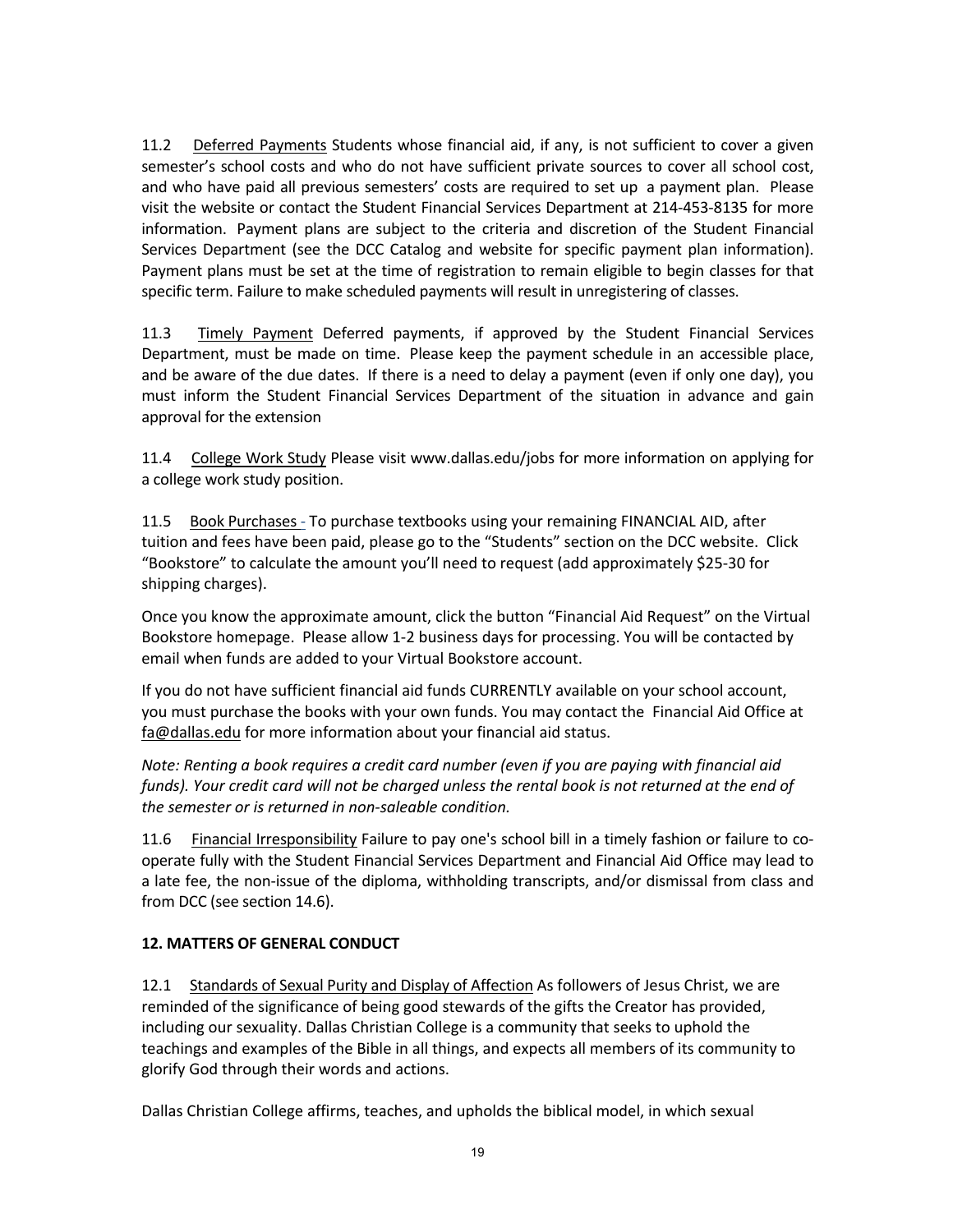relations are experienced only within the marriage bond between a man and a woman.

Relationships, or their behavioral expressions, outside of this example are unacceptable and not condoned by the College. They are subject to disciplinary action, up to and including dismissal from the College.

All students are expected to maintain a lifestyle of sexual purity. We acknowledge the range of temptations that exist within our world, including sexual temptation, and encourage students to seek appropriate help in this regard. The College offers support services for all members of our community who may have struggles that can compromise one's ability to practice chastity. Professional counseling and pastoral care are available, with the intent of receiving students in a constructive and redemptive manner.

With regard to public displays of affection, DCC is committed to the biblical standards of sexual purity and expression. Couples, unmarried and married, should be discrete, modest, and pure in their displays of affection. They should respond positively when concerns are raised by fellow students, faculty, administration, and staff.

Displays of affection between same-sex students are not in keeping with biblical standards, and therefore are not tolerated, whether on or off-campus. Likewise, the promotion non-biblical relationships, or influencing others to adopt them, is prohibited.

In all things, and regardless of differing opinions on any subject, Dallas Christian College seeks to affirm the personal dignity, worth, and participation of every member of its community – acting in grace and love. Furthermore, the College is committed to maintaining a safe environment for all students, and will not tolerate sexual harassment or bullying of any kind, and for any reason.

12.2 Off Campus Visitation DCC strongly recommends that students not visit off-campus living quarters inhabited solely by single persons of the opposite sex, unless one is an immediate family relative. Unmarried couples should not spend the night together in the home of anyone other than their immediate families. Students who are guests in private homes should always display attitudes of courtesy and thankfulness.

12.3 Clubs Attendance at social clubs is inconsistent with the Christian walk and the values and standards of the College.

12.4 Dancing Some types of dancing, i.e., Masquerade Ball and Swing Dancing Competition, are permitted on campus only by the approval of the Student Government and the Director of Student Development. All other social dancing is not permitted on campus nor is it to be sponsored by the College off campus.

12.5 Scheduling of Events Guidance regarding the scheduling of events and the use of campus facilities can be obtained through the Student Development Office.

12.6 Use and Maintenance Guidelines Any College students using College facilities outside of normal operating hours must: 1. Have approval from the Facilities Coordinator, 2. Ensure faculty/staff supervision throughout the event, 3. Replace equipment as it was found, 4. Check for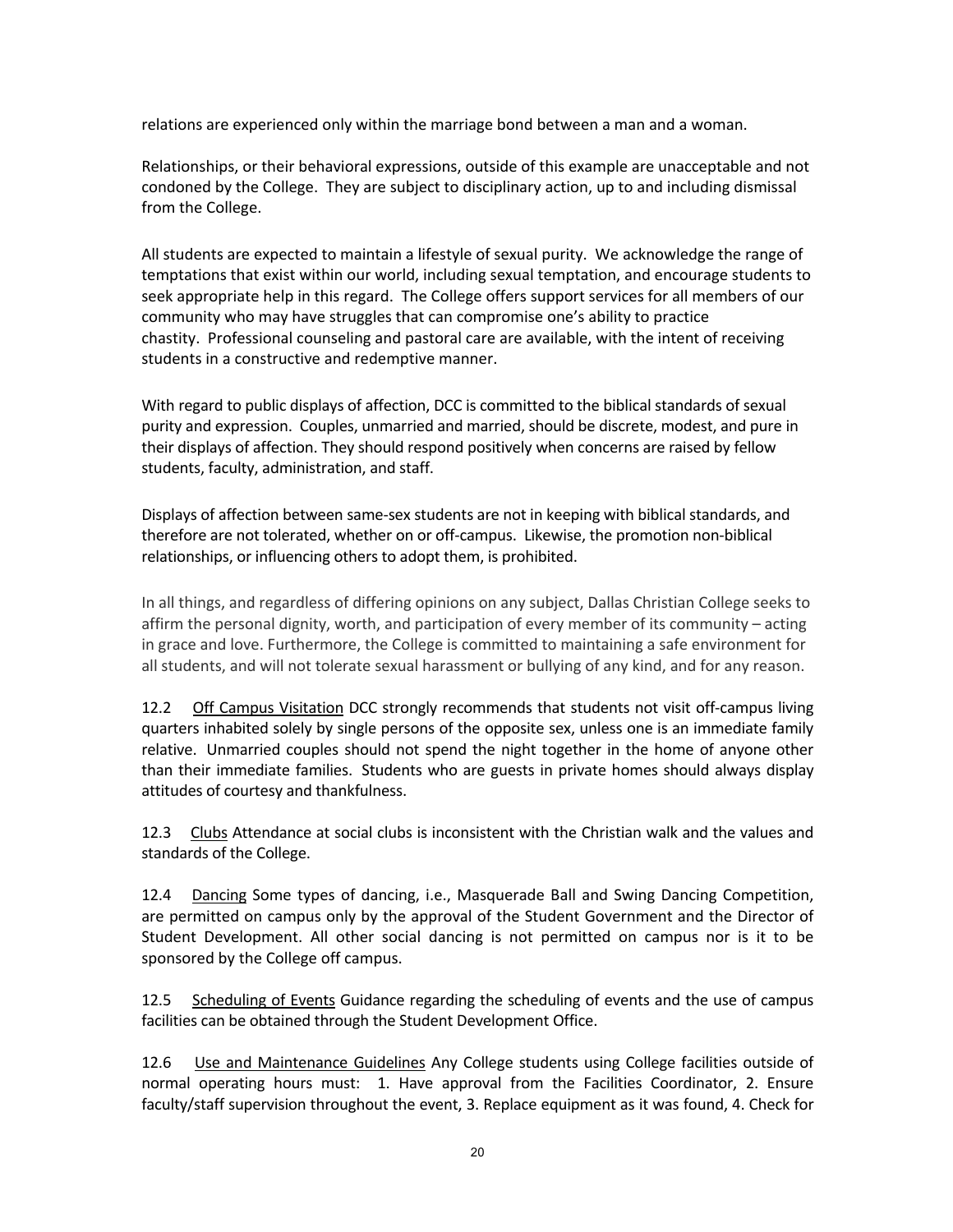trash and damage, 5. Allow no food or drink in rooms where food or drinks are prohibited, 6. Report damage or problems to the maintenance department.

Violation of these guidelines will result in loss of facility use and/or payment of damages.

12.7 Lost and Found Policy The campus Lost & Found is located in the Service Center. Lost items may be claimed within thirty days, after which the items may be discarded.

12.8 Weapons Policy No student, faculty, staff member or visitor shall possess a weapon on the Dallas Christian College campus as defined by Texas Penal Code Chapter 46. Weapons include, but are not limited to, firearms, ammunition, location-restricted knives (defined as "a knife with a blade over five and one-half inches; Texas Penal Code 46.01(6)), guns, explosives, and dangerous substances (see also Section 46.05 Prohibited Weapons). This includes possession of weapons for the purpose of classroom projects or demonstration without the prior express consent of the President or President's designee.

This policy does not prohibit firearms and ammunition from being stored "on the person's own premises or premises under the person's control; or inside of or directly in route to a motor vehicle or watercraft that is owned by the person or under the person's control." (46.02 (2) (A & B))

Students, faculty, staff members and visitors found in violation of this policy are subject to criminal prosecution and/or college disciplinary procedures. Law enforcement officers are exempt in accordance with laws of the state of Texas.

#### **13. COUNSELING AND GUIDANCE**

The Vice President for Academic Affairs, Director of Student Development, Resident Directors, and professors are available for counsel regarding personal and/or academic concerns. There may be times when appointments will have to be scheduled to accommodate students or groups desiring counseling. The Director of Student Development or other College personnel may make referrals should professional counseling be required or desired. Counselors are available for students at no charge unless the student does not make an appearance for an appointment without previously notifying the counselor, in which case the charge would be \$25. Students may sign up for DCC's counseling service on the school's primary website.

#### **14. RESOLUTION OF PROBLEMS AND INFRACTIONS**

14.1 General Principles and Procedures The general rationale for rules and policies of DCC is set forth in SECTION 1 - INTRODUCTION AND RATIONALE. DCC students are expected to abide by the standards set forth in scripture and in this handbook. From time to time, however, students may unwittingly violate a rule or fail to display the courtesy and concern which their fellow students and teachers deserve. Others may even purposely test the rules or challenge the authority of persons placed over them. Still other students may seek to find resolution when they think they have been wronged by others. Principles and procedures are in place to provide redemptive and corrective discipline or resolution at such times. Those procedures include the exercising of principles of correction and discipline outlined in Matthew 18:15-17 and Galatians 6:1, use of the honor system, informal disciplinary conferences, and formal hearings of the Ethical Conduct Committee. This section might seem long and fraught with detail, but dealing with conflict and misbehavior is difficult. The College, moreover, is concerned with each student's right to due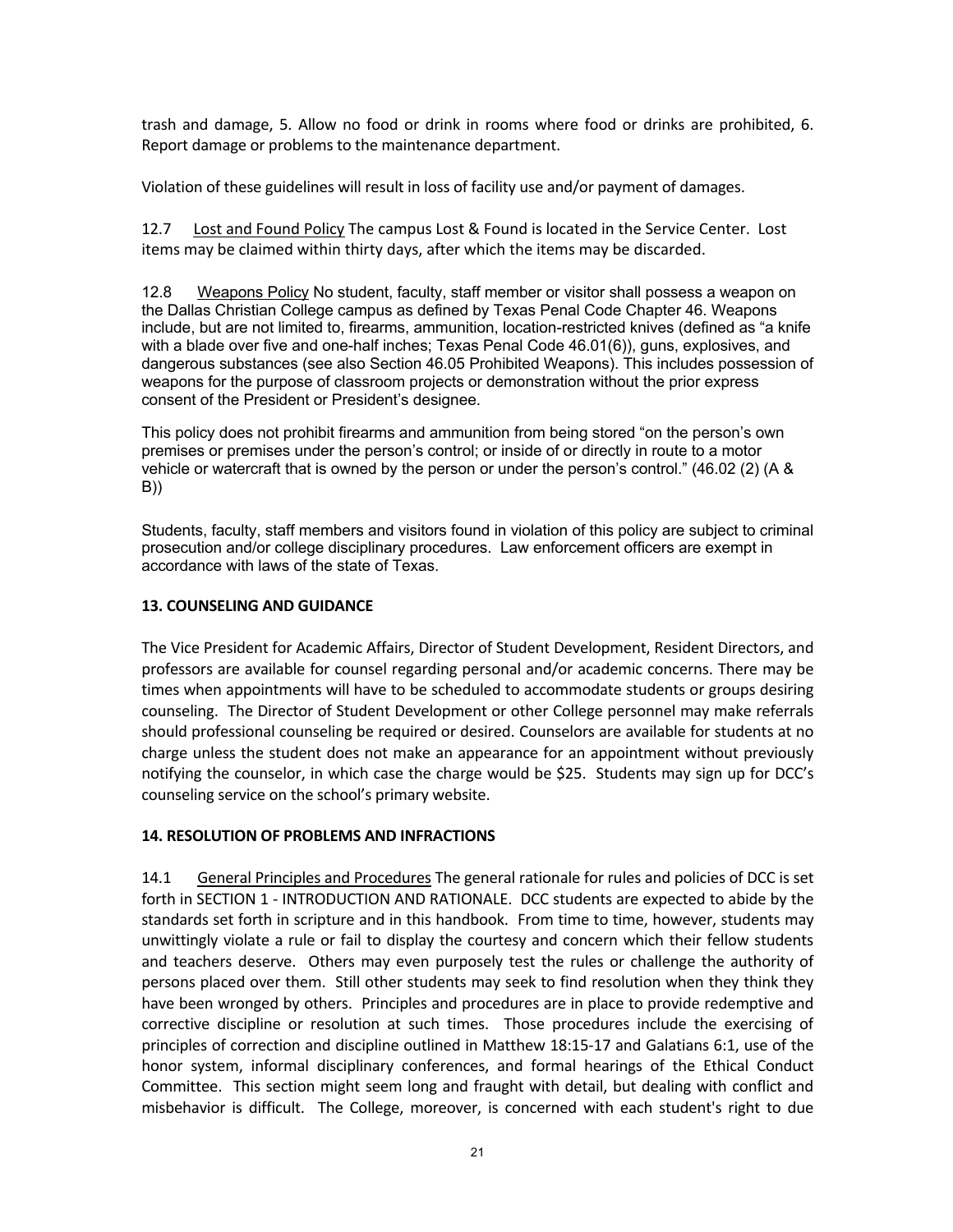process as well as its need to be just, honest, and compassionate in its dealings.

14.2 Exercising Scriptural Principles In resolving personal conflicts, one should first approach the individual with whom one has the conflict and seek to work it out one-on-one. There is no room for gossip or the smearing of the person's name. If the one-on-one meeting brings no resolution, ask one or two other mature, unbiased individuals (perhaps a Resident Assistant or Student Government officer) to hear both sides and offer counsel. If there is still no agreement, ask for the counsel and arbitration of a Resident Director, faculty or staff member, or administrator. The goal in this is not to "win," but to resolve conflict in a way that maintains unity.

14.3 The Honor System A student who breaks a rule should confess the infraction to an appropriate authority (Resident Assistant, Resident Director, faculty member, Director of Student Development). A student with knowledge of an infraction should go to the offender privately and encourage the offender to confess the wrongdoing. Voluntary confession may mitigate any penalties for the action. If there is no positive response, the student may then ask a Resident Assistant to join in encouraging the offender to confess. Psalm 50:18, Galatians 6:1, and James 5:20 indicate that Christians have a responsibility not to stand by passively when a brother or sister is in error. If an offender refuses to acknowledge the wrongdoing, the student should then communicate his knowledge to a proper authority (Resident Assistant, Resident Director, professor, or Director of Student Development). This is not being a tattletale; its goal is to initiate a process of redemption, correction, and restoration.

14.4 Informal Disciplinary Conferences A professor may discuss with a student inappropriate classroom behavior or alleged incidents of cheating or plagiarism. Agreed-upon penalties and/or corrective measures will be implemented. Unresolved issues may be forwarded to the Director of Student Development and/or Ethical Conduct Committee. While the student and professor may agree upon a penalty for cheating or plagiarism, all such incidents will be reported to the Vice President for Academic Affairs who will also inform the Director of Student Development.

Resident Directors or the Director of Student Development may discuss with a student minor offenses dealing with residence hall, cafeteria, gym, or vehicle-use policies and assess corrective measures or penalties. Unresolved issues may be forwarded to the Director of Student Development and/or Ethical Conduct Committee. All penalties and measures assessed by a Resident Director will be reported to the Director of Student Development. Informal disciplinary conferences may not result in disciplinary probation, assigned mandatory counseling, indefinite suspension, or dismissal (see Section 14.10). These penalties require an official action of the Director of Student Development or a hearing of the Ethical Conduct Committee.

# 14.5 Formal Hearings of the Ethical Conduct Committee

- 1. The Ethical Conduct Committee will hear undisputed charges against a student in order to determine appropriate disciplinary measures (see 14.8).
- 2. The Ethical Conduct Committee will hear disputed charges against a student (see 14.8).
- 3. The Ethical Conduct Committee will hear unresolved matters from informal disciplinary conferences forwarded to it by the Director of Student Development. They also will hear matters relating to major offenses that could lead to a student's dismissal.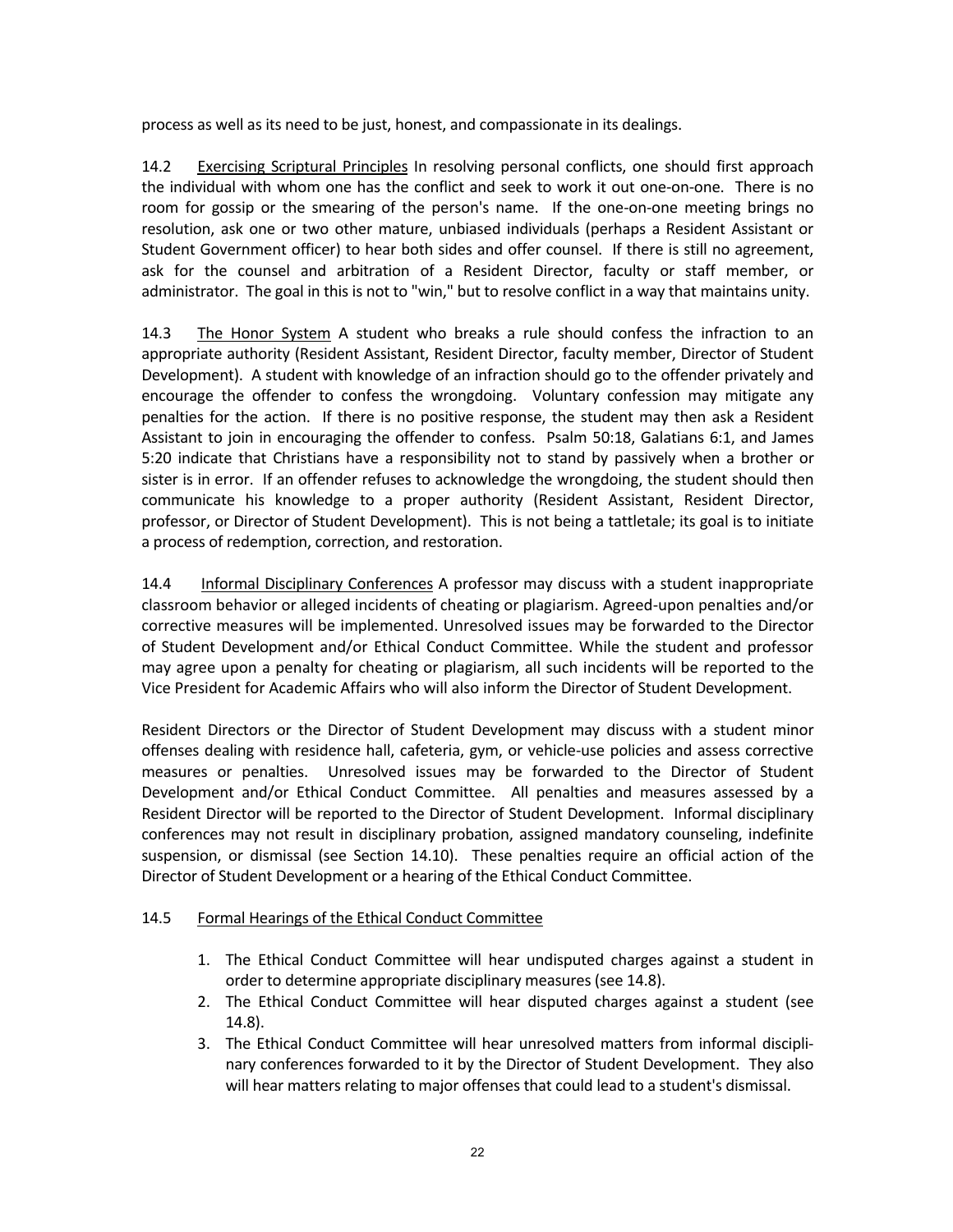14.6 Major Offenses DCC may dismiss a student for violations of the College's standards of personal and ethical conduct that include, but are not limited to:

- 1. Academic dishonesty
- 2. Repeated academic misconduct including, but not limited to plagiarism or cheating
- 3. Use or possession of beverage alcohol (see Section 17)
- 4. Use or possession of illegal drugs
- 5. Use on campus of any form of tobacco including e-cigarettes, vaping, chewing
- 6. Heterosexual misconduct, homosexual behavior, or possession or use of sexually explicit material (print or electronic media) (including engaging in soliciting, condoning, supporting, or promoting such practices)
- 7. Giving false statements to the College orally or in writing (including, but not limited to, one's application for admission or registration) or altering records
- 8. Financial irresponsibility
- 9. Fighting
- 10. Using abusive or vulgar language
- 11. Theft of any kind
- 12. Violation of civil law
- 13. Visitation Violation (see Section 12.2b)
- 14. Recurrent, flagrant disregard for college regulations and policies
- 15. Nonattendance of classes

14.7 Ethical Conduct Committee The Ethical Conduct Committee (ECC) will hear unresolved issues from informal disciplinary conferences and matters regarding alleged major offenses. The committee will consist of three members: the Chair of ECC and two faculty/staff representatives. An alternate faculty representative will sit on the committee in cases where a regular member may have a conflict of interest. Committee members will be chosen each year by the Chair of ECC. Resident Directors may be present at a hearing as witnesses, but are not voting members. The Committee's actions and decisions are intended as vehicles of redemption, correction, personal growth, and professional development. Its primary concerns are the welfare of the student, of the college community, and of the churches the College serves.

14.8 Hearing Process 1. The student being called into a hearing of the Ethical Conduct Committee for unresolved matters will be notified of the time and location of the hearing not less than one day before the scheduled time. The student may choose to waive this notification in lieu of a quick resolution. 2. The student will be notified as to the charges against him or her and of the right to gather evidence and/or witnesses to contest the charge. 3. During the hearing, the committee and/or witnesses will present the evidence for the charge. 4. The student will then present rebuttal evidence and/or witnesses. The committee and the student will have the opportunity to cross-examine witnesses. 5. The student will be dismissed while the committee deliberates until a consensus for verdict and action is reached. 6. The student will be notified of the committee's decision. 7. A written digest of the hearing will be prepared for the student's file. It will include the charge, a list of witnesses who presented evidence, the decision as to guilt or innocence, and any penalties assessed. If a decision of innocence is reached, the student may ask the digest be removed from his or her file after one year. 8. The college President will be given a copy of the student-file digest.

14.9 Appeal Process for Ethical Conduct Committee Decisions Students wishing to appeal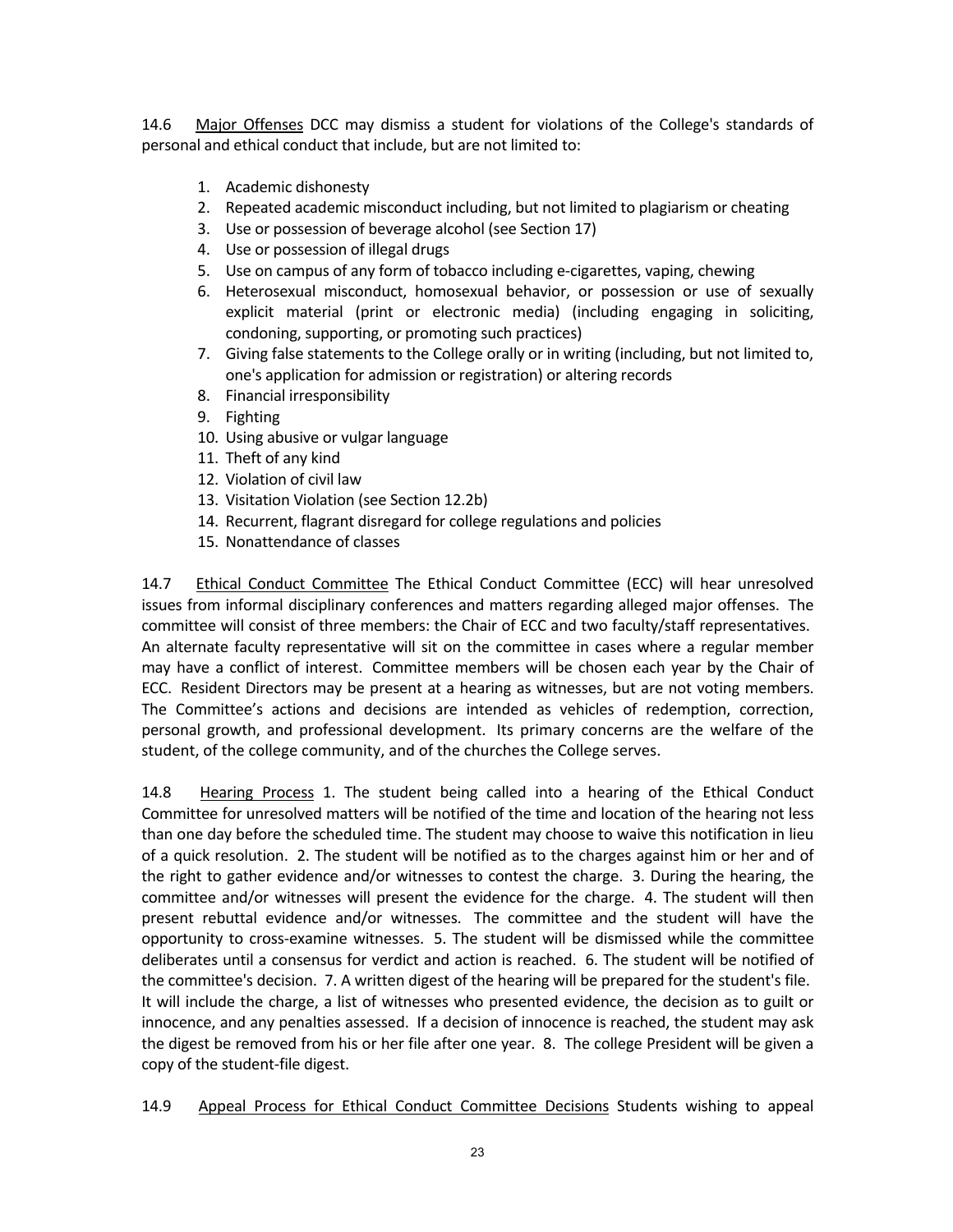decisions against them by the Ethical Conduct Committee must submit, in writing, a request for a second hearing of the committee within 30 days of the committee's initial decision. The Ethical Conduct Committee shall reconvene as soon as possible to assess the student's appeal and any additional arguments, evidence or witnesses presented. Should the student not be satisfied with the committee's decision after the appeal hearing, the student may make a final written appeal to the President. This final written appeal should be submitted to the President no later than 30 days following the appeal hearing with the Ethical Conduct Committee. The President's decision is final.

14.10 Corrective Measures and Penalties Actions of the Ethical Conduct Committee include, but are not limited to:

- 1. A written reprimand from the Chair of the ECC to the student and disciplinary probation; a copy of the reprimand is placed in the student's file
- 2. Campus confinement for a specified period of time; students are confined to their rooms, except for classes, meals, chapel, work, and dorm devotions. They may be restricted from representing the school during the time of confinement.
- 3. Monetary compensation for damage to college property and/or a person's property
- 4. Assigned service to make restitution to a wronged individual(s)
- 5. Assigned mandatory counseling from an approved counselor
- 6. Disciplinary probation for one semester or a year with exclusion from representing the College in any official capacity, exclusion from leadership positions on campus, initiation of curfew, potential loss of scholarships, and/or exclusion from holding office in student organizations
- 7. Reprimand, disciplinary probation, a zero for the course, failing the course, an "XF" for the course, suspension from the College, and/or loss of credit in the course or courses where dishonest work or inappropriate behavior was done
- 8. Temporary suspension with time and terms of re-admittance indicated; (Suspension includes the forfeiture of refunds otherwise available in ordinary withdrawal from classes)
- 9. Indefinite suspension with time and terms of readmission not indicated; (appeal for re-admittance must go through the committee);
- 10. Receiving an "XF" as a Developing Christian Influence grade; which will be reflected on the student's permanent record
- 11. Loss by the student of any DCC scholarships and/or grants
- 12. Any of the above may be noted on the student's transcript and may be removed at the discretion of the committee

#### **15. GRIEVANCE POLICY**

A student grievance is an issue which a student believes to be unfair, inequitable, discriminatory, or a hindrance to the educational process. One should apply the principles of Matthew 18 in resolving conflicts or complaints. The student should first speak privately with the College personnel involved in an attempt to resolve the complaint informally. This informal resolution is the preferable manner in which to settle any dispute. However, if the issue is not resolved to the satisfaction of the student, the student may file a formal written grievance with the Director of Student Development or, in the case of the grievance being against the Director of Student Development, with the Vice President of Enrollment Management. The formal grievance should be handled equitably and in a non-adversarial manner by the College and the student. Should the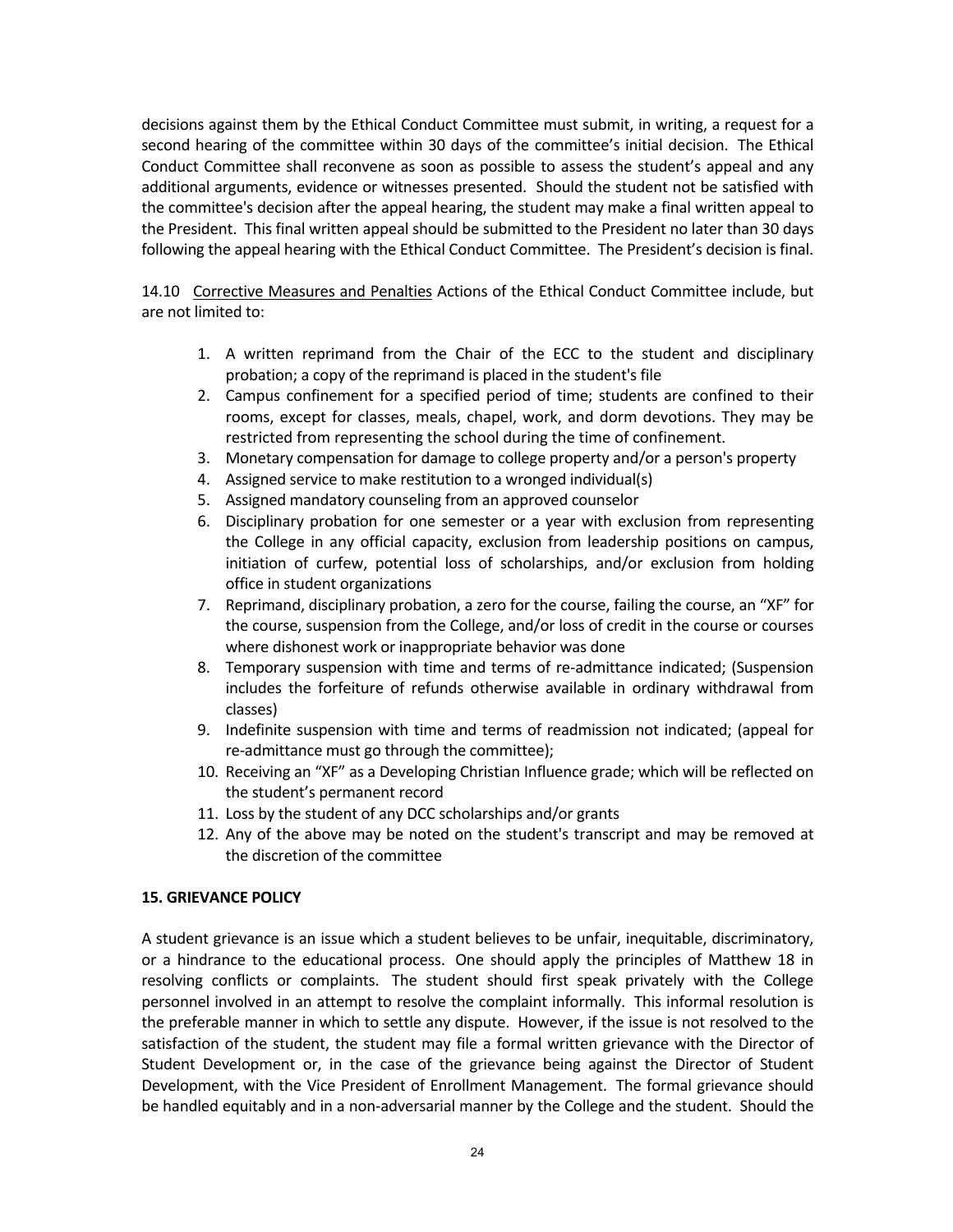student not find satisfaction in the determination of the College in response to his/her formal grievance, he/she may submit a written appeal to the President. The decision of the President is final. Formal hearings or appeal to the Board of Trustees shall not be provided.

15.1 Informal Grievance Resolution Students are encouraged to resolve complaints or conflicts informally whenever possible by speaking to the member of faculty, staff or student directly involved in the grievance. Meeting privately enables the individuals to express and resolve the complaint at the lowest level possible. Both parties should strive to resolve the issue objectively and with courtesy and respect for the other party. If the student is not satisfied with the result of his/her initial conversation with the person(s) directly involved in the grievance, that student may continue to attempt to resolve the matter informally by appealing to the next level of authority. The student may then seek audience with the appropriate Vice President. The student may inquire to the Director of Student Development about the proper channels of authority.

15.2 Formal Grievance Resolution If the informal grievance resolution procedures described prove inadequate, the student may submit a formal grievance in writing using in the following manner:

- 1. When to File Grievance The written complaint should be filed within 10 business days following the attempted informal resolution described above.
- 2. What to File A formal grievance must be in writing and should include the Student Grievance or Appeal Form. This form is available from the Director of Student Development. The statement must be concise and complete and should include named individuals and dates involved. The statement should include the steps that the complainant took to resolve this issue informally prior to the formal written grievance, and it should state the complainant's desired resolution.
- 3. Where to File Grievance The written grievance and any supporting documentation should be submitted to the Director of Student Development. If the complaint pertains to the Director of Student Development, the grievance should be submitted to the Vice President of Enrollment Management.
- 4. Evaluation and Investigation The Director of Student Development (or the Vice President of Enrollment Management) will evaluate the grievance to determine the proper course of action. If all informal means of resolution have been exhausted, the Director of Student Development will move the grievance to the investigative stage.

A. Academic Written Grievance Procedure The Director of Student Development will determine whether or not the complaint is of an academic nature. All academic complaints such as grade disputes will be referred to the Registrar. Please see Section 16.7 – Challenges to Student Records for such grievances.

B. Non-Academic Written Grievance Procedure If the Director of Student Development determines that the complaint is of a non-academic nature, he/she or his/her impartial appointee shall conduct an investigation of the complaint. The investigator may interview the complainant. He/she may also interview and/or require written statements from any or all members of faculty, staff or student relevant to the complaint.

The Director of Student Development (or his/her designee) will notify the college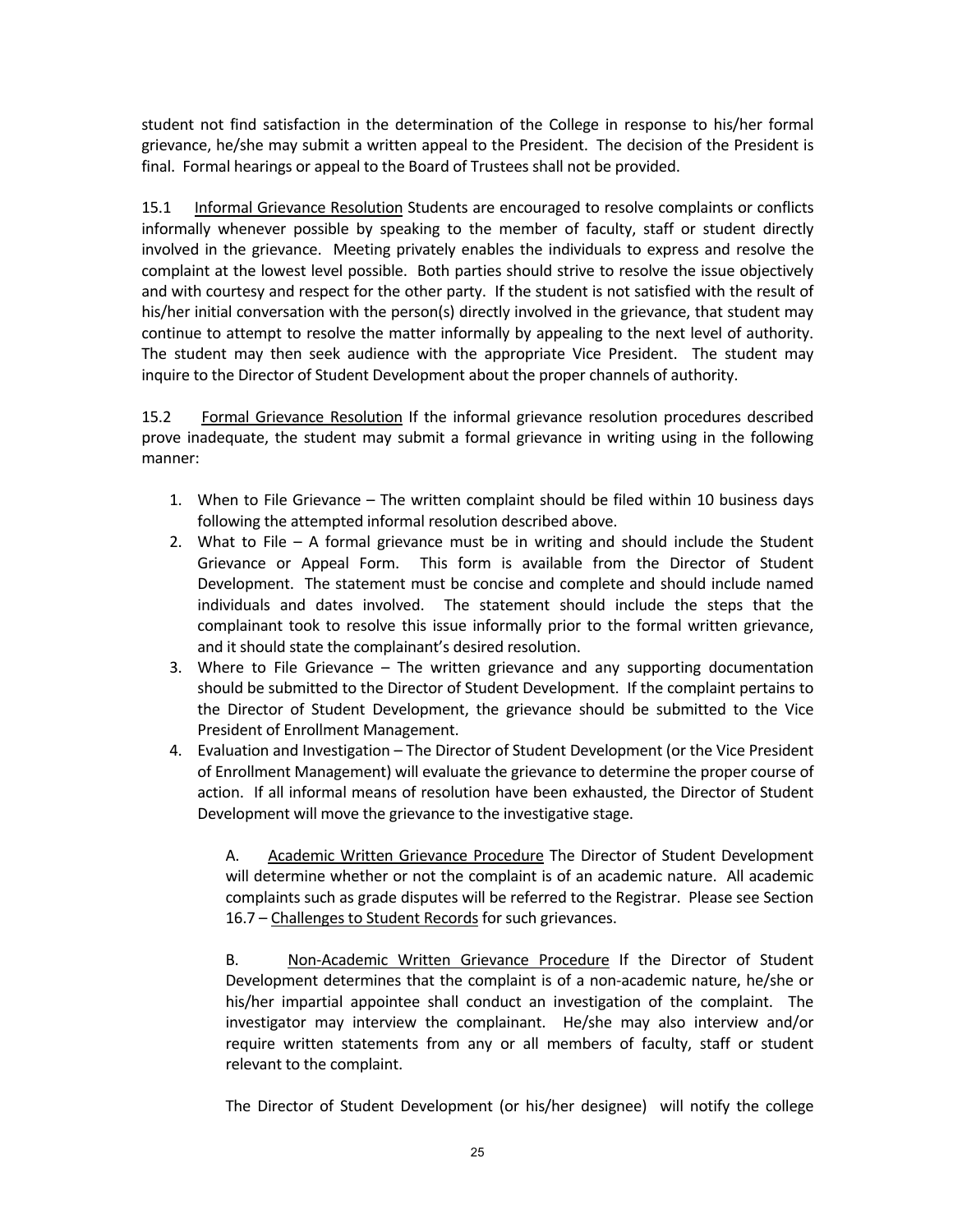employee(s) or student(s) involved with the complaint and request a written response from them within ten (10) business days (or other appropriate timeframe if the institution is on break). The Director of Student Development or his/her designee shall share the nature of that written response with the complainant. If the student is not satisfied with that response, the Director of Student Development may convene a conference between the employee(s) and/or student(s) and the aggrieved within ten (10) business days. This conference is considered a part of the investigative work pertaining to the grievance.

- 5. Determination Once the Director of Student Development or the Vice President for Academic Affairs has concluded his/her investigation, he/she will notify the complainant and the member(s) of faculty, staff or student(s) involved and offer a written summary of the investigation and a disposition. The disposition will also be shared with any college personnel necessary to the implementation of the disposition. The disposition determined by the Director of Student Development or the Vice President for Academic Affairs shall be put into effect immediately regardless of the complainants desire to appeal the disposition. Appeal – If the student is not satisfied with the determination of the Director of Student Development or the Vice President for Academic Affairs, that student may submit a written appeal to the President. The written appeal must be submitted within ten (10) business days of the student's notification of the original disposition described above. The appeal should include any supporting documentation or rationale. The determination of the President is final. No appeal to the Board of Trustees shall be afforded.
- 6. The goal of Dallas Christian College is to resolve complaints quickly and, as much as possible, to the satisfaction of both the college and the complainant. Once the informal procedures listed above are exhausted, the complainant may file a formal grievance as instructed above. If the complainant is still not satisfied after exhausting all of the college's complaint resolution procedures, the student may file a grievance with the Texas Higher Education Coordinating Board (THEBC). Complainants may find forms and a description of the complainant procedure of the THEBC on their Student Complaints page and a state of the state of the state of the state of the state of the state of the state of the state of

http://www.thecb.state.tx.us/index.cfm?objectid=051F93F5-03D4-9CCE-40FA9F46F2CD 3C9D. Find more information regarding rules governing student complaints – Title 19 of the Texas Administrative Code, Sections 1.110-1.120 at:

http://info.sos.state.tx.us/pls/pub/readtac\$ext.ViewTAC?tac\_view=5&ti=19&pt=1&ch= 1&sch=E&rl=Y.

#### **16. LEGAL RIGHTS OF STUDENTS**

16.1 Students' Rights DCC affords students' rights primarily because her students are brothers and sisters in Christ belonging to a community of faith and learning. As members of such a community of faith, students are entitled to fair and equitable treatment. In addition to the institution's concern for truly acting as a Christian body, a body of federal and state law bolsters the rights the student possesses. The sections below outline various basic rights the student has under law. Students who think the College has infringed upon their rights are asked to follow procedures outlined in Section 15 above.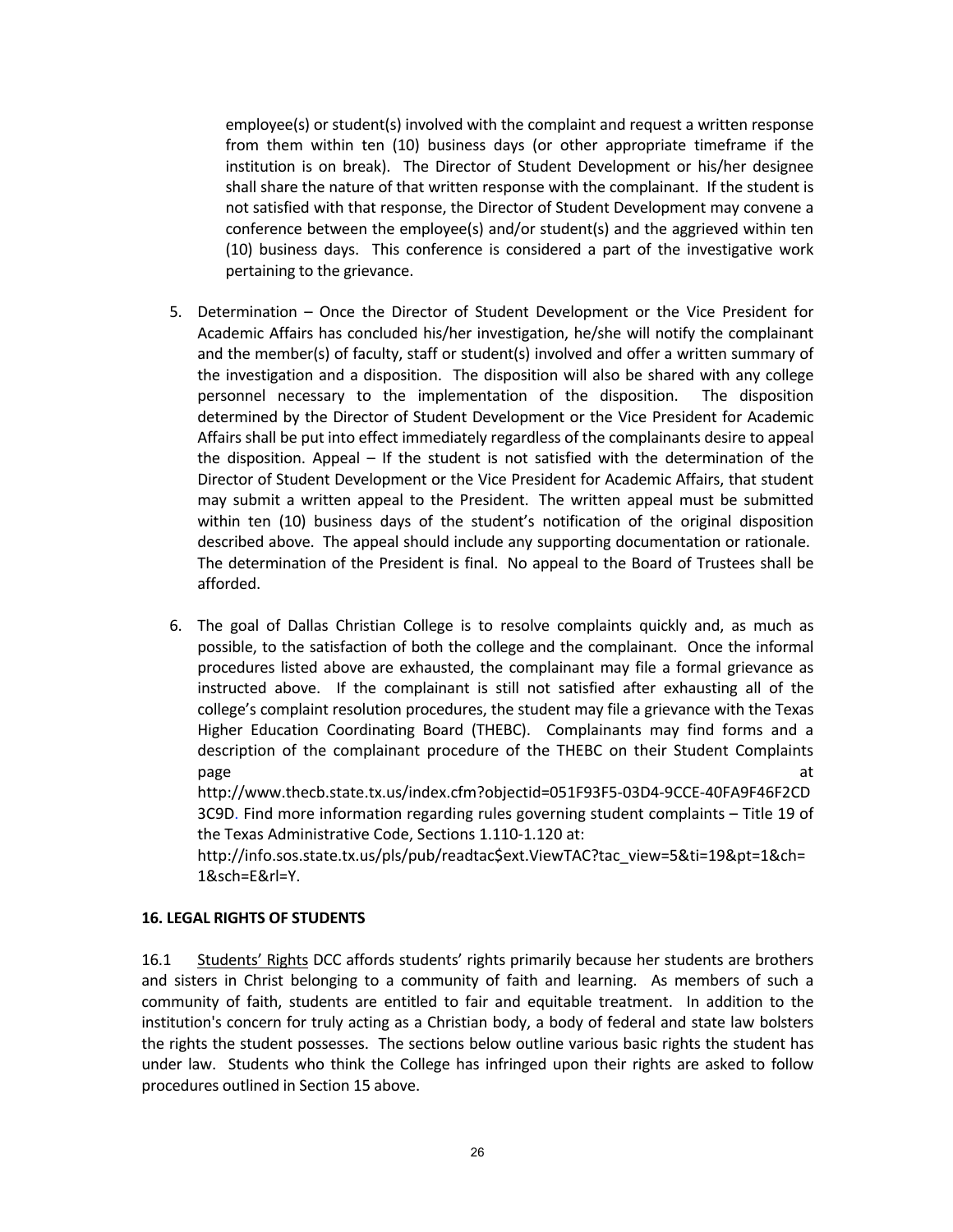16.2 Principle of Equal Opportunity Dallas Christian College offers a distinctly Christian curriculum and environment. DCC does not discriminate on the basis of age, sex, race, color, or national and ethnic origin in educational policies, admission policies, scholarship and loan programs, or in other school-administered programs.

16.3 Principle of Equal Educational Policy In compliance with Title VI and Title IX, complete equality exists in the offering of all benefits to students without regard to sex, race, color, or national origin.

16.4 Student Right-To-Know and Campus Security Act DCC is in compliance with the Student Right-To-Know and Campus Security Act, Public Law 101-542. Any individual desiring campus security information should contact the Director of Student Development.

16.5 Privacy of Information Under the Family Educational Rights and Privacy Act of 1974 (FERPA), directory information may be made public unless the student desires to withhold all or any portion of it. Directory information includes, but is not limited to, student's name, address, telephone listing, date and place of birth, major field of study, dates of attendance, grade level, enrollment status, participation in officially recognized activities and sports, weight and height of members of athletic teams, photograph, degrees, honors and awards received, and the most recent educational agency or institution attended. Those wishing to withhold any or all of this information must sign a waiver available in the registrar's office.

16.6 Student Records DCC is in compliance with the Family Educational Rights and Privacy Act of 1974 (FERPA or "Buckley Amendment"). The Buckley Amendment requires 1. That the College provides students access to their official education records 2. That students be given an opportunity to amend those records they think are inaccurate, misleading, or otherwise inappropriate 3. That written consent of students be obtained before releasing personally identifiable data about students from records to any party other than a specified list of exceptions (as stipulated in the amendment), and 4. That students be notified of these rights and policies.

In compliance with Public Law 93-380, the following information is provided concerning the student records maintained at Dallas Christian College: Academic Records are maintained in the Academic Office. Student Affairs Records are maintained in the Student Development Office. Financial Records are maintained in the Business and Financial Aid Offices.

16.7 Challenges to Student Records Students have the right to challenge their official education records. Challenges to grade assignments must be made within one year of the end of the class in which the grade is being challenged. If any contents are believed to be inaccurate, misleading, or inappropriate, students will be given the opportunity to have the contents in question investigated and, if needed, corrected, deleted or adding to the file the insertion of a student statement. Informal proceedings should be attempted first in settling any disputes. An informal meeting or discussion with the person responsible for entering questionable contents into the record may be all that is necessary to correct the record to everyone's satisfaction. Should informal means not bring resolution, the student should present a written complaint to the Registrar. The Registrar will then schedule a formal hearing involving the student, Vice President for Academic Affairs, Registrar, and college personnel related to the contents in question. The student has the right to be represented at the hearing by an attorney or other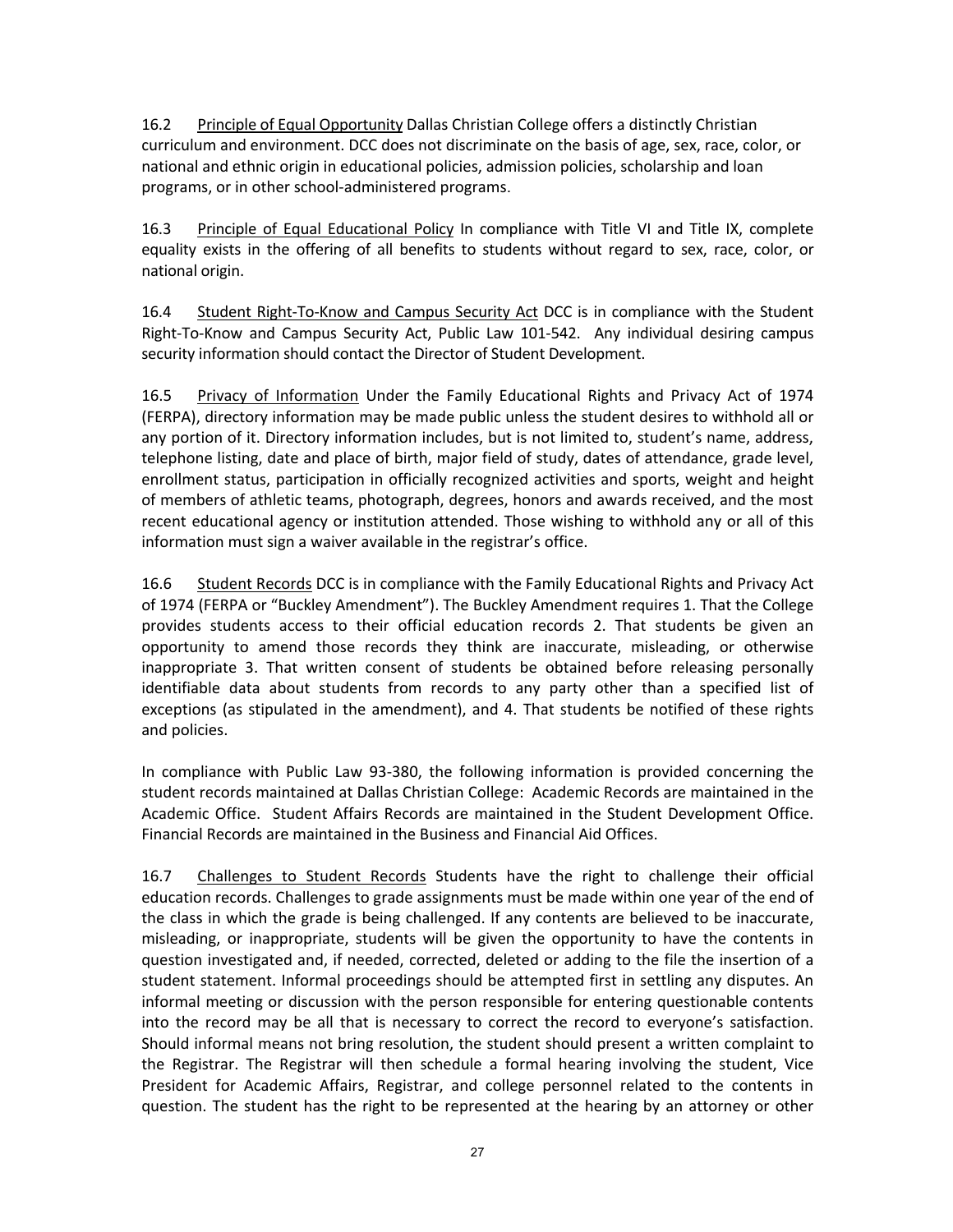representative. However, the student must bear the expense of such representation. If the hearing determines that the student record contains inaccurate or misleading information, the records will be corrected immediately. If it is determined that the record is accurate, the student has the right to insert a student statement with explanatory comments into the record. The student statement must be treated as a permanent part of the record and must be disclosed whenever the related record is communicated or disclosed. Furthermore, under the FERPA law, students have the right to file a complaint with the U.S. Department of Education and/or the College's accreditors.

16.8 Specific Policies Detailed information regarding student record preservation, access, contents, and correction is available in the Registrar's office.

16.9 Sexual Harassment Relationships between men and women at DCC are guided by the principle of respect for each other's body, feelings, rights, and responsibilities. The College has a moral, educational, and legal obligation to provide policies and procedures that protect students and employees from sexual harassment and to establish an environment in which unacceptable behavior will not be tolerated.

16.9.1 Definition of Sexual Harassment Sexual harassment is a form of sex discrimination made illegal in a scholastic setting under Title IX of the Educational Amendments of 1972. Sexual harassment in the classroom may be defined as harassment in which the faculty member covertly or overtly uses the power inherent in the status of a professor to threaten, coerce, or intimidate a student to accept sexual advances or risk reprisal in terms of a grade, a recommendation, or even a job. Sexual harassment in the college workplace would include sexual advances, requests for sexual favors, and other verbal or physical conduct of a sexual nature when 1. Submission to such conduct explicitly or implicitly is made a condition of an individual's employment or advancement, or 2. When such conduct creates an intimidating, hostile, or offensive working environment. Examples include, but are not limited to, unwelcome physical sexual advances, sexually oriented kidding, teasing or joking, graphic commentary about an individual's body, and offensive crude language.

16.9.2 Grievance Procedures Pertaining to Sexual Harassment and Sexual Assault Dallas Christian College employs response procedures designed to offer a discrete and effective reporting system, thorough investigation practices, and comprehensive assistance and guidance services for the victim as well as the accused.

In the event that a student experiences sexual harassment, sexual assault, domestic violence, dating violence or stalking, the victim is advised to report the incident immediately to one of the following persons on campus:

| <b>Name</b>         | <b>Title</b>        | Phone          | Email                   | Location                    |
|---------------------|---------------------|----------------|-------------------------|-----------------------------|
| Challis             | <b>Title</b><br>IX  | 972-453-8105   | ccastleberry@dallas.edu | Title<br>IX Office          |
| Castleberry         | Coordinator         | 214-636-8494   |                         | on 1 <sup>st</sup> floor of |
|                     |                     |                |                         | Admin. Bldg;                |
| <b>Tyese Little</b> | Hall<br>Winslow     | Number         | tlittle@dallas.edu      | Winslow<br>Hall             |
|                     | Residence           | provided<br>to |                         | <b>RD Apartment</b>         |
|                     | Director            | residents      |                         |                             |
| <b>Patrick Neal</b> | <b>Newland Hall</b> | Number         | pneal@dallas.edu        | Hall<br>Newland             |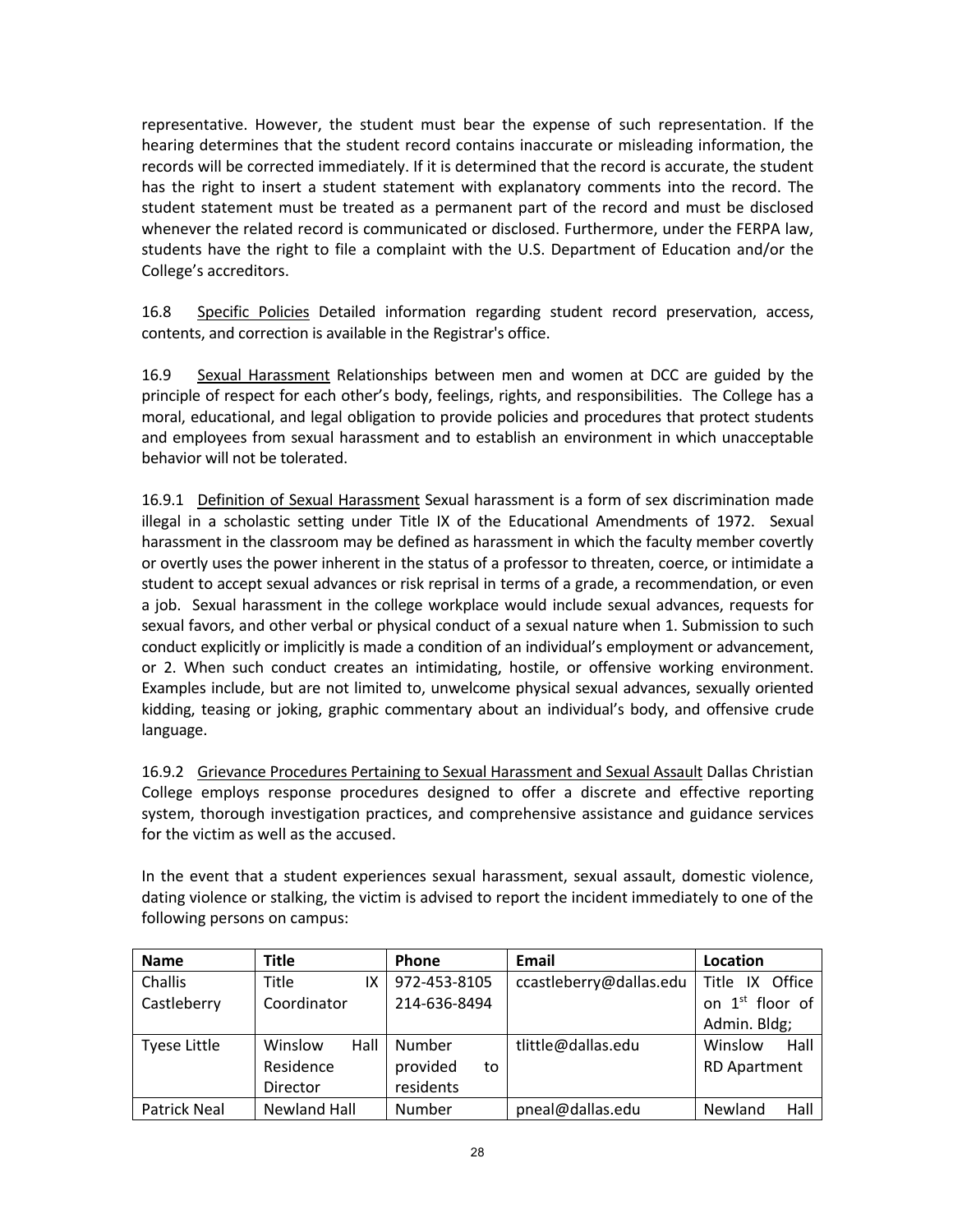|            | Residence                         | provided<br>to |                   | <b>RD Apartment</b>                                                      |
|------------|-----------------------------------|----------------|-------------------|--------------------------------------------------------------------------|
|            | Director                          | residents      |                   |                                                                          |
| John Derry | President<br>Vice<br>of Academics | 214-453-8114   | jderry@dallas.edu | Admissions<br>1 <sup>st</sup><br>Suite<br>on<br>floor of Admin.<br>Bldg. |
| Kala Kuhl  | Student<br>Development            | 214-453-8165   | kkuhl@dallas.edu  | StuDev Area on<br>1 <sup>st</sup><br>floor<br>οf<br>Admin Bldg.          |

A victim of sexual assault is also strongly encouraged to report the assault to the **Farmers Branch Police Department** for criminal investigation at 972-484-3620 or 3723 Valley View Ln., Dallas, TX 75244. The College will provide reasonable assistance to students who request such assistance in filing a report on or off campus. Medical treatment is advised at an area hospital in order to preserve evidence that may be needed in the investigation. The hospital nearest the DCC campus is **Dallas Medical Center** located at 7 Medical Pkwy, Dallas, TX 75234, 972-888- 7000. Services may also be obtained through the **Parkland Rape Crisis Center** at 214-590-0430.

While DCC will strongly encourage and support the victim in reporting sexual crime to the appropriate law enforcement agency, this choice lies solely with the victim.

If the alleged offender is a member of the faculty or staff, the victim should register the complaint with the President, who will investigate the matter. If the complaint is found to have sufficient merit, the President will call a meeting of the Grievance Hearing Committee to hear the charges and render a decision.

16.10 Student Leave of Absence In accordance with the guidelines set forth by the Department of Education relative to Title IV funds, a student attending Dallas Christian College may request a "leave of absence" from classes should an appropriate situation arise.

The request for a leave of absence must be submitted to the Director of Student Development prior to the leave of absence, unless unforeseen circumstances prevent the student from doing so, in which case the request must be submitted as soon as circumstances permit.

Any request must be written, signed and dated by the student. Upon receipt of the request, the Director of Student Development will submit the request along with his or her recommendation to the President's Cabinet for final approval.

#### **17. ALCOHOL AND SUBSTANCE ABUSE**

Dallas Christian College is committed to maintaining an alcohol-free campus. The DCC community cares deeply about the health and safety of our students, and is committed to educating students about the physical and spiritual dangers of alcohol abuse.

Furthermore, DCC realizes the heightened dangers in some social settings off campus and thus discourages students from attending establishments such as dance clubs, bars, and private parties where the principal purpose is known to be the sale and/or consumption of alcoholic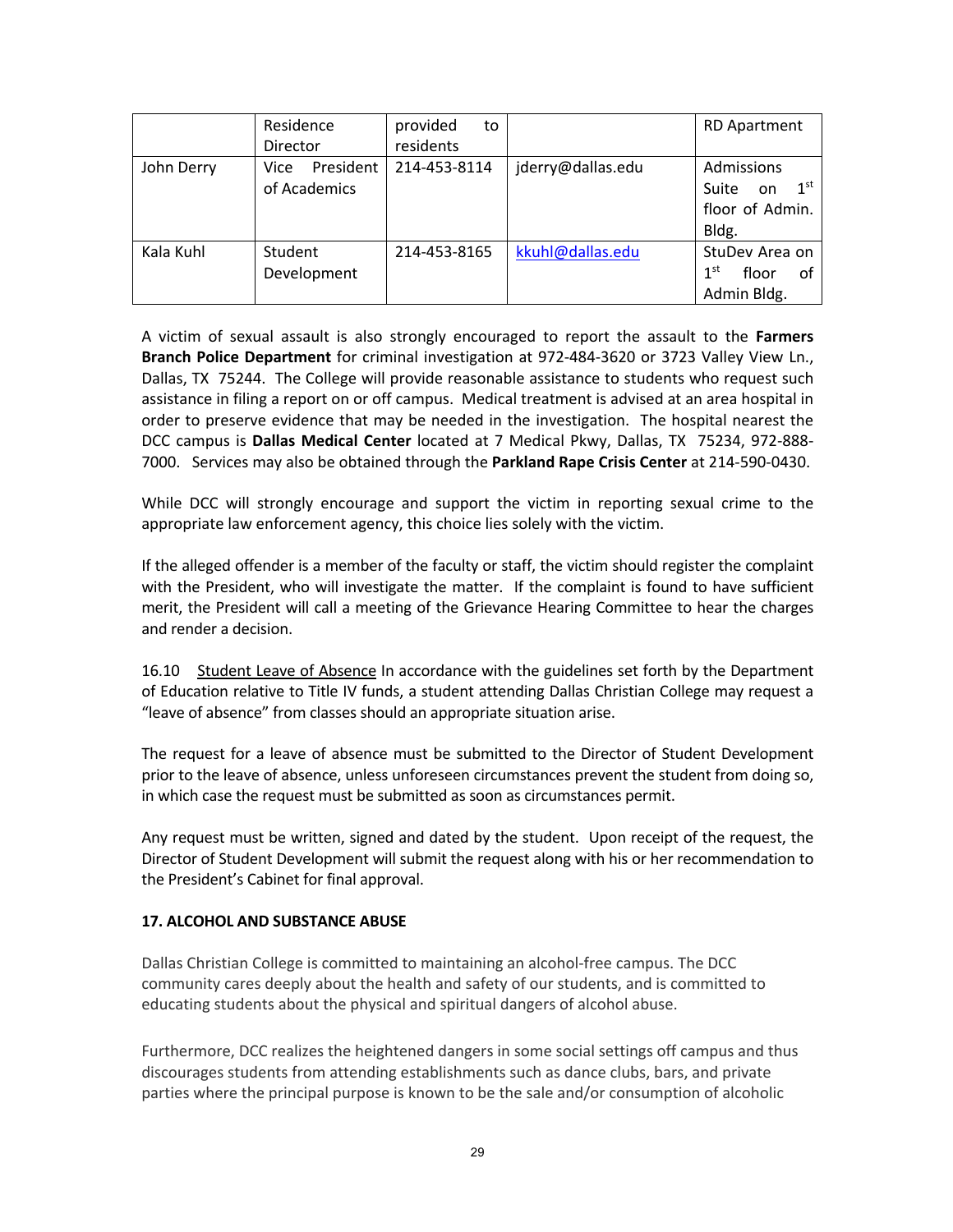beverages. The history of activities associated with these establishments (such as alcohol abuse, underage drinking, and drunkenness) is counter to our Christian values and lifestyle. The life choices and decisions that students make extend far beyond the college experience, and DCC is committed to challenging students to make decisions that ultimately glorify God.

In accordance with our educational mission, and for the well-being of our students and the DCC community, the College has established the following policies related to alcohol:

- 1. The possession, consumption, or distribution of alcoholic beverages on campus (including the residence halls) is strictly prohibited. Moreover, any student present where alcohol is found on campus (including but not limited to residence halls or vehicles, or in personal belongings) will be subject to disciplinary action.
- 2. Alcohol is prohibited at all College-sponsored events (including off-campus events). Any DCC-provided channels of communication may not be used to promote or advertise any event (on or off campus) that involves alcohol.
- 3. Any officially recognized student club or organization (regardless of legal drinking age of its members) is prohibited from hosting or participating in any formal group event (on or off-campus) that involves alcohol. Such groups include, but are not limited to: special interest groups, social clubs, athletic and intramural teams, etc.
- 4. Intoxicated students on campus or at a College-sponsored event will face disciplinary action. For the purposes of DCC's student conduct policy and process, intoxication will be defined as any disruptive, destructive, hazardous, vulgar, or uncontrolled behavior during or following the consumption of alcoholic beverages.
- 5. Alcohol paraphernalia (such as glassware commonly used to serve alcoholic beverages; empty beer bottles or cans; posters, clothing, or signs promoting alcohol, etc.) is not permitted on campus.
- 6. Local neighborhood disturbances of the peace caused by DCC students will result in disciplinary action. Where alcohol is involved, additional or further sanctions may apply. For the purposes of DCC's student conduct policy and process, a disturbance involving alcohol will be defined as an event in which alcohol is present and one or more of the following occur: the student(s) fail(s) to maintain control of the event, complaints are reported, and/or police respond to the scene.
- 7. All students must abide by Texas law related to the possession, consumption, and distribution of alcohol. Specifically, Texas law prohibits:

a. The purchase, possession, or consumption of alcoholic beverages by a person under 21 years of age (Texas Alcohol Beverage Code Sec. 106.02, 106.04-106.05, 106.071);

b. Being intoxicated in public to the degree that one poses a danger to him/herself or to others (Texas Penal Code Sec. 49.02);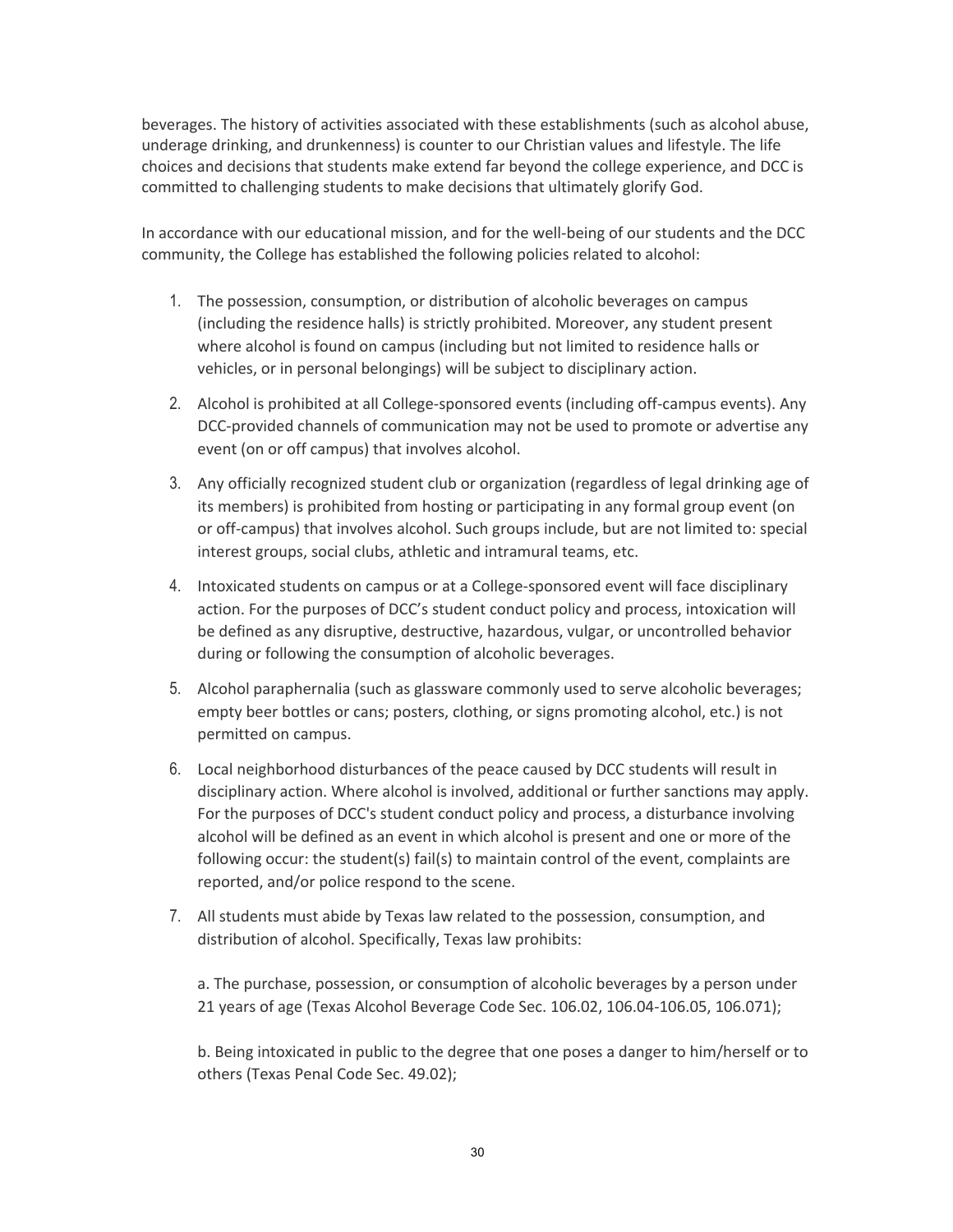c. Furnishing alcohol to a minor (Texas Alcohol Beverage Code Sec. 106.06). For the purposes of this policy, DCC defines furnishing as purchasing for, giving to, or making alcoholic beverages available to a minor. This includes, but is not limited to, creating a situation where there is a risk a minor may be provided with or obtain alcohol.

d. Driving while intoxicated (Texas Penal Code Sec. 49.04).

e. Driving under the influence of alcohol by a minor (TABC Code 106.041). Per Texas law, any detectable amount of alcohol in the minor's system (such as alcohol emitting from the person's breath) is defined as driving under the influence.

Students who are found guilty of violating the College policy concerning the possession, consumption, or distribution of alcohol or related disturbances will be subject to a range and/or combination of the following sanctions: (1) fines ranging from \$100 to \$250; (2) completion of an alcohol education program, which involves a \$75 fee to students; (3) counseling; (4) disciplinary probation; (5) indefinite suspension; and (6) dismissal from the College. (See Section 14) Violations of under-age drinking, serving, or making alcohol available to those who are under the legal drinking age will result in strict sanctions (up to and including dismissal), and will be turned over to the appropriate legal authorities.

This information is intended to give students a range of expected outcomes or consequences regarding violations of the College's alcohol policy. Depending on the level of severity involved per violation, and at the discretion of the Director of Student Development or his/her designee, sanctions may vary from what is outlined above. Subject to privacy laws, parents or legal guardians may be informed of the violation.

17.1 Standard of Conduct Dallas Christian College prohibits the use or possession of beverage alcohol, illegal drugs, and any form of tobacco (including electronic cigarettes or any other smoking devices) among its students. Please keep DCC an alcohol-free, tobacco-free, and controlled-substance-free campus. NOTE: if a beverage contains more than zero percent alcohol, it is considered to be an alcoholic beverage.

17.2 Sanctions for Violation of the Standard Violation of this policy will lead to disciplinary action up to and including suspension from the College. The student may be referred for prosecution when local, state, or federal codes have been broken.

17.3 Available Help DCC recognizes the college community is not immune to the societal problem of substance abuse. Confidential referrals for counseling, treatment, or rehabilitation are available from the Student Development Office for students and employees who voluntarily seek such assistance.

17.4 Drug-Prevention Program *Public Law 101-226* requires institutions of higher education receiving funds or any other form of federal financial assistance under any federal program (including participation in any federally funded or guaranteed-student-loan program) to certify a drug-prevention program for students and employees of the institution. In response, DCC has: 1. Established the policies found in 17.1-3 2. Established a substance-abuse policy for college employees 3. Incorporated a substance-abuse unit in the Physical Education course required for all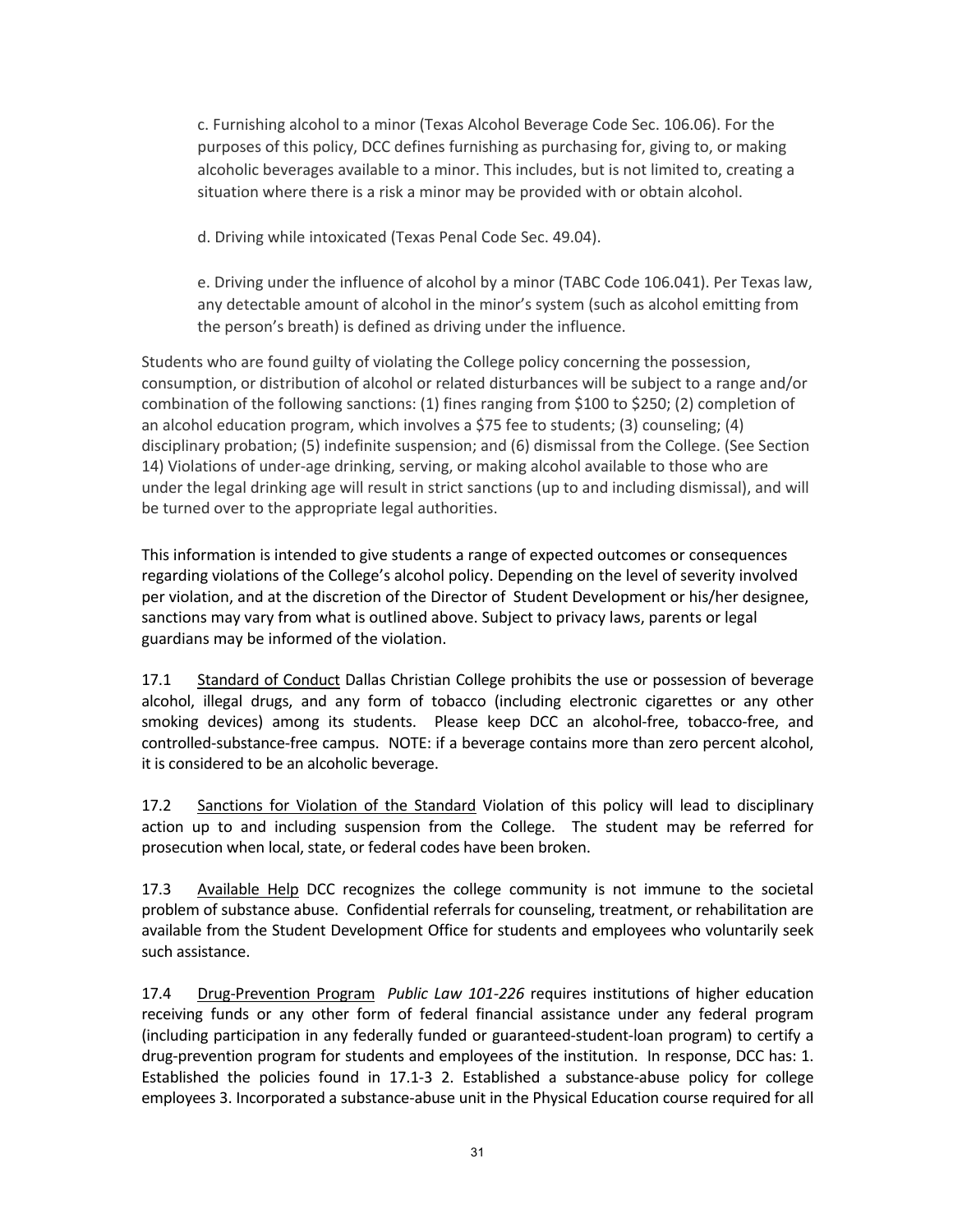traditional B.A. and B.S. programs and in the Wellness and Lifestyle courses.

# **18. AIDS/HIV POLICY**

18.1 Definitions and Background Information AIDS is the acronym for Acquired Immune Deficiency Syndrome. HIV is the abbreviation for Human Immunodeficiency Virus. Infection with HIV is silent and produces no symptoms. Individuals infected with HIV are capable of transmitting the infection. HIV infection is life-long. The latent period between initial HIV infection and the development of full-blown AIDS averages from five to ten years. HIV infection is transmitted by contact of infected blood or body fluids from an infected individual to an uninfected person. The main routes of HIV infection are sexual intercourse (anal, oral, or vaginal), drug abuse (shared needles), and transfusion of infected blood products. The risk of acquiring HIV infection by activities other than those mentioned above is remote, but not non-existent. Risk is related to personal habits and behavior. Casual contact is not a risk in the transmission of infection.

Studies indicate HIV is a fragile virus, incapable of prolonged exposure to environments outside the host cell. It is rapidly deactivated by 1. drying, 2. heat sterilization, and 3. a diluted solution (1:10) of household bleach.

18.2 The College and HIV Infected Students There are conflicting demands being placed upon educational institutions. On the one hand, it is illegal to inquire about HIV infection on admissions and employment applications. On the other hand, the uninfected population has a legitimate right to know about the presence of HIV infection. Again, on the one hand, the Center for Disease Control requires that cases of full-blown AIDS be reported. And again, on the other hand, disclosure will subject the school and its officials to civil liability for breach of confidentiality and invasion of privacy based on provisions of the Buckley Amendment. The weight of legal opinion and the thrust of recent public health statutes favor personal privacy over public safety concerns. Schools cannot exclude HIV-infected students nor can they notify the school community of an HIVinfected student's presence without that student's consent.

18.3 Personal Responsibilities In light of the legal constraints placed upon the school, students and employees are advised to recognize the possibility that HIV-infected students may be attending school.

- 1. Avoid blood and body fluids. Current AMA recommendations require that all blood and body fluids be treated as potentially infectious. Custodial staff should do the cleaning of potentially infectious material.
- 2. Disinfect wounds. The school requires that open sores of all kinds be adequately covered.
- 3. Practice sexual abstinence until marriage. Remain monogamous within marriage.
- 4. Avoid drug abuse and shared needles.
- 5. Students and employees who use syringes for medications such as insulin must dispose of needles and lancets in a Sharps container designed for medical waste disposal. These are available in area drug stores. For other options of disposal, contact the Director of Student Development.

18.4 Institutional Responsibilities DCC will work within the law to act responsibly to minimize risk to students and employees.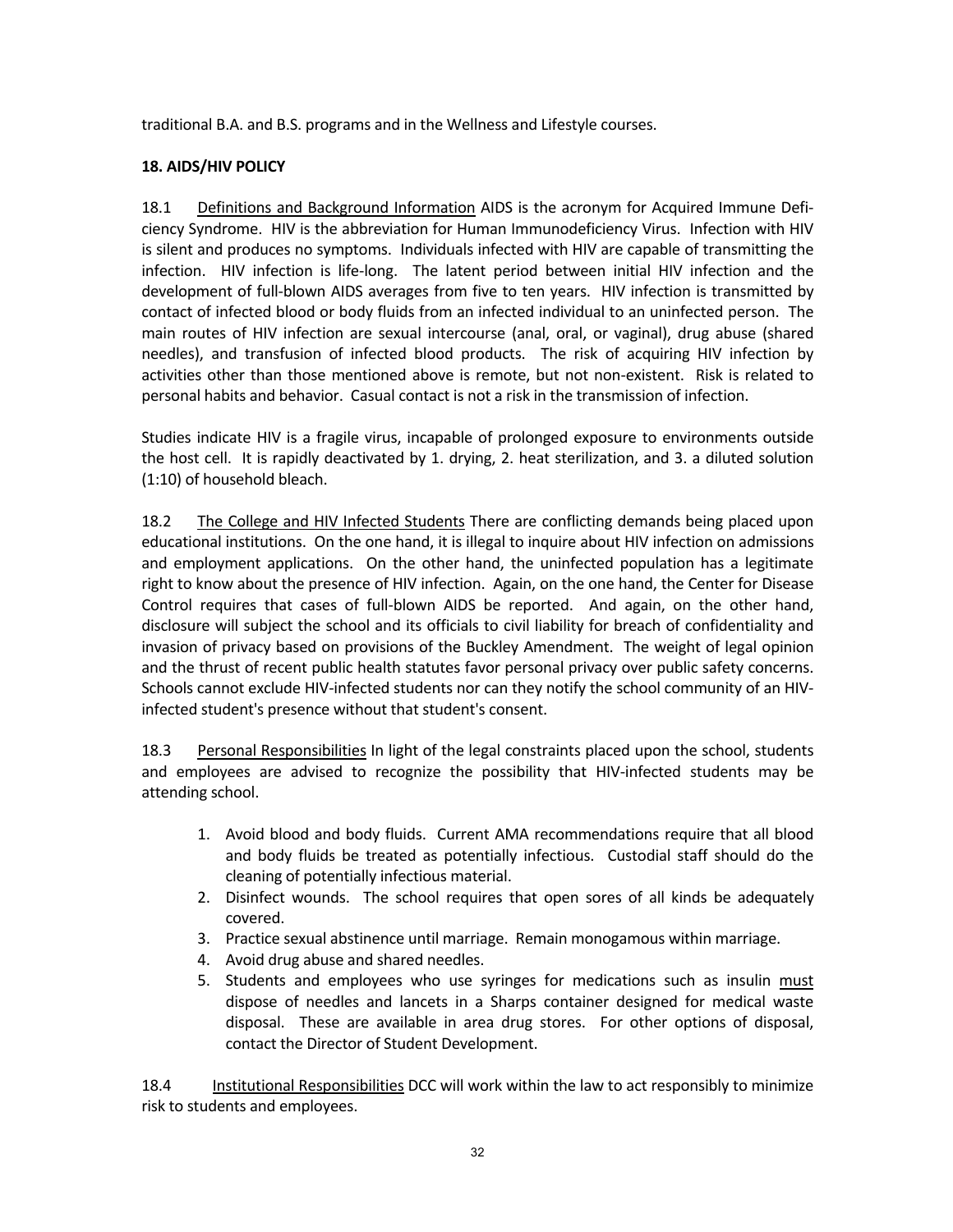- 1. The school is obligated to educate students and employees on how to protect themselves against the risks of HIV infection.
- 2. The school will provide proper equipment and supplies for disinfecting spills in classrooms, dorms, the gym, and the cafeteria.
- 3. The school will provide custodial employees with adequate supplies of disposable gloves and disinfectants.
- 4. To comply with federal statutes, the school will neither ask for, disclose to third parties, nor keep records of, the results of HIV tests.

#### **19. STUDENT GOVERNMENT**

19.1 Purpose Students sponsor many activities and projects during the school year. Socials, intramural competitions, assemblies, and other events are planned and carried out by the student body under the leadership of the Student Government. The Student Government provides valuable help in the operation of campus-hosted social and ministry events. The Student Government also serves as a sounding board and advisory panel for the College. Individual students or student groups with concerns, complaints, grievances, or suggestions regarding college policies or personnel are encouraged to voice their views through the Student Government, should informal means fail to bring resolution.

19.2 Composition the Student Government, in concert with its administration or faculty advisor, will determine policies and procedures for nomination and election of members for the following school year. The Government will consist of a President, Vice President, Secretary-Treasurer, and Class Representatives from each class. Freshman class representatives will be selected in the fall semester. Sophomore-, junior-, and senior-class representatives as well as the President, Vice President, and Secretary-Treasurer will be selected for the next school year in the spring semester. The administration or faculty advisor will be selected by the Vice President for Academic Affairs and Director of Student Development with input from the Student Government President.

19.3 Role in College Government The Student Government provides an official forum for students to voice concerns and ideas to policy makers. All such petitions should be submitted through the Director of Student Development who will forward it to the President's Cabinet. The initial petition may be oral or written, but the VP of Student Development may request that the Student Government submit a formal request, complaint, or suggestion in writing.

#### **20. EMERGENCY PROCEDURES**

Emergency situations are rare. However, knowing what to do in a potentially dangerous situation can mean the difference between a relatively minor outcome and disaster. These emergency procedures cannot possibly anticipate every occurrence, but should be used as general guidelines in reacting to potentially dangerous or harmful situations. Classes during evening hours or on Saturdays presents some unique problems.

20.1 Emergency Notifications DCC will notify students of emergency conditions as appropriate via the college website (www.dallas.edu) and through a text messaging system. All students, facutly, and staff cell phone numbers will automatically be uploaded into the database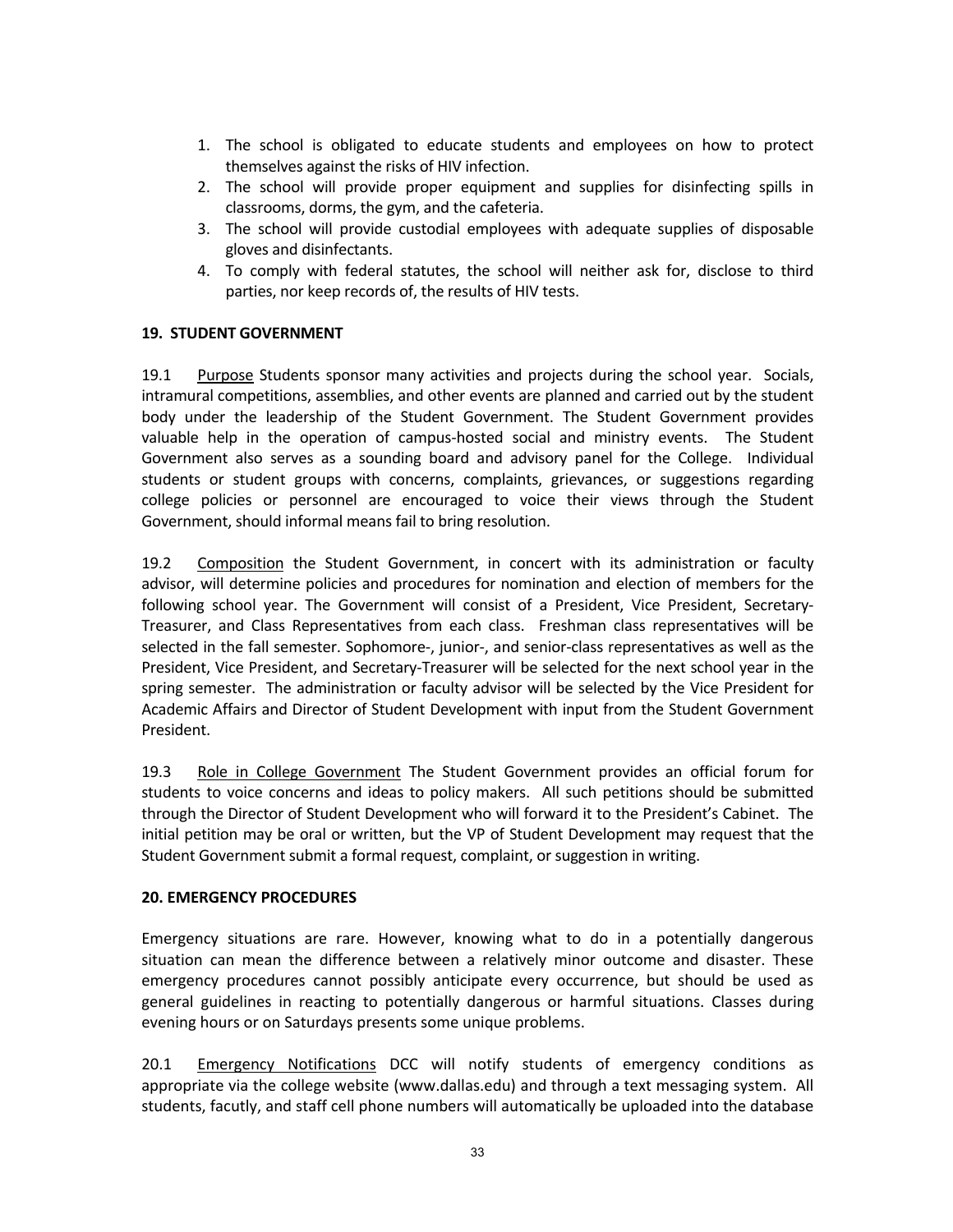for emergency notifiction purposes. Individuals may opt out of this service if desired. However, DCC strongly encourages every affiliate to remain in the notification system as long as they are students or employees. Only important notifications will be sent to the emergency group.

Students, faculty and staff will be notified at the beginning of each semester when a test message is sent. If one does not receive the message, it is that individuals responsibilty to either notify the Student Development Office or simply opt into the group as described in campus notifications and announcements.

20.2 Weather conditions Potentially dangerous weather situations include freezing precipitation and resulting dangerous road conditions, high winds, hail, imminent flooding, or tornado warnings. DCC administrators will make every effort to anticipate such developments and cancel classes when it is considered prudent. These cancellations are posted on channels 5- KXAS and 8-WFAA TV, KLTY--94.9 FM, and are sent directly to students via DCC CrusaderMail. However, such occurrences cannot always be predicted accurately. Weather conditions can and often do deteriorate quickly to present danger to faculty and students.

20.3 Severe Weather Procedures The City of Dallas, Farmers Branch, and surrounding areas are often affected by severe weather systems that can, and do, result in high wind and even tornadoes. The College strongly recommends that students, faculty and staff stay informed about weather conditions through radio, TV, or cell phones and always take cover when storms are severe. If there is a tornado warning in the area, or if sirens warning of tornado activity are heard, students should immediately take cover in the following designated spaces: If in the residence halls, go to the ground floor immediately. Yell out to other residents as you go. Take cover under stairwells and along inside walls, away from windows and exterior doors. Lie down if you can and cover up with mattresses, pillows, blankets, etc. If you are in the Administration Building, go to the ground floor immediately. Yell out to others as you go. Take cover in the men's and women's bathrooms; the President's Conference Room; or the Academic Office, away from windows and exterior doors. If you are in the Gymnasium, Dining Hall, or Banquet Hall, go the first floor of the Dormitories or the Administration Building and take cover as noted above, away from windows and exterior doors. DO NOT STAY IN THE GYM OR THE DINING HALL. If you have questions about proper Severe Weather Procedures, please contact your Resident Director or the Student Development Office.

20.4 Fire, bomb threats, or potentially life-threatening situations Sound the fire alarm if fire or smoke is detected, evacuate the building immediately through the nearest exits. From a place of safety (men's or women's residence halls, for example), call 911 to report the situation to appropriate authorities.

In the event of a bomb threat, evacuate the building through the nearest exits immediately. From a place of safety (men's or women's residence halls, for example), call 911 to report the situation to appropriate authorities.

20.5 Criminal or potentially criminal activities This includes but is not limited to any form of physical assault, overtly threatening behavior (including stalking or harassment), theft, vandalism, unauthorized persons on premises, or similar occurrences).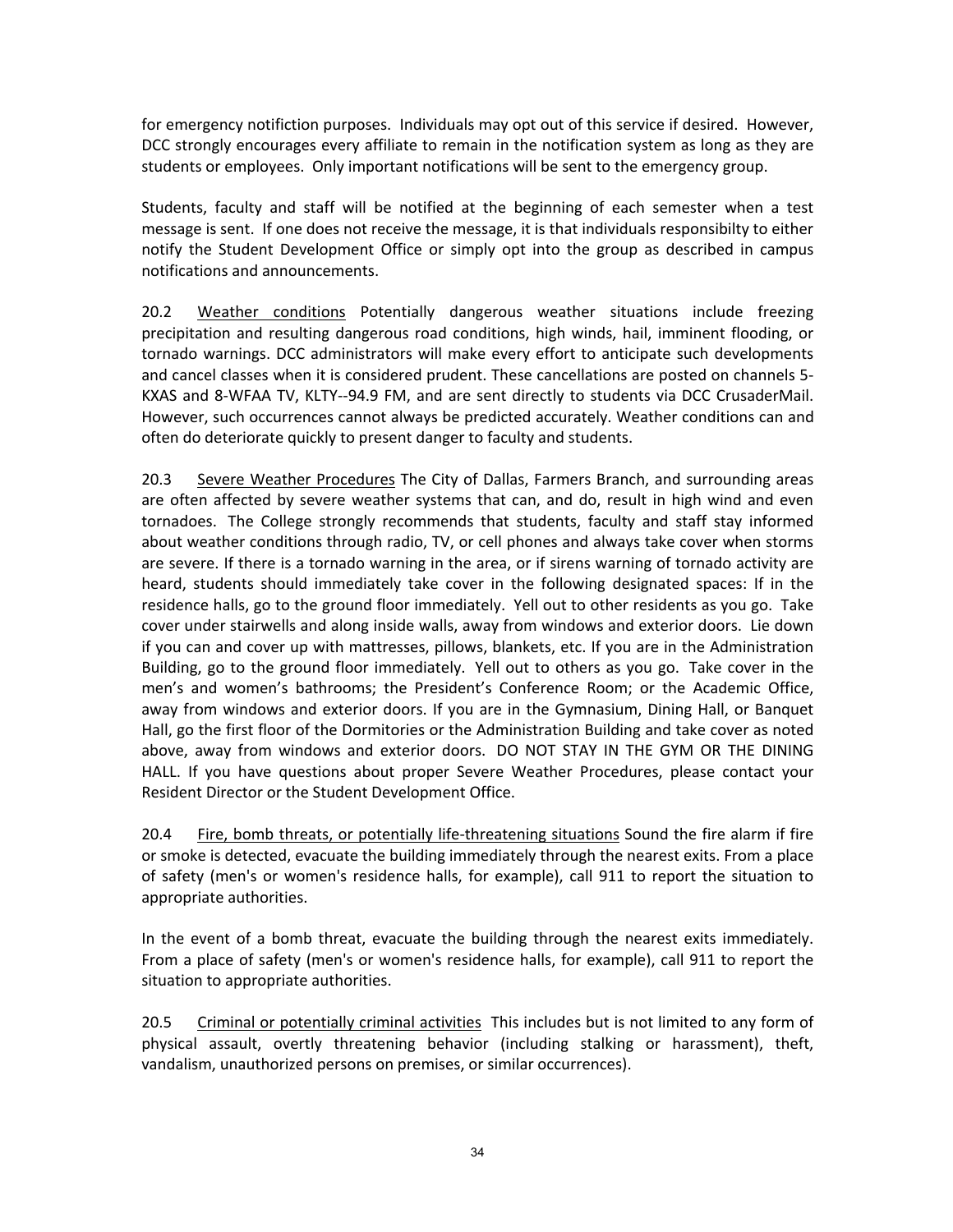In the event of an aggressor attacking individuals on campus, particularly if a firearm is invovled, remember the following three principles listed in order as your preferred response:

- 1. AVOID
- 2. DENY
- 3. DEFEND

AVOID- If you are able to safely avoid the attack, do so. Move quickly away from danger. Evacuate to a safe distance from campus, and contact 911.

DENY – If you deem it unsafe to move to an exit and away from harm, your next option is to deny an attacker access to you. This measure involves tactics such as:

- Lock and secure the room door
- Barricade yourself in a room
- Avoid line-of-sight from any window or doorway
- Remain low and quiet
- Contact help by calling 911

DEFEND – If contact with the assailant is eminent, you may have no choice but to fight. Use whatever resource are at your disposal to defend yourself and those around you. Anything you can lift and throw is a viable projectile – books, bags, chairs, laptops, desks, etc. The intent of this last option is to incapacitate the assailant by whatever menas possible.

If you feel physically threatened by another person or persons on campus, report this to your professor or to any other school employee immediately.

Call 911 to report criminal or potentially criminal situations and request immediate assistance.

In the case of a life-threatening situation, i.e. at the sound of gunshots or the appearing of a shooter, immediately find a place of safety where a door can be locked. Stay in the locked area until recognized law enforcement officials or College officials give the "all clear."

20.6 Significant disciplinary problems Each faculty member has the right to expel any disruptive, disorderly student from his or her class. Any person who continues to create problems, and/or refuses to leave will be instructed to leave the classroom and the campus immediately. Failure to leave as directed may result in arrest on criminal trespass charges.

20.7 Other threatening conditions Remember: We have no on-campus security force. Your awareness of and reaction to any dangerous situation is very important.

Good judgment should always prevail. If your common sense tells you that circumstances present danger to yourself or to others, take appropriate measures to remove persons from dangerous proximity or contact appropriate authorities (police, fire department, emergency medical services, etc.) to deal with the situation.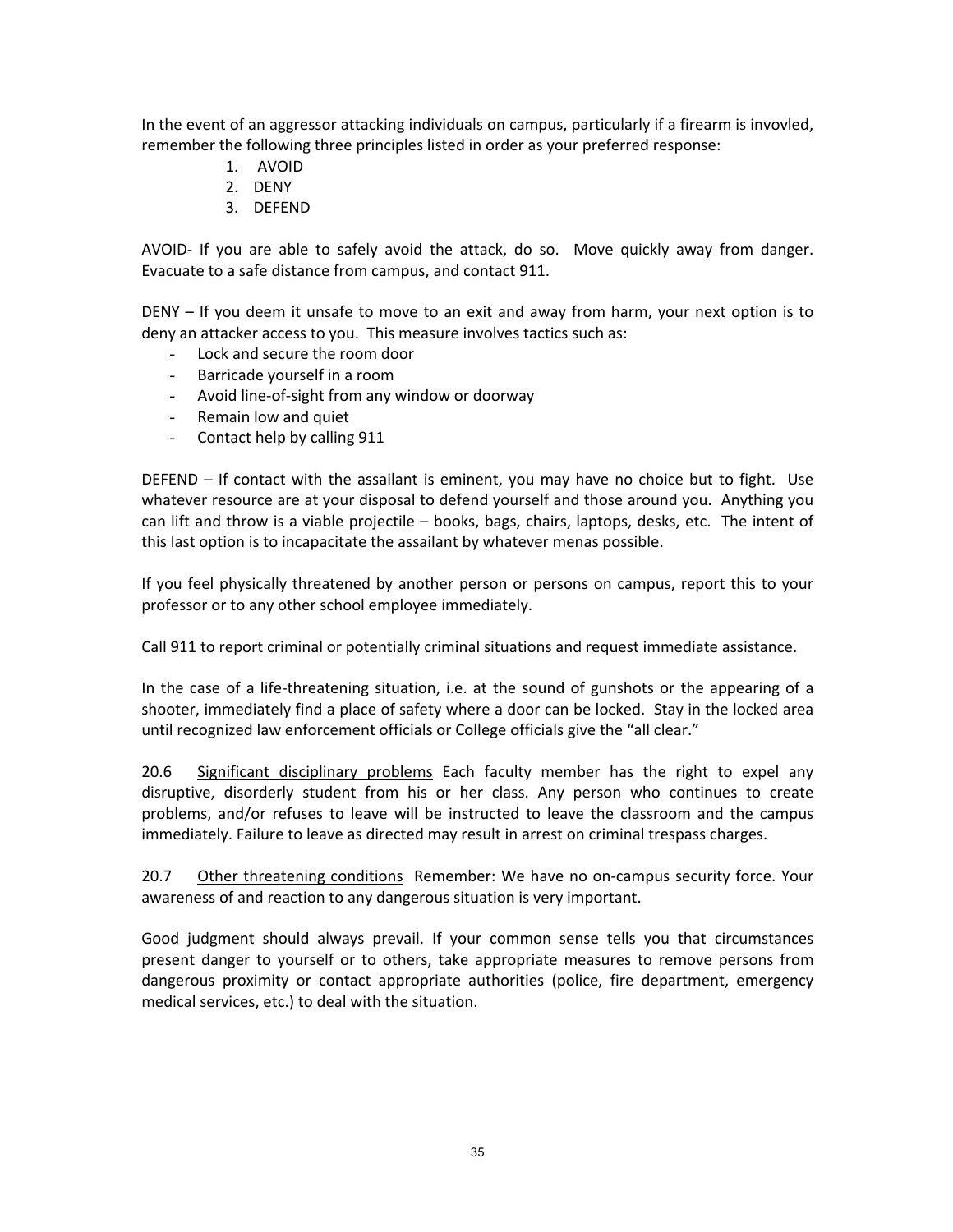# **The Crawford Library and Student Learning Center Dallas Christian College** opac.dallas.edu Updated 7.12.2021

Located on the first floor of the Administration Building, the Crawford Library contains thousands of books and periodicals to enhance to enable you to complete class assignments and research. The Library is equipped with wireless access to the student network. Please ask the Library staff for the password to the student WiFi.

The Student Learning Center (SLC) provides tutoring services to traditional and online students. The Academic Coach will provide editing assistance for papers, conduct study sessions, and help students to organize their academic calendar. Assistance is available for one-on-one and group sessions. The SLC will also proctor tests for professors.

#### **Library and Student Learning Center hours during Fall and Spring semesters**

Hours are posted on the Library door and on the online library catalog at opac.dallas.edu. If the College is officially closed, then the Library is closed. The Library may be open additional hours during midterms and finals as well as the week before each.

#### **Library Services**

The library desk can be reached at 214.453.8109, and Student Learning Center can be reached at 214.453.8119. Library and SLC staff are there to help whenever they are available. There may be times when the Library is open and accessible but there will not be a library worker on duty. For an improved grade in any course, students are encouraged to spend *30 minutes a semester* asking the library and SLC staff how to use the library resources: print and electronic.

See the library staff for the following items:

 To check out a book To learn how to search for journal articles in EBSCO To learn how to access an eBook in EBSCO To borrow a Course Reserve book To locate print books in the Library To get an article through Inter-Library Loan (ILL)

#### **Circulation**

Circulating items may be checked out for 3 weeks. Books may be renewed any number of times. You will receive an overdue notice to your DCC email address at the end of 3 weeks. You are expected to respond to the email to ask for renewal or to indicate when you will return the book. Books available for checkout are the books in the General stacks at the back of the Library. Any book labeled as Reference is not to leave the Library. Failure to comply with this basic courtesy to your fellow students will result in loss of privileges.

If an item is lost or damaged after it is checked out to you, you will be required to pay full cost for repair or replacement. If the book is later found, then you will receive a refund.

To ensure that you are credited for returning checked out books, please hand books you are returning to whoever is at the Circulation Desk. If you place the books on a cart or a table, the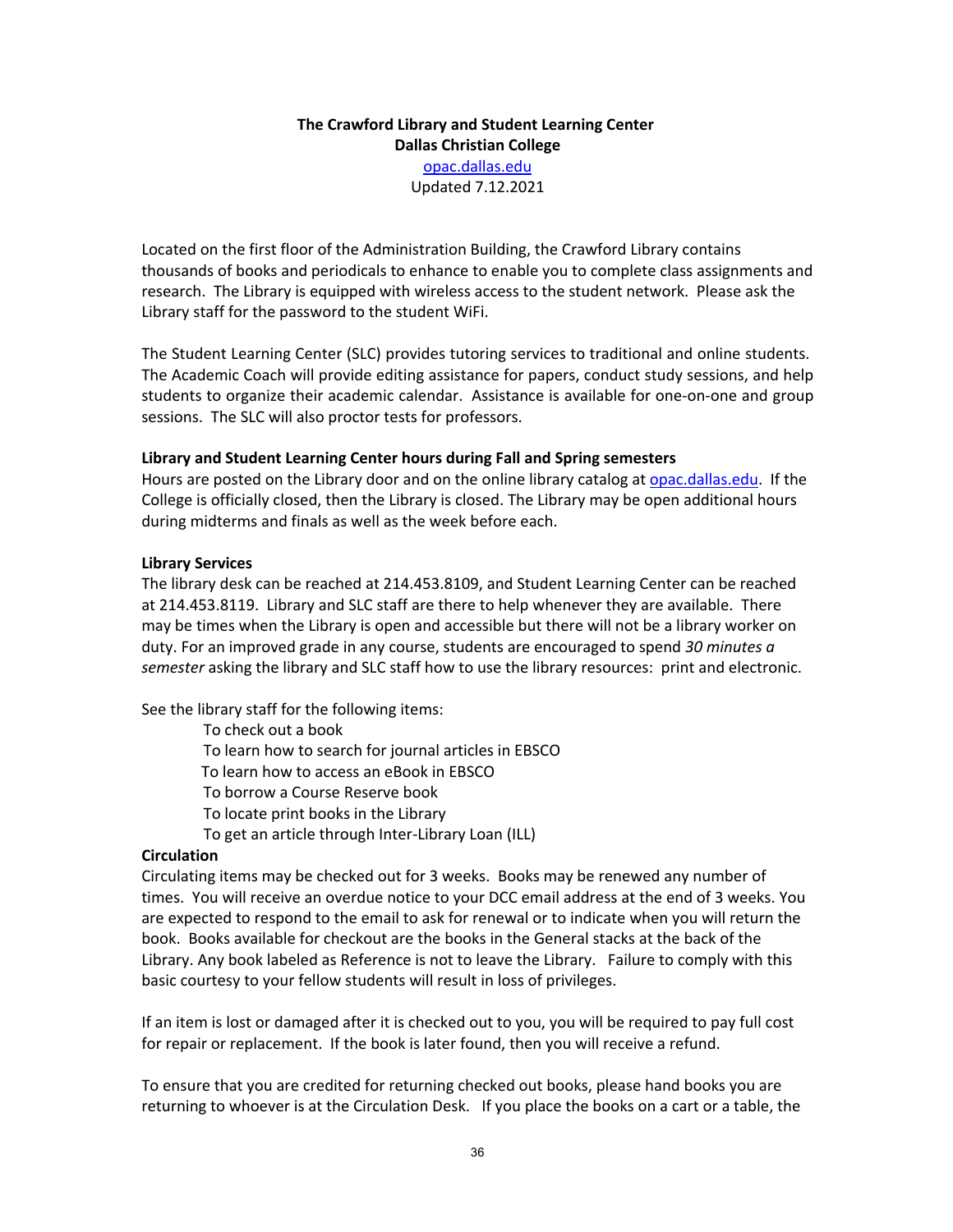books are very likely to be re-shelved without being checked in.

### **Course Reserves**

Books listed by a professor as **required textbooks are considered a Course Reserve which are located in the Service Center or the Academic Coach's office. These books may be used only in the Library.** The book is to be returned to the Library staff within 2 hours. Books listed by a professor on the syllabus as a **recommended textbook** may or may not be in the Library. Ask if the book is available.

To check out a Course Reserve book:

- To save you time, have your syllabus with the exact title of the book.
- · Identify yourself to the Library staff.
- · They will sign the book out to you.
- · If there are special restrictions, you will be told.
- · Please return the book within 2 hours.

#### **Periodicals**

Magazines, journals, and newspapers are to be used in the Library unless you make arrangements with the library staff. Most journals are located in storage on the third floor; all efforts will be made to pull the journal within an hour of the request.

Thousands of electronic journal articles can be accessed from EBSCO, Credo Reference and other databases the Library provides. Please ask the library staff to show you how to use these resources.

#### **Older Books (pre-1942)**

To make space for new materials, many of the books older than 1942 were relocated to our oncampus storage room. If you find a book in the Catalog that is marked as being in Storage, please ask for it to be retrieved.

#### **Online Catalog and Collection**

Access the Online Library catalog from your Moodle class site in the "Research Links." The catalog can also be accessed directly at opac.dallas.edu. All books are given call numbers. When you are looking for a book, please write down the **entire call number and any icon.** This will save you time. The icon tells you if the book is in a special collection. The library staff is happy to help if you need assistance with finding materials.

The Library has several sections of books with different icons:

- · Reference
- · General stacks
- · C.S. Lewis all books by him, about him, and other Inklings
- · Bonhoeffer articles
- · Children's books
- · Christian fiction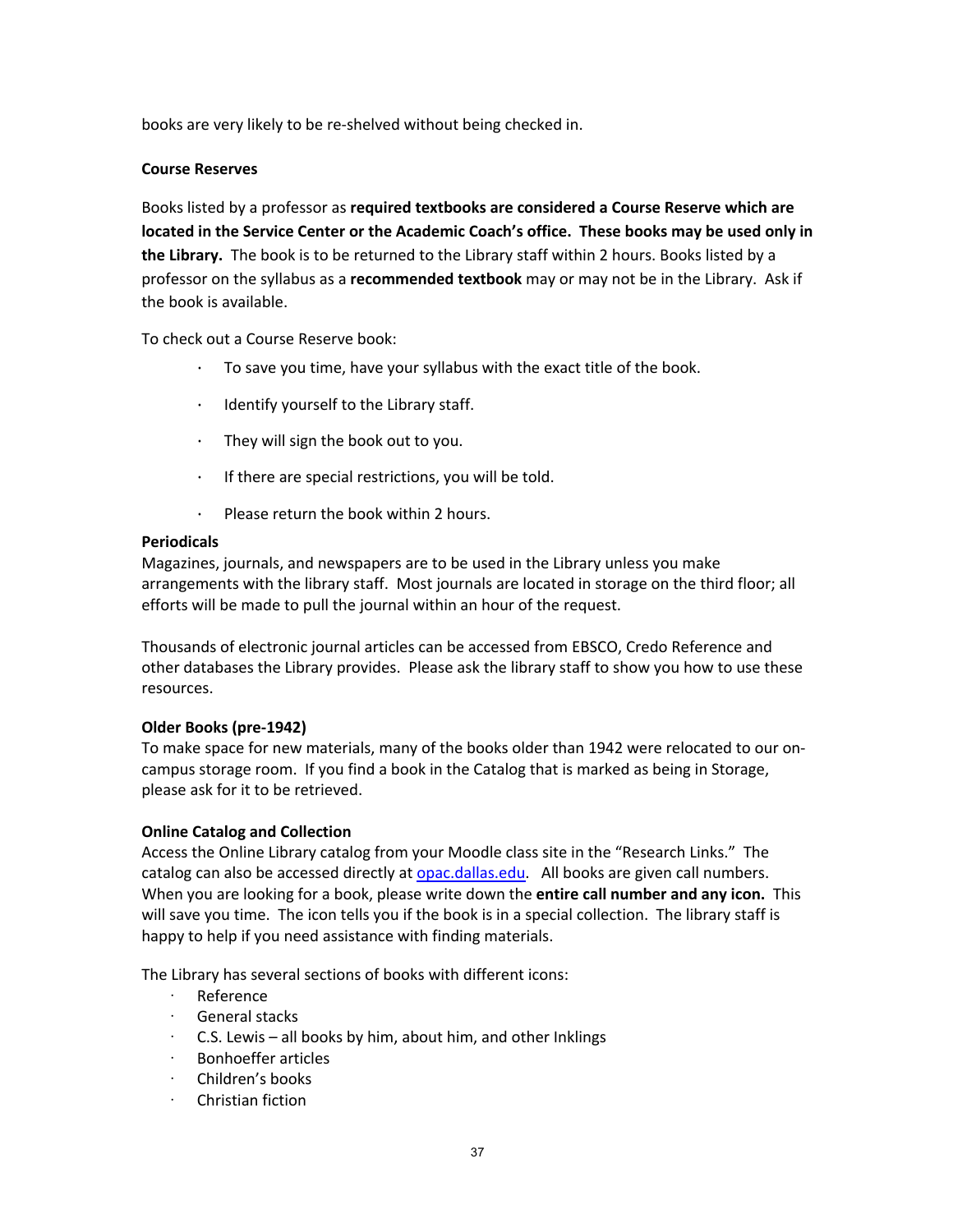#### **Research**

To access electronic research, please log into your Moodle class and use the "Research Link" to access digital materials. Access to EBSCO databases makes journal articles available to students and faculty. EBSCO Books, Credo Reference, CCEL, and Project Gutenberg are collections of digital books available by logging into your Moodle account as well.

Most of these digital resources require students to be logged into Moodle to be authenticated for access. For the best search results, search each database separately.

#### **Library computers**

The Crawford Library provides computers to assist in academic research and access to the Internet. You will log in with your own ID and password. There is no longer a Student ID with which to log in. **Documents saved to the library computers are a violation of ethical conduct and are subject to being deleted without notice.** Please save your documents to your Google Drive, Microsoft OneDrive or other cloud storage space you can access. Do not use flash drives.

See *Information Technology Policies* in this handbook for additional guidelines on technology use on campus.

#### **Student WiFi**

You are welcome to bring in your own laptop. Ask the library worker for the password to the student WiFi.

#### **Interlibrary Loan Service**

The Crawford Library offers interlibrary loan service (ILL) for all students and faculty. If DCC does not own an item that is needed for research, the Library can order the material from another Library. The Library will only order items that are free of charge, unless you indicate you are willing to pay for the transaction. You will be notified of any financial cost **before** the item is ordered. You must bring a printout of the complete citation to the Librarian or email the Librarian the complete citation. This is easy to do from EBSCO. **Requested material is usually received within two weeks**. It is the student's responsibility to provide sufficient time to acquire the materials before a deadline. Please note: the library will not process requests for book reviews, nor will the Library borrow a print book if we have a digital copy of the book available. (**Note: At the time of this writing there is not a fulltime librarian. Until the library is fully staffed, interlibrary loan services are suspended.)**

#### **Photocopier / Printer**

The library provides a photocopier / printer for the use of all DCC students, faculty and staff. At the present time, photocopies and prints are free. If assistance is needed with the photocopier, please ask the Library staff.

Library computers default to double-sided printing to reduce costs and waste of paper. If you require double-sided printing of your papers, then you will need to change the settings **every time** on the Library computer.

**When you copy from a book, you should copy the title page and the back of the title page; staple this with all the pages.** This will provide you with all the information needed for a proper citation. Save your photocopies, particularly from commentaries; you will likely need them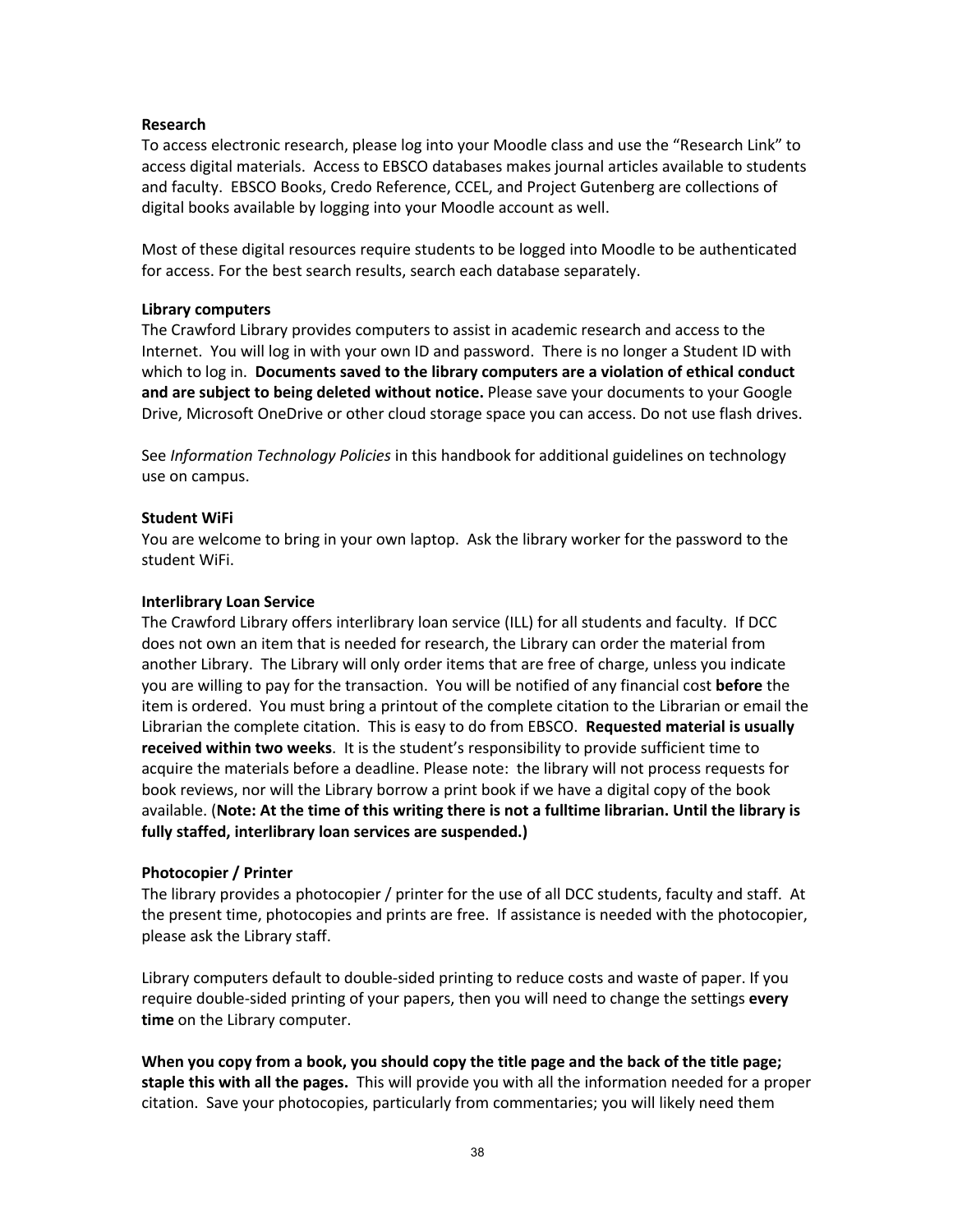again.

#### **Library Atmosphere**

All students are asked to refrain from loud conversations. Cell phones must be set to silent and no cell phone conversations are permitted. If a student does not comply with the requests of the library staff regarding the noise, the student will be asked to leave.

#### **Food and Drink**

Please do not eat in the Library. Drinks in **closed** containers are permitted in the Library.

#### **Children in the Library**

All children under the age of seventeen must be accompanied and supervised by an adult. Children are not allowed to use the computers if a DCC student needs the computer. Ask the library staff to show you where children's books are located. If you do not comply with the Librarian's request to supervise your child, you will be asked to leave.

#### **Handling Materials**

Please handle books and other Library materials with care. When pulling a book from the shelves, move the next book over a little, and then gently remove the item you want. Please do not remove the book by the top or the bottom; use the middle instead. Please do not fold down pages to keep your place but use a bookmark instead. When you are copying materials, do not push the spine flat as this could cause the binding to come loose.

#### **Fire Drills**

When you hear the alarm, please leave your things where they are and walk to the Library exit. The Library staff must clear the library before they can lock the doors and turn off the lights. Proceed outside to the west side of the Administration Building. Everyone will wait until the appropriate person gives permission to re-enter the building.

#### **Chapel Services**

The Library closes for Chapel. Please prepare to leave by 5 minutes to 11 AM. The library will be locked before Chapel and will be opened as soon as Chapel is over.

#### **Re-shelving Library Books**

Please do not re-shelve books. Either place them on a book cart or leave them on a library table.

#### **Copyright Notice Warning Concerning Copyright Restrictions**

The copyright law of the United States (title 17, United States Code) governs the making of photocopies or other reproductions of copyrighted material.

Under certain conditions specified in the law, libraries and archives are authorized to furnish a photocopy or other reproduction. One of these specific conditions is that the photocopy or reproduction is not to be "used for any purpose other than private study, scholarship, or research." If a user makes a request for, or later uses, a photocopy or reproduction for purposes in excess of "fair use," that user may be liable for copyright infringement.

This institution reserves the right to refuse to accept a copying order if, in its judgment, fulfillment of the order would involve violation of copyright law.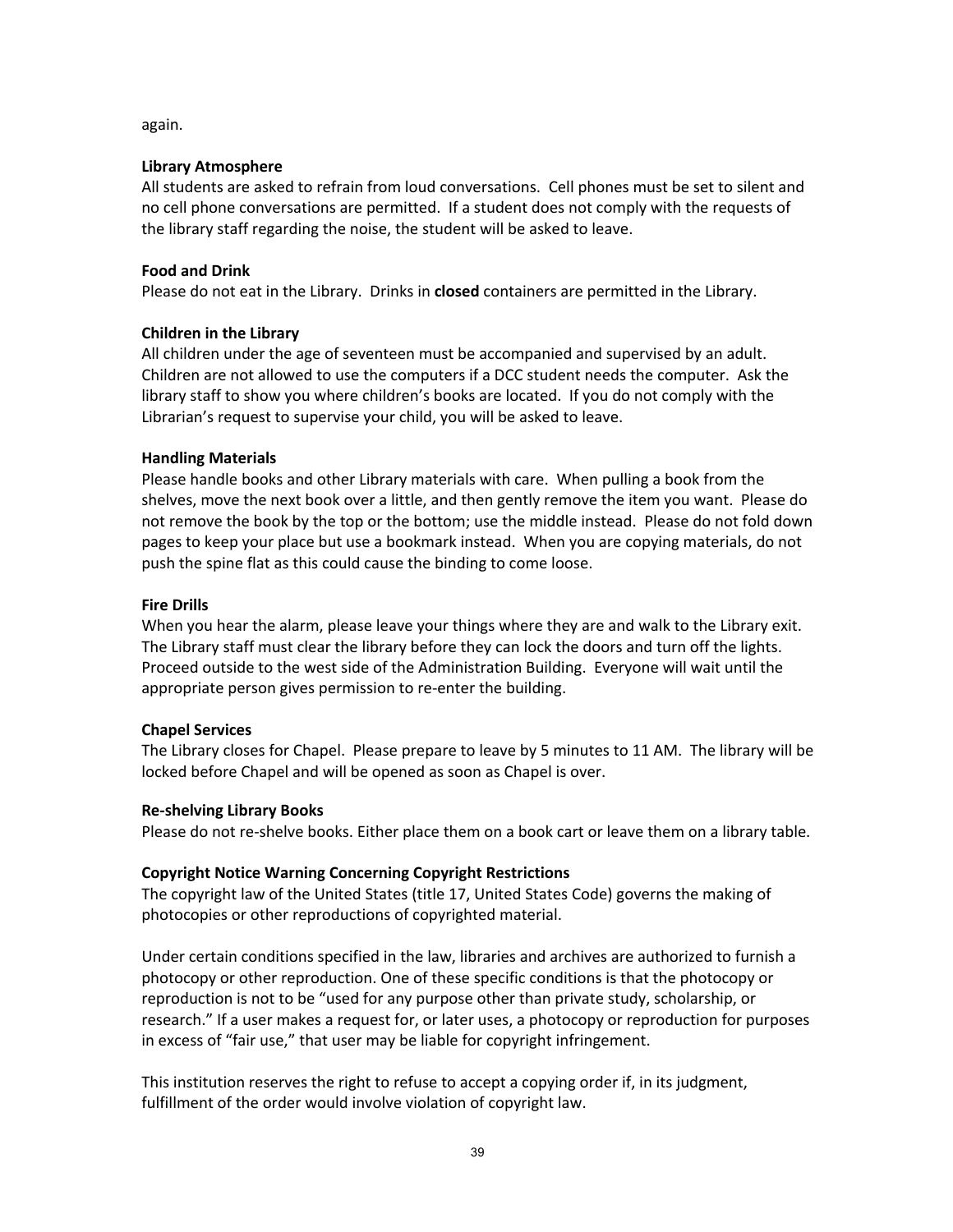# **Dallas Christian College Acceptable use Policy**

**of** 

# **Technology Resources**

### **BRIEF DESCRIPTION:**

Access to communication systems, is defined as networks that are owned and operated by Dallas Christian College and do require implied certain responsibilities and obligations. Access is granted subject to college policies and local, state, and federal laws. Acceptable use is ethical, reflects academic honesty, and shows restraint in the consumption of shared resources. It demonstrates respect for intellectual property, ownership of data, system security mechanisms, and individual rights to privacy and to freedom from intimidation and harassment. This policy pertains to all members of the Dallas Christian College community; faculty, staff, guests and students.

# **Introduction:**

This acceptable use policy applies to all users of Dallas Christian College Information Technology (IT), Audio Video and Voice resources. This includes the resources under the management and control of the Department of Technology (IT). A "user" is defined as any individual who uses, logs into, or attempts to use or log into, a system, Workstation/Computer; or who connects to, or attempts to connect to or traverse, a network, whether by hardware, software or both, whether on campus or from remote locations. The term "user" thus includes system sponsors and system managers, faculty, staff, students, and other quests. "Institutional technology resources" are those facilities, technologies, and information resources required to accomplish information processing, storage, and communication, whether individually controlled, shared, standalone or networked. Included in this definition are classroom technologies, electronic resources, computing, Voice technology (VolP phone system) and electronic communication devices and services, such as, but not limited to, computers, printers, email, fax transmissions, video, multi-media, instructional materials, Wi-Fi, Voice VolP phones/system, course management and administrative systems. Student owned personal equipment physically connected to the College network is also subject to this policy, along with the *Residence Hall Network Acceptable Use Policy.*

#### **Policy Statement:**

In making appropriate use of Technology resources, you MUST:

• Use resources for authorized purposes; Any personal network extenders, routers/modems are prohibited without permission from the Director of the Department of Technology. Devices found will be confiscated and/or disabled.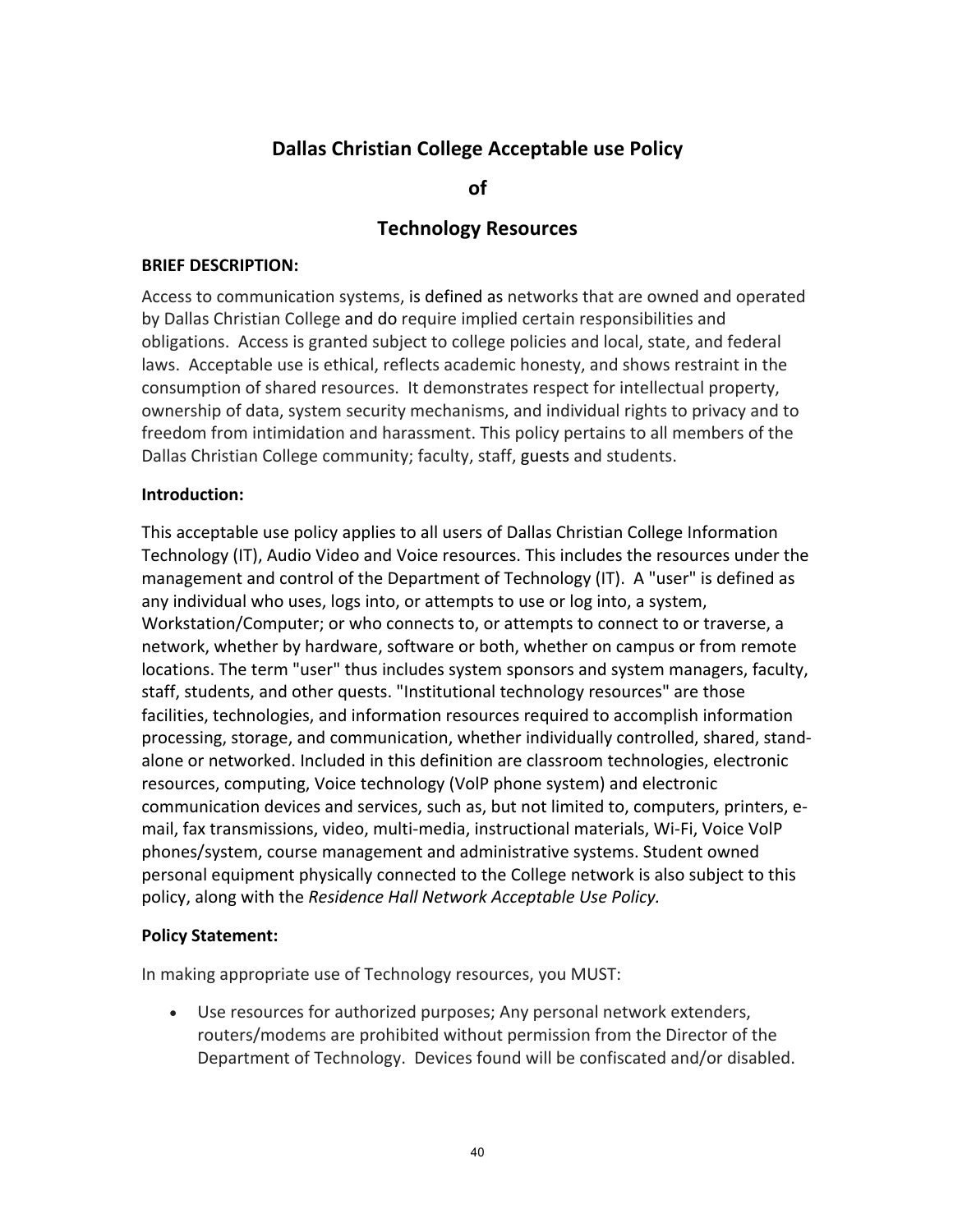- If these devices are in violation of local, State or Federal law, the appropriate authority may be notified for potential prosecution, fines or both.
- Protect your user ID and the system from unauthorized use. You are responsible for all activities taking place under your user ID or that originate from your system(s) including gaming and mobile devices;
- Log off IT resources when they are not in use;
- Access only information that is your own, that is publicly available, or to which you have been given authorized access;
- Use only legal versions of copyrighted software in compliance with the vendor license requirements;
- Be considerate in your use of shared resources. Refrain from monopolizing systems, overloading networks, degrading services, or wasting computer time, connect time, disk space, printer paper, manuals, or other resources;
- It is required that your device, Cell phones, tablets, PC's and laptops, have installed and kept up to date an Anti-virus, anti-spam, and anti-malware software program to prevent viruses and intrusions into the Dallas Christian College Network. If you need assistance with recommendations or assistance with what is acceptable. Please contact the Department of Technology
- Students are only authorized to be on the Student network, if a device of a student is found on another network it will be disconnected and the MAC Address of the Device Blacklisted.
- Conform to instructions/warning signs given in all areas and emails from the Department of Technology Director and Staff.
- As a Student as long as you attend or engage in *DCC Online* Classes, you will be allowed to have the Student Edition of Microsoft Office and you agree with your download and installation of the software to follow all Applicable Laws of the United States, State and Counties of Texas as well as all Use and user policies of Microsoft.

In making appropriate use of resources you MUST NOT:

- Consume beverages or food in any computing facility or lab on campus;
- **Use another person's system, user ID, password, files, or data**;
- Use computer programs to decode passwords, gain access to confidential information , control confidential information, or monitor network activities – Hacking as this is an unlawful act and be aware you will be prosecuted when caught.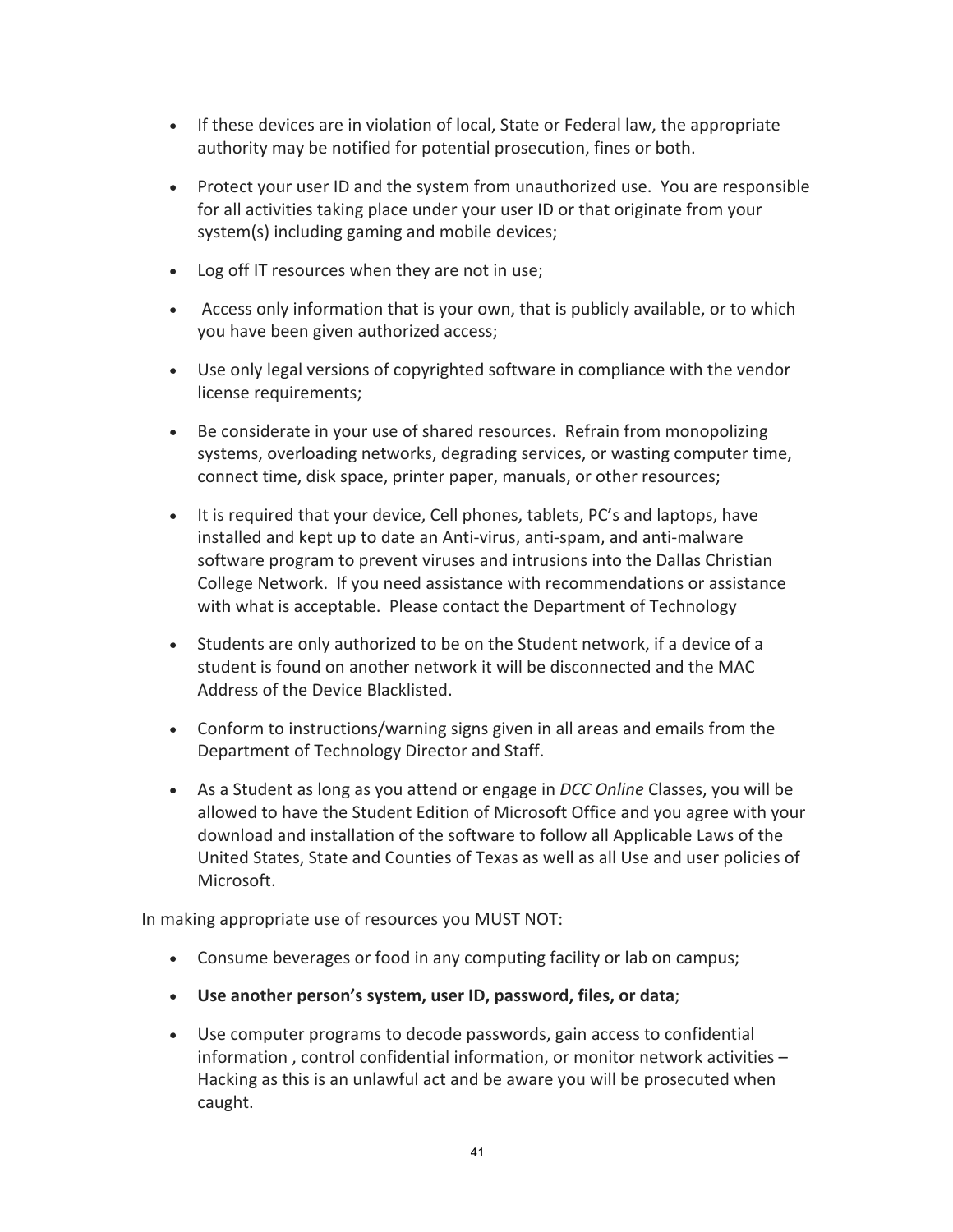- Attempt to circumvent or to subvert security measures. This is a prosecutable offense and will be dealt with appropriately.
- Engage in any activity that might be harmful to systems or to any information stored therein, such as creating or propagating viruses, disrupting services, or damaging files. This is a prosecutable offense and will be dealt with appropriately.
- Use college systems for commercial or for partisan political purposes;
- Use college systems or networks to view or print pornographic material;
- Make or use illegal copies of copyrighted software, store such copies on college systems, or transmit them over college networks.
- Use email, messaging, or display services to harass or to intimidate another person, for example, by broadcasting unsolicited message, by sending unwanted mail, downloading, printing or displaying offensive material (e.g., screen savers), or by using someone else's name or user ID;
- Waste computing resources, for example, by intentionally placing a program in an endless loop, by using excessive amounts of paper through printing needlessly, for amusement, or by sending chain letters;
- Destroy or damage networking equipment, such as Wi-Fi Access points, Fire and control systems, Access and Control, surveillance, cables, keyboards, mice, computer towers, printers and monitors; Fiber or Copper Demarcation points or any Network Device
- Use the college's systems or networks for personal gain, for example, by selling access to your user ID or performing work for profit with college resources in a manner not authorized by the college, or by selling/buying merchandise on-line;
- Use of devices that extend or re-broadcast a signal, such as routers/modems, Wi-Fi extenders are prohibited without authorization; and may interfere with the network operation and degrade service;
- Engage in activity that does not conform to the statements above and all Applicable State, and Federal Laws of the United States.

# **Enforcement:**

Dallas Christian College considers any violation of the acceptable use principles or guidelines to be a serious offense. Any or all uses of these systems and all files on these systems may be intercepted, monitored, recorded, copied, audited, inspected, and disclosed to Dallas Christian College and law enforcement personnel, as well as authorized officials of other agencies, both domestic and foreign. Dallas Christian College also reserves the right to protect its network from systems and events that threaten or degrade operations. Dallas Christian College also reserves the right to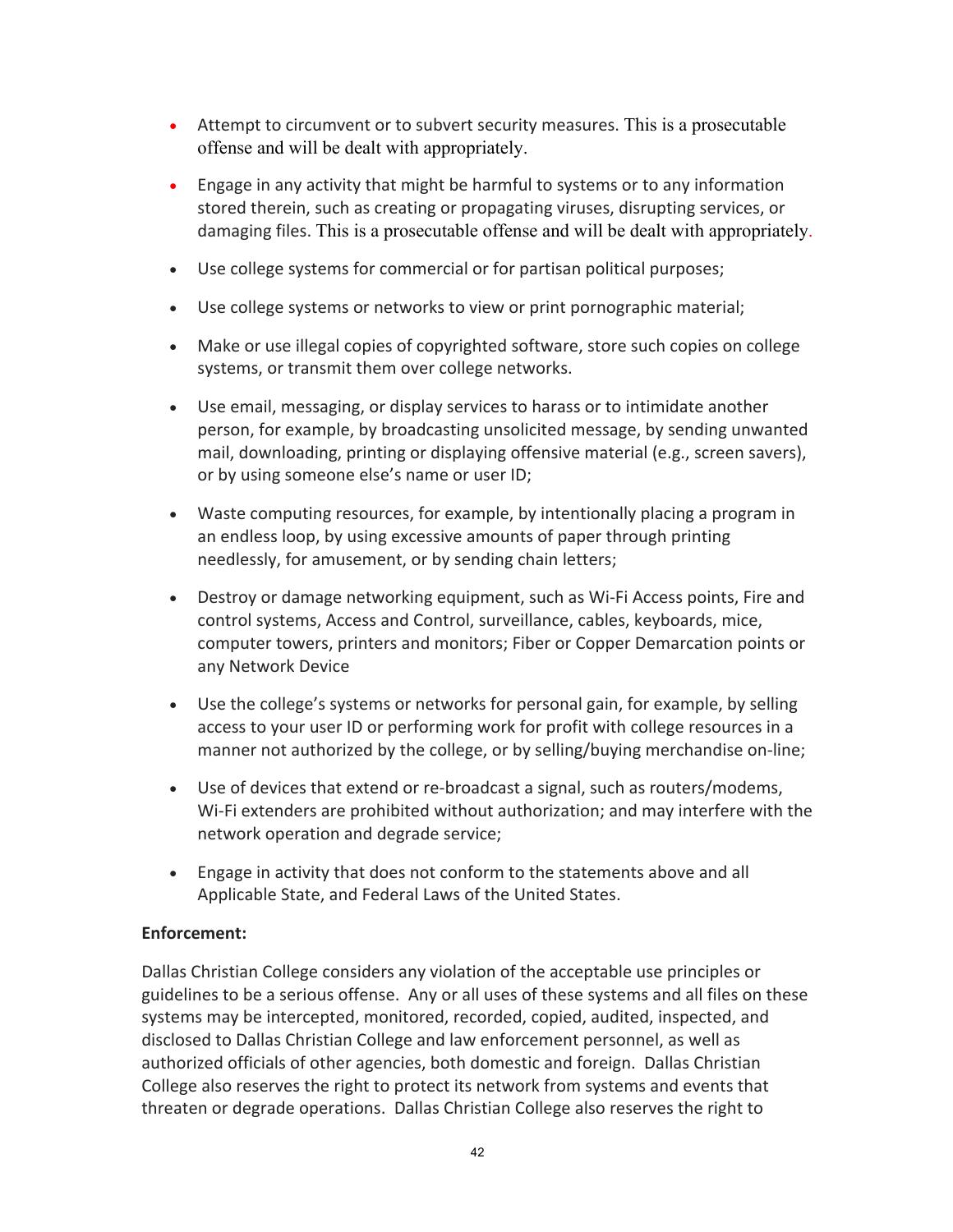determine what is acceptable and not acceptable in the use of computer systems. Violators are subject to disciplinary action as prescribed in the honor codes, in the *Student Handbook,* in the *Faculty Handbook,* and in the *Staff Handbook*. Offenders may be prosecuted under the law to its fullest extent.

*Dallas Christian College Department of Information and Instructional Technology may suspend or limit access to its resources for misuse of software, hardware, and/or network services. Other actions may be taken depending on the nature of any misuse including investigating any suspicious activity. Violations may result in loss of access privileges, disciplinary action by student judicial groups, and/or prosecution under civil or criminal laws. By using these systems, you are consenting to follow and submit to all Dallas Christian College policies concerning appropriate network use.*

# **Dallas Christian College Residence Halls Network Acceptable Use**

#### **BRIEF DESCRIPTION:**

Rights and responsibilities of students using the Residence Halls Network

# **Introduction:**

As a student of Dallas Christian College and connecting to the Residence Hall Networks, you will be connected to the campus network and the global Internet. This connection is a privilege, not a right. The College expects ethical and responsible behavior in the use of this network. That is, you are expected to be a good Internet citizen. Do not participate in any illegal, inappropriate or other activity that will negatively impact the other users of the network.

#### **Policy Statement:**

Your use of all campus information systems and technology resources, including the Residence Hall Networks, are subject to The Dallas Christian College Policy on Acceptable Use of Institutional Technology Resources, as well as to all other applicable Dallas Christian College policies and state and federal laws. In addition, the following standards are in effect. This list is meant to be illustrative, not exhaustive.

- 1. The student is responsible for all activity originating from this connection. The student must take reasonable precautions to prevent unauthorized use by others of this connection, and his/her accounts, programs, or data.
- 2. Students should not engage in activities that consume excessive amounts of network bandwidth.
- 3. The student must not modify or extend Residence Hall network services and wiring. This applies to all network wiring and hardware. The only device you can connect is a personal computer, tablets, mobile phones and gaming systems such as Nintendo, Xbox (X), Sony Playstation, Internet of things, ie. Alexa, surveillance camera's that have been approved by the Department of Technology,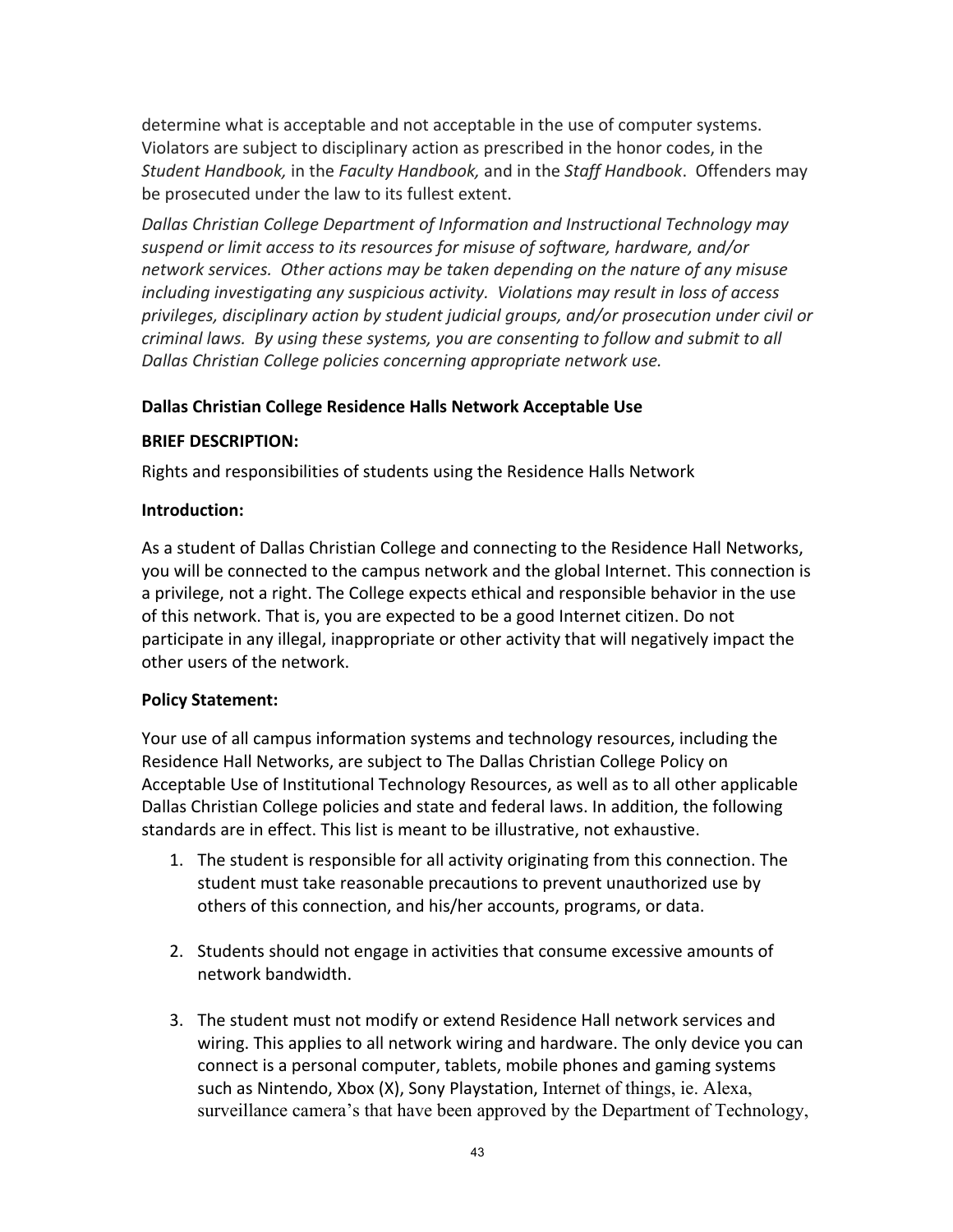etc. You may not connect servers of any type, hubs, wireless routers, or network printers.

- 4. Residence Hall connections are provided for individual use only. The student may not create accounts on his/her computing system that provide campus network access for anyone else.
- 5. Residence Hall connections are for College-related activities only. The student may not conduct a commercial business via the Residence Hall connection. Nor shall the student use this connection for political gain or campaigning.
- 6. The student may not run sniffers or any other software or hardware designed to intercept packets or to disrupt the security or operation of the campus network, this includes but not limited to, packet sniffers, key-loggers, and "script kiddy hacking tools" or utilize Wi-Fi extenders, modems or routers. . This is a prosecutable offense and will be dealt with appropriately.
- 7. The student may not participate in illegal activities such as software piracy either the distribution of copy-righted materials or illegal attainment of software or other copyrighted materials -- from the Residence Hall connection. Dallas Christian College will be fully compliant, to the best of its abilities, with requests from the MPAA, RIAA, organizations dealing with software piracy and law enforcement agencies. This means that if the college receives a notice to identify users that have been suspected or seen performing such activities, Dallas Christian College will work with these agencies to the best of its ability. This is a prosecutable offense and will be dealt with appropriately.

# **Enforcement:**

The Residence Hall Networks are a privately owned and operated network by Dallas Christian College that has access to the global Internet, and as such, The Department of Information and Instructional Technology of Dallas Christian College will monitor any and all telecommunications traffic on the Residence Hall Networks, this includes both Data and Telephony, as it sees fit and or the needs arise. The users of the Residence Hall Networks should have no expectations of privacy. Dallas Christian College may use any and all means at its disposal to perform said monitoring. However; Dallas Christian College is not obligated, in any way, to monitor any telecommunications traffic, including both Data, and Telephony.

The Department of Information and Instructional Technology of Dallas Christian College may block, restrict or shape any network protocols or use as it sees fit on the Residence Hall Networks. However, Dallas Christian College is not obligated, in any way, to block, restrict or shape any network protocols, on the Residence Hall Networks.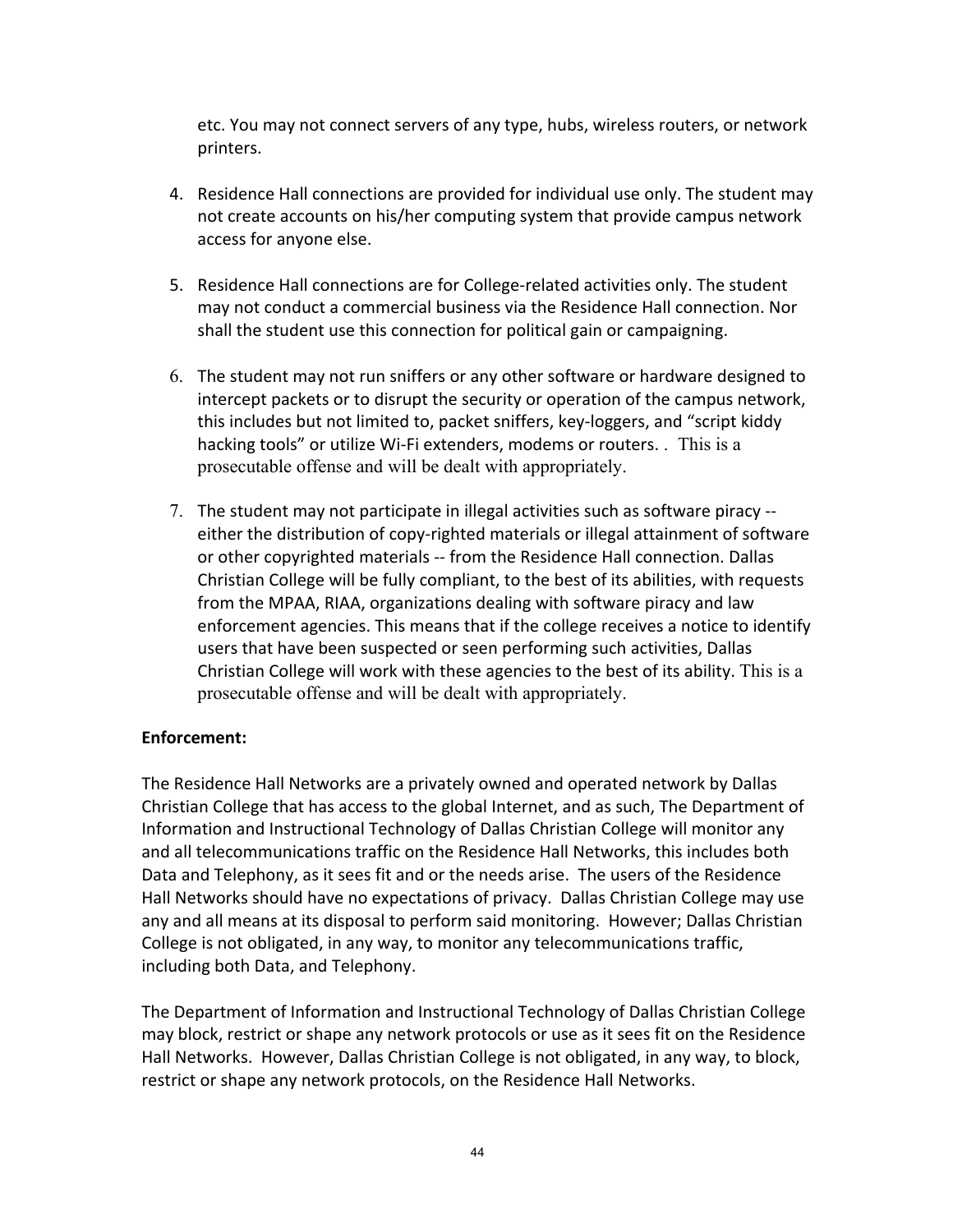At its discretion, the College may use its capability to examine network resources for violations of this policy. Sanctions for violation of this policy may result in disconnection from the campus network, up to and including other disciplinary action, or referral to external agency and law enforcement authorities.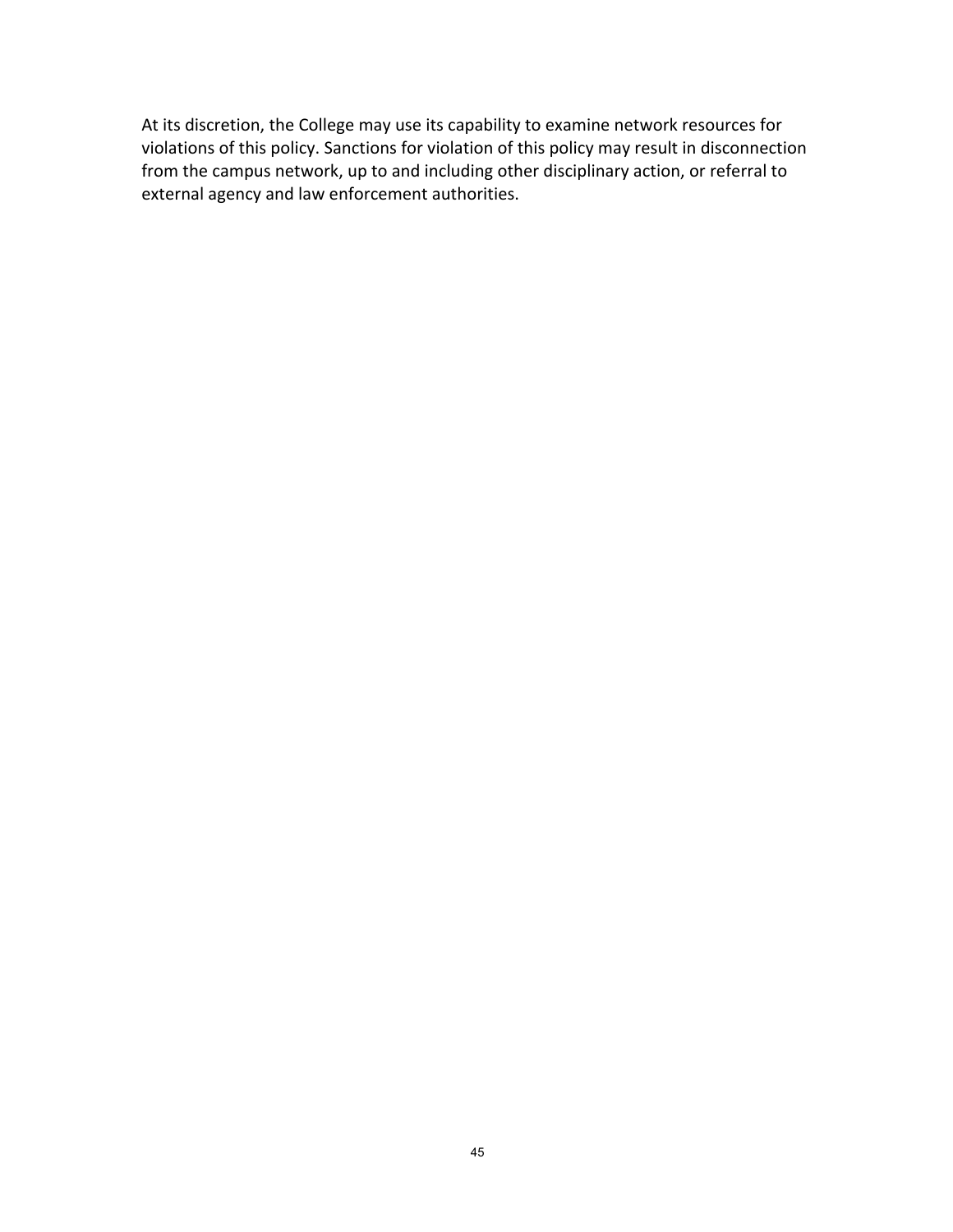#### **A COMMUNITY COVENANT** Print your name:

Dallas Christian College

In the Bible, the most important relationships between people are covenant relationships. These relationships reflected God's relationship with his people, and thus were deeper and more beneficial than simple business transactions. In covenants, people agree to invest in each other, in their relationship, rather than just investing in property or profit.

At Dallas Christian College, the relationship between the College and its people, including its students, is a covenant relationship. We don't want a mere business relationship with our students. We want a relationship where we invest in our students, in what God wants to do in their lives, and our students invest themselves in the College and what God is calling the College to be.

What does this covenant relationship look like? How do we invest in each other? By making the following reciprocal commitments.

The administration, faculty, and staff of Dallas Christian College promises to act consistently with its core values, by:

- **1. Providing students with access to a quality education, as defined by accrediting agencies approved by the United States Department of Education.**
- **2. Treating students with respect and grace; when discipline is necessary, the College will aim to restore students rather than expel or punish them.**
- **3. Listening to students when they feel we've fallen short, or acted in ways not in keeping with our values.**
- **4. Respecting students financially, by constantly working to operate efficiently and doing our best to NOT overcharge and under-deliver.**
- **5. Providing students with access to quality mentoring and life-coaching, tailored within reason to meet their personal and professional needs, so that they grow spiritually and emotionally, develop self-knowledge, value service to others, and become mentors themselves.**
- **6. Praying for and with students.**
- **7. Going above and beyond to help students succeed.**
- **8. Educating the whole student: heart, soul, mind, strength.**

We, the administration, faculty, and staff of Dallas Christian College, do so promise.

In return, the College expects students to live in ways that lead to a good learning environment on campus, in and out of the classroom, and give the student greater opportunities for success in life. Specifically, we expect students:

**1. To apply themselves to learning Standard English, and developing professional demeanor and disposition appropriate to their career goals.**

**In the space below, write the following affirmation and sign it.** I will apply my best efforts to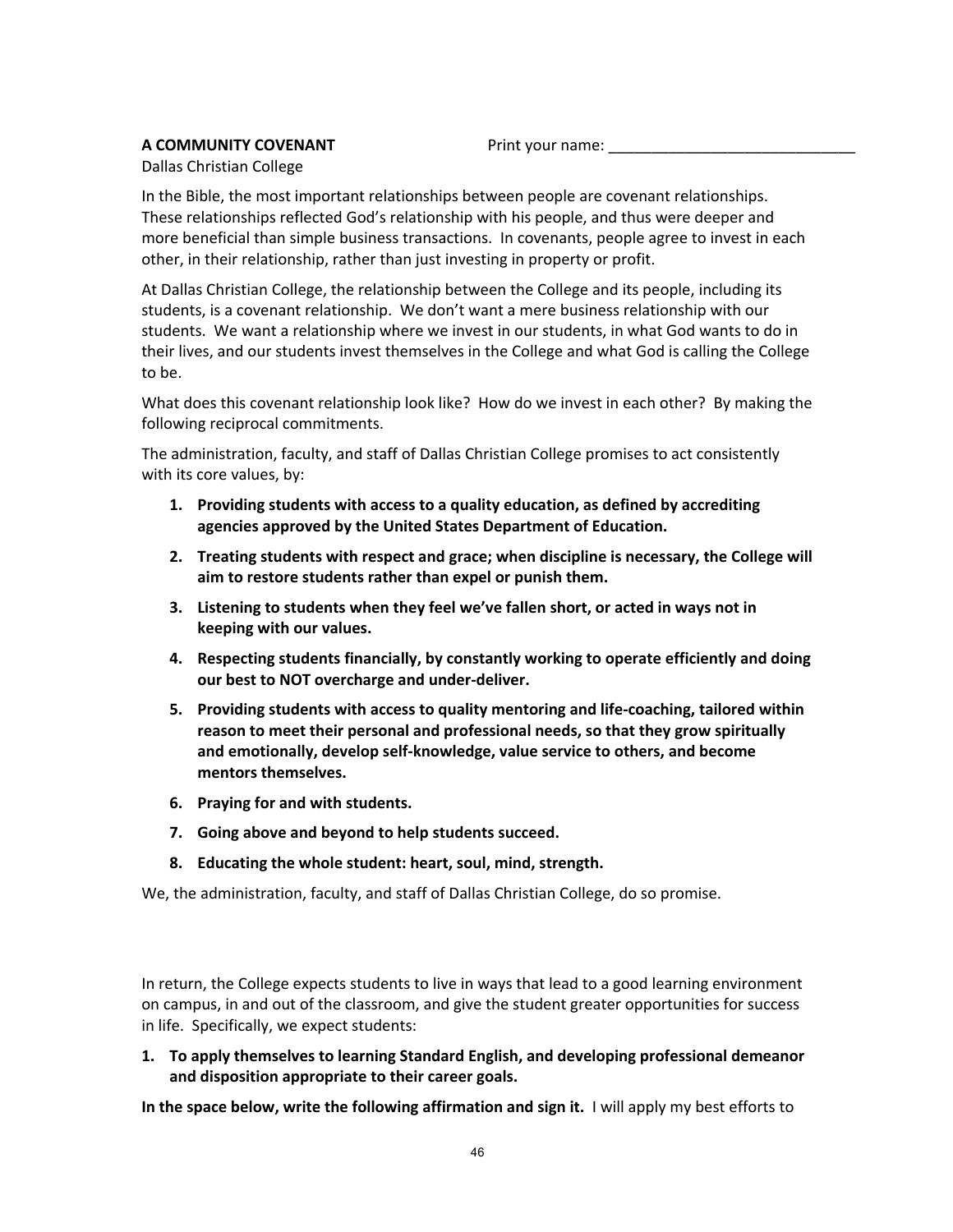learning Standard English and developing professional demeanor and disposition appropriate to my career goals.

- **2. To form habits that open them to God's work in their lives.** Members of the community …
	- a. … attend chapel as scheduled, to the best of their ability.
	- b. … participate in devotions and other spiritual growth opportunities.
	- c. … investing their best effort in the mentoring the College offers.
	- d. … attend and participate in church weekly.
	- e. … regularly participate in ministry and service opportunities.

**Write and sign this affirmation:** I will work to form habits that open me to God's work in my life.

- **3. To not behave (or stop behaving) in ways that short-circuit God's work in their lives.** Members of the community …
	- a. … refrain from sexual relations or behavior that is outside the Biblical model of heterosexual marriage.
	- b. … do not use drugs or alcohol inappropriately or illegally.
	- c. … do not engage in, model, promote, or influence others in, rebellious or destructive behaviors or attitudes including belief systems or lifestyles that are contrary to Biblical teaching.

**Write and sign this affirmation:** I will not behave in ways that short-circuit God's work in my life.

# **4. To demonstrate honesty, effort, integrity, and respect in all dealings with other members of the Dallas Christian College community.**

- a. In the classroom, members of the community …
	- i. … practice academic honesty & integrity, by not cheating, plagiarizing, etc.
	- ii. … demonstrate respect for the professors' authority; professors rule the classroom.
	- iii. … respect fellow students by not disrupting class or keeping others from listening.
	- iv. … prepare themselves for class discussions, in-class assignments and tests, etc.
	- v. … purchase the books and resources for each class, as professors require.
	- vi. … participate in classroom discussions in constructive ways.
- b. On and off the campus, members of the community …